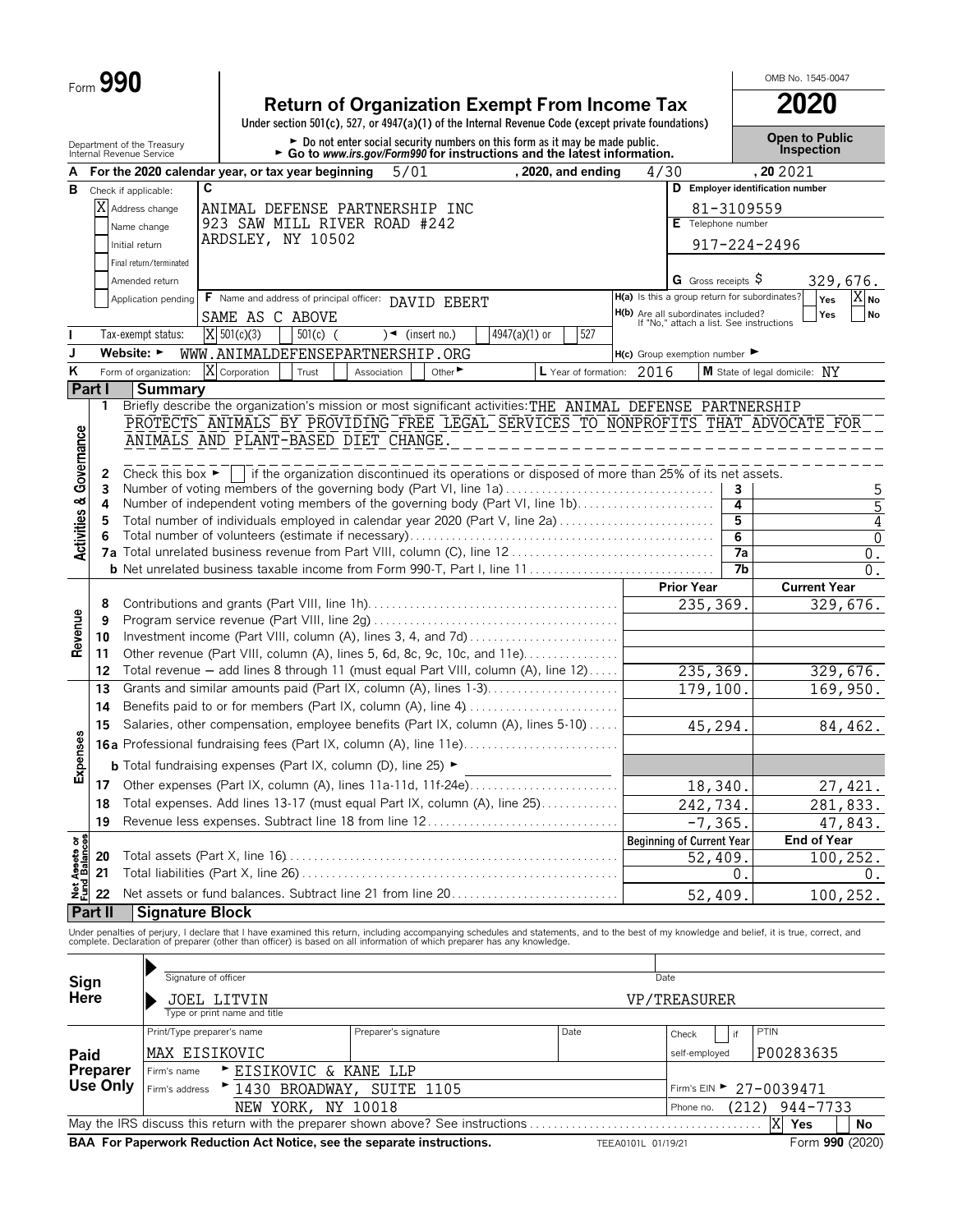| Form 990 (2020) | ANIMAL DEFENSE PARTNERSHIP INC                          |                                                                                                                    | 81-3109559                                                                                                                                                                                                                                                                                                                                                                                                                                                                                                                                                                                                                                                                                                      | Page 2          |
|-----------------|---------------------------------------------------------|--------------------------------------------------------------------------------------------------------------------|-----------------------------------------------------------------------------------------------------------------------------------------------------------------------------------------------------------------------------------------------------------------------------------------------------------------------------------------------------------------------------------------------------------------------------------------------------------------------------------------------------------------------------------------------------------------------------------------------------------------------------------------------------------------------------------------------------------------|-----------------|
| <b>Part III</b> | <b>Statement of Program Service Accomplishments</b>     |                                                                                                                    |                                                                                                                                                                                                                                                                                                                                                                                                                                                                                                                                                                                                                                                                                                                 |                 |
|                 |                                                         |                                                                                                                    |                                                                                                                                                                                                                                                                                                                                                                                                                                                                                                                                                                                                                                                                                                                 | X               |
| 1               | Briefly describe the organization's mission:            |                                                                                                                    |                                                                                                                                                                                                                                                                                                                                                                                                                                                                                                                                                                                                                                                                                                                 |                 |
|                 | SEE SCHEDULE O                                          |                                                                                                                    |                                                                                                                                                                                                                                                                                                                                                                                                                                                                                                                                                                                                                                                                                                                 |                 |
|                 |                                                         |                                                                                                                    |                                                                                                                                                                                                                                                                                                                                                                                                                                                                                                                                                                                                                                                                                                                 |                 |
|                 |                                                         |                                                                                                                    |                                                                                                                                                                                                                                                                                                                                                                                                                                                                                                                                                                                                                                                                                                                 |                 |
| 2               |                                                         | Did the organization undertake any significant program services during the year which were not listed on the prior |                                                                                                                                                                                                                                                                                                                                                                                                                                                                                                                                                                                                                                                                                                                 |                 |
|                 |                                                         |                                                                                                                    |                                                                                                                                                                                                                                                                                                                                                                                                                                                                                                                                                                                                                                                                                                                 | Χ<br>No<br>Yes  |
|                 | If "Yes," describe these new services on Schedule O.    |                                                                                                                    |                                                                                                                                                                                                                                                                                                                                                                                                                                                                                                                                                                                                                                                                                                                 |                 |
| 3               |                                                         | Did the organization cease conducting, or make significant changes in how it conducts, any program services?       |                                                                                                                                                                                                                                                                                                                                                                                                                                                                                                                                                                                                                                                                                                                 | ΙX<br>No<br>Yes |
|                 | If "Yes," describe these changes on Schedule O.         |                                                                                                                    |                                                                                                                                                                                                                                                                                                                                                                                                                                                                                                                                                                                                                                                                                                                 |                 |
|                 | and revenue, if any, for each program service reported. |                                                                                                                    | 4 Describe the organization's program service accomplishments for each of its three largest program services, as measured by expenses.<br>Section 501(c)(3) and 501(c)(4) organizations are required to report the amount of gran                                                                                                                                                                                                                                                                                                                                                                                                                                                                               |                 |
| 4a (Code:       | ) (Expenses $\sqrt{5}$                                  | 171, 344. including grants of $\frac{1}{5}$                                                                        | 169, 950. ) (Revenue \$                                                                                                                                                                                                                                                                                                                                                                                                                                                                                                                                                                                                                                                                                         |                 |
|                 |                                                         | SPONSORING ORGANIZATION'S MISSION. FISCAL SPONSORSHIP ARRANGEMENTS BENEFIT                                         | ADP SERVED AS A FISCAL SPONSOR FOR WE ANIMALS MEDIA, WHOSE WORK ALIGNED WITH ADP'S<br>MISSION OF PROTECTING ANIMALS AND PROMOTING PLANT-BASED DIET CHANGE, RECEIVING<br>DONATIONS FOR, AND SUBSEQUENTLY MAKING GRANTS TO WE ANIMALS MEDIA IN THE AGGREGATE<br>AMOUNT OF \$169,950. 'FISCAL SPONSORSHIP' REFERS TO THE PRACTICE OF NON-PROFITS OFFERING<br>THEIR LEGAL AND TAX EXEMPT STATUS TO GROUPS ENGAGED IN ACTIVITIES RELATED TO THE<br>ORGANIZATIONS THAT ARE NOT TAX-EXEMPT BY PROVIDING A FLOW-THROUGH PATHWAY FOR REVENUE<br>THAT THE ORGANIZATION MAY NOT OTHERWISE BE IN A POSITION TO RECEIVE. THE REMAINING<br>\$1,394 WAS USED PRIMARILY FOR ADVERTISING AND MARKETING TO PROMOTE ADP'S MISSION. |                 |
| $4b$ (Code:     | (Express 5)                                             | including grants of $\frac{1}{2}$                                                                                  | ) (Revenue                                                                                                                                                                                                                                                                                                                                                                                                                                                                                                                                                                                                                                                                                                      |                 |
|                 |                                                         |                                                                                                                    |                                                                                                                                                                                                                                                                                                                                                                                                                                                                                                                                                                                                                                                                                                                 |                 |
|                 |                                                         |                                                                                                                    |                                                                                                                                                                                                                                                                                                                                                                                                                                                                                                                                                                                                                                                                                                                 |                 |
| $4c$ (Code:     | ) (Expenses \$                                          | including grants of $\beta$ (Revenue $\beta$ )                                                                     |                                                                                                                                                                                                                                                                                                                                                                                                                                                                                                                                                                                                                                                                                                                 |                 |
|                 |                                                         |                                                                                                                    |                                                                                                                                                                                                                                                                                                                                                                                                                                                                                                                                                                                                                                                                                                                 |                 |
|                 | 4d Other program services (Describe on Schedule O.)     |                                                                                                                    |                                                                                                                                                                                                                                                                                                                                                                                                                                                                                                                                                                                                                                                                                                                 |                 |
| (Expenses       | \$                                                      | including grants of<br>-Ş                                                                                          | ) (Revenue \$                                                                                                                                                                                                                                                                                                                                                                                                                                                                                                                                                                                                                                                                                                   |                 |
|                 | <b>4e</b> Total program service expenses                | 171,344.                                                                                                           |                                                                                                                                                                                                                                                                                                                                                                                                                                                                                                                                                                                                                                                                                                                 |                 |
| <b>BAA</b>      |                                                         | TEEA0102L 10/07/20                                                                                                 |                                                                                                                                                                                                                                                                                                                                                                                                                                                                                                                                                                                                                                                                                                                 | Form 990 (2020) |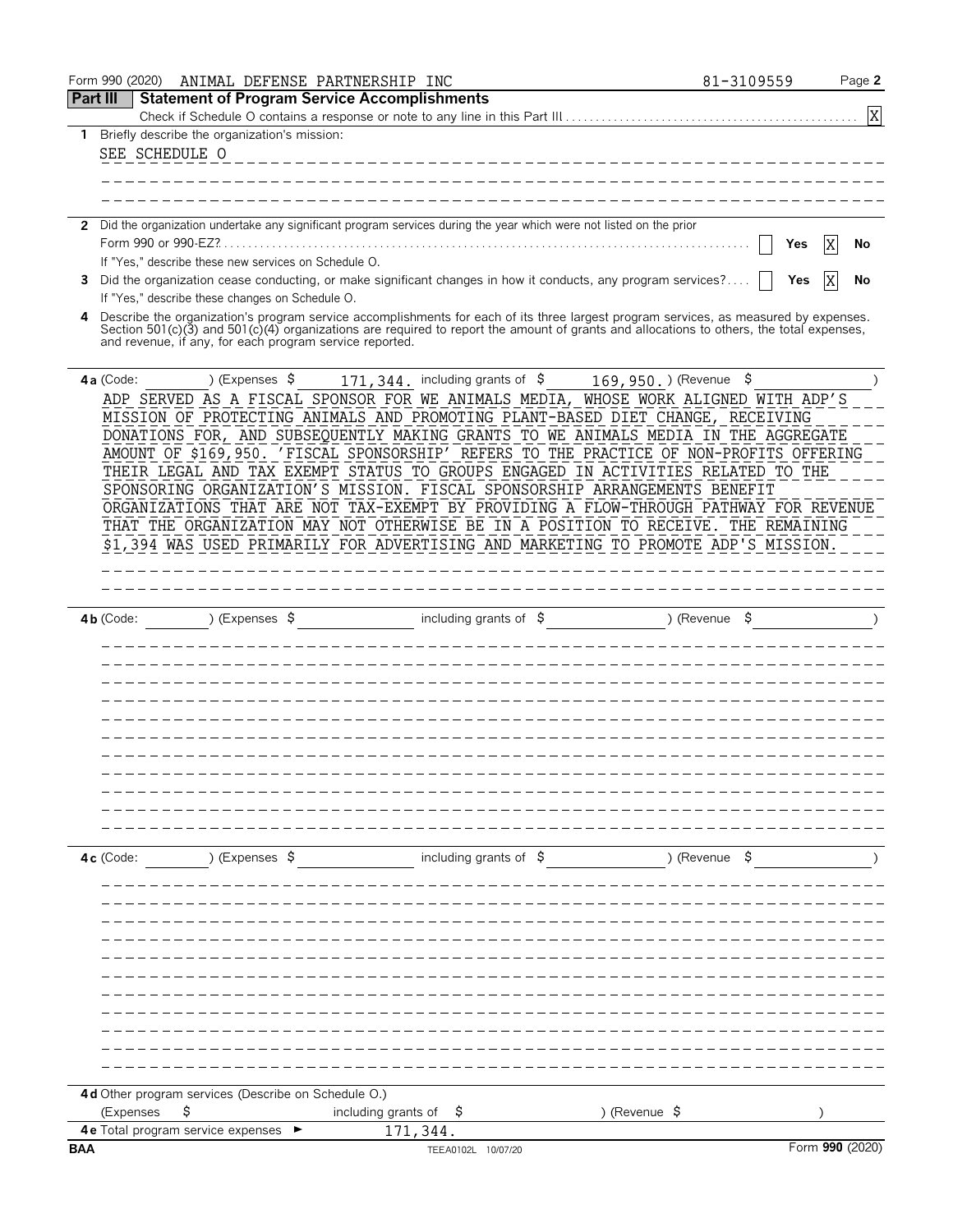#### Form 990 (2020) Page **3** ANIMAL DEFENSE PARTNERSHIP INC 81-3109559 **Part IV Checklist of Required Schedules**

| 81-3109559 |
|------------|
|            |

|            |                                                                                                                                                                                                                                                     |                 | <b>Yes</b> | No.             |
|------------|-----------------------------------------------------------------------------------------------------------------------------------------------------------------------------------------------------------------------------------------------------|-----------------|------------|-----------------|
| 1.         | Is the organization described in section 501(c)(3) or $4947(a)(1)$ (other than a private foundation)? If 'Yes,' complete                                                                                                                            | 1               | X          |                 |
| 2          | Is the organization required to complete Schedule B, Schedule of Contributors See instructions?                                                                                                                                                     | $\overline{2}$  | X          |                 |
| 3          | Did the organization engage in direct or indirect political campaign activities on behalf of or in opposition to candidates                                                                                                                         | 3               |            | Χ               |
| 4          | Section 501(c)(3) organizations. Did the organization engage in lobbying activities, or have a section 501(h) election in effect during the tax year? If 'Yes,' complete Schedule C, Part II                                                        | 4               |            | X               |
| 5.         | Is the organization a section 501(c)(4), 501(c)(5), or 501(c)(6) organization that receives membership dues, assessments, or similar amounts as defined in Revenue Procedure 98-19? If 'Yes,' complete Schedule C, Part III                         | 5               |            | X               |
| 6          | Did the organization maintain any donor advised funds or any similar funds or accounts for which donors have the right<br>to provide advice on the distribution or investment of amounts in such funds or accounts? If 'Yes,' complete Schedule D,  | 6               |            | Χ               |
| 7          | Did the organization receive or hold a conservation easement, including easements to preserve open space, the                                                                                                                                       | $\overline{7}$  |            | X               |
| 8          | Did the organization maintain collections of works of art, historical treasures, or other similar assets? If 'Yes,'                                                                                                                                 | 8               |            | X               |
| 9          | Did the organization report an amount in Part X, line 21, for escrow or custodial account liability, serve as a custodian<br>for amounts not listed in Part X; or provide credit counseling, debt management, credit repair, or debt negotiation    | 9               |            | X.              |
|            | 10 Did the organization, directly or through a related organization, hold assets in donor-restricted endowments                                                                                                                                     | 10              |            | X               |
|            | 11 If the organization's answer to any of the following questions is 'Yes', then complete Schedule D, Parts VI, VII, VIII, IX,<br>or X as applicable.                                                                                               |                 |            |                 |
|            | a Did the organization report an amount for land, buildings, and equipment in Part X, line 10? If 'Yes,' complete Schedule                                                                                                                          | 11 a            |            | X.              |
|            | <b>b</b> Did the organization report an amount for investments – other securities in Part X, line 12, that is 5% or more of its total                                                                                                               | 11 <sub>b</sub> |            | X.              |
|            | c Did the organization report an amount for investments – program related in Part X, line 13, that is 5% or more of its total assets reported in Part X, line 16? If 'Yes,' complete Schedule D, Part VIII                                          | 11c             |            | X               |
|            | d Did the organization report an amount for other assets in Part X, line 15, that is 5% or more of its total assets reported                                                                                                                        | 11d             |            | Χ               |
|            | e Did the organization report an amount for other liabilities in Part X, line 25? If 'Yes,' complete Schedule D, Part X                                                                                                                             | 11e             |            | X               |
|            | f Did the organization's separate or consolidated financial statements for the tax year include a footnote that addresses<br>the organization's liability for uncertain tax positions under FIN 48 (ASC 740)? If 'Yes,' complete Schedule D, Part X | 11f             |            | Χ               |
|            | 12a Did the organization obtain separate, independent audited financial statements for the tax year? If 'Yes,' complete                                                                                                                             | 12a             |            | X.              |
|            | <b>b</b> Was the organization included in consolidated, independent audited financial statements for the tax year? If 'Yes,' and<br>if the organization answered 'No' to line 12a, then completing Schedule D, Parts XI and XII is optional         | 12 <sub>b</sub> |            | Χ               |
|            |                                                                                                                                                                                                                                                     | 13              |            | Χ               |
|            |                                                                                                                                                                                                                                                     | 14a             |            | X               |
|            | <b>b</b> Did the organization have aggregate revenues or expenses of more than \$10,000 from grantmaking, fundraising,<br>business, investment, and program service activities outside the United States, or aggregate foreign investments valued   | 14 <sub>b</sub> |            | X               |
|            | 15 Did the organization report on Part IX, column (A), line 3, more than \$5,000 of grants or other assistance to or for any foreign organization? If 'Yes,' complete Schedule F, Parts II and IV.                                                  | 15              | Χ          |                 |
|            | 16 Did the organization report on Part IX, column (A), line 3, more than \$5,000 of aggregate grants or other assistance to<br>or for foreign individuals? If 'Yes,' complete Schedule F, Parts III and IV.                                         | 16              |            | X.              |
| 17         | Did the organization report a total of more than \$15,000 of expenses for professional fundraising services on Part IX,                                                                                                                             | 17              |            | Χ               |
| 18         | Did the organization report more than \$15,000 total of fundraising event gross income and contributions on Part VIII,                                                                                                                              | 18              |            | Χ               |
| 19         | Did the organization report more than \$15,000 of gross income from gaming activities on Part VIII, line 9a? If 'Yes,'                                                                                                                              | 19              |            | X               |
|            |                                                                                                                                                                                                                                                     | 20a             |            | X               |
|            |                                                                                                                                                                                                                                                     | 20 <sub>b</sub> |            |                 |
|            | 21 Did the organization report more than \$5,000 of grants or other assistance to any domestic organization or                                                                                                                                      | 21              |            | X               |
| <b>BAA</b> | TEEA0103L 10/07/20                                                                                                                                                                                                                                  |                 |            | Form 990 (2020) |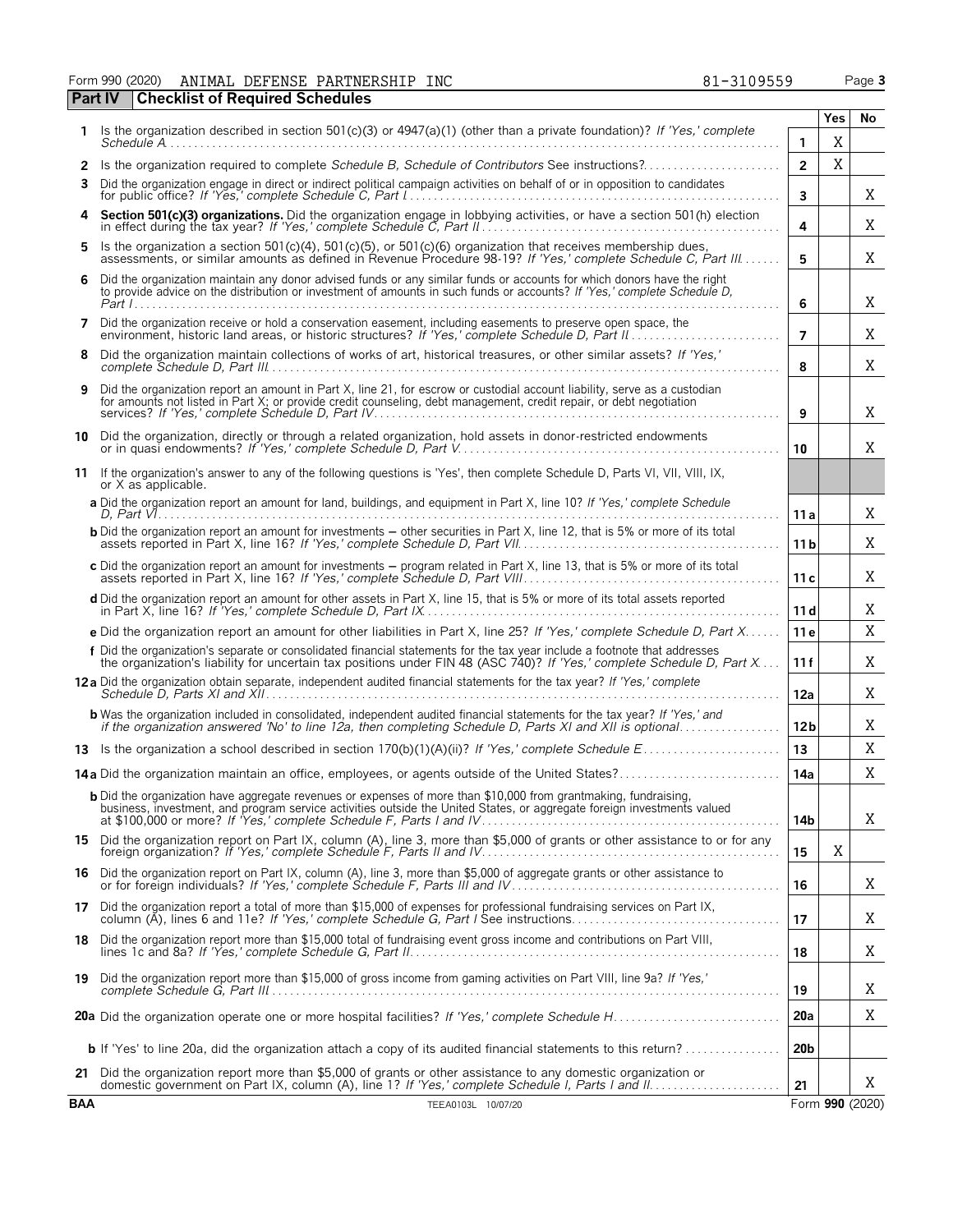#### Form 990 (2020) ANIMAL DEFENSE PARTNERSHIP INC 81-3109559 Page **4 Part IV Checklist of Required Schedules** *(continued)*

|     | 22 Did the organization report more than \$5,000 of grants or other assistance to or for domestic individuals on Part IX,                                                                                                                                                                                                             |                 | Yes        | No                      |
|-----|---------------------------------------------------------------------------------------------------------------------------------------------------------------------------------------------------------------------------------------------------------------------------------------------------------------------------------------|-----------------|------------|-------------------------|
|     | 23 Did the organization answer 'Yes' to Part VII, Section A, line 3, 4, or 5 about compensation of the organization's current                                                                                                                                                                                                         | 22              |            | Χ                       |
|     | and former officers, directors, trustees, key employees, and highest compensated employees? If 'Yes,' complete                                                                                                                                                                                                                        | 23              |            | Χ                       |
|     | 24 a Did the organization have a tax-exempt bond issue with an outstanding principal amount of more than \$100,000 as of<br>the last day of the year, that was issued after December 31, 2002? If 'Yes,' answer lines 24b through 24d and                                                                                             | 24a             |            | X                       |
|     | <b>b</b> Did the organization invest any proceeds of tax-exempt bonds beyond a temporary period exception?                                                                                                                                                                                                                            | 24 <sub>b</sub> |            |                         |
|     | c Did the organization maintain an escrow account other than a refunding escrow at any time during the year to defease                                                                                                                                                                                                                | 24c             |            |                         |
|     | d Did the organization act as an 'on behalf of' issuer for bonds outstanding at any time during the year?                                                                                                                                                                                                                             | 24d             |            |                         |
|     | 25 a Section 501(c)(3), 501(c)(4), and 501(c)(29) organizations. Did the organization engage in an excess benefit                                                                                                                                                                                                                     | 25a             |            | X                       |
|     | b Is the organization aware that it engaged in an excess benefit transaction with a disqualified person in a prior year, and<br>that the transaction has not been reported on any of the organization's prior Forms 990 or 990-EZ? If 'Yes,' complete                                                                                 | 25 <sub>b</sub> |            | X                       |
|     | 26 Did the organization report any amount on Part X, line 5 or 22, for receivables from or payables to any current or<br>former officer, director, trustee, key employee, creator or founder, substantial contributor, or 35% controlled entity<br>or family member of any of these persons? If 'Yes,' complete Schedule L, Part II   | 26              |            | Χ                       |
| 27  | Did the organization provide a grant or other assistance to any current or former officer, director, trustee, key<br>employee, creator or founder, substantial contributor or employee thereof, a grant selection committee<br>member, or to a 35% controlled entity (including an employee thereof) or family member of any of these | 27              |            | Χ                       |
|     | 28 Was the organization a party to a business transaction with one of the following parties (see Schedule L, Part IV<br>instructions, for applicable filing thresholds, conditions, and exceptions):                                                                                                                                  |                 |            |                         |
|     | a A current or former officer, director, trustee, key employee, creator or founder, or substantial contributor? If                                                                                                                                                                                                                    | 28a             |            | X                       |
|     |                                                                                                                                                                                                                                                                                                                                       | 28 <sub>b</sub> |            | Χ                       |
|     | c A 35% controlled entity of one or more individuals and/or organizations described in lines 28a or 28b? If                                                                                                                                                                                                                           | 28c             |            | Χ                       |
| 29  | Did the organization receive more than \$25,000 in non-cash contributions? If 'Yes,' complete Schedule M                                                                                                                                                                                                                              | 29              |            | $\overline{\mathrm{X}}$ |
| 30  | Did the organization receive contributions of art, historical treasures, or other similar assets, or qualified conservation                                                                                                                                                                                                           | 30              |            | X                       |
| 31  | Did the organization liquidate, terminate, or dissolve and cease operations? If 'Yes,' complete Schedule N, Part I                                                                                                                                                                                                                    | 31              |            | $\overline{X}$          |
| 32  | Did the organization sell, exchange, dispose of, or transfer more than 25% of its net assets? If 'Yes,' complete                                                                                                                                                                                                                      | 32              |            | X                       |
|     |                                                                                                                                                                                                                                                                                                                                       | 33              |            | X                       |
|     | 34 Was the organization related to any tax-exempt or taxable entity? If 'Yes,' complete Schedule R, Part II, III, or IV,                                                                                                                                                                                                              | 34              |            | Χ                       |
|     |                                                                                                                                                                                                                                                                                                                                       | 35a             |            | $\overline{X}$          |
|     | b If 'Yes' to line 35a, did the organization receive any payment from or engage in any transaction with a controlled<br>entity within the meaning of section 512(b)(13)? If 'Yes,' complete Schedule R, Part V, line 2                                                                                                                | 35 <sub>b</sub> |            |                         |
|     | 36 Section 501(c)(3) organizations. Did the organization make any transfers to an exempt non-charitable related                                                                                                                                                                                                                       | 36              |            | Χ                       |
|     | 37 Did the organization conduct more than 5% of its activities through an entity that is not a related organization and that is                                                                                                                                                                                                       | 37              |            | Χ                       |
|     | 38 Did the organization complete Schedule O and provide explanations in Schedule O for Part VI, lines 11b and 19?                                                                                                                                                                                                                     | 38              | Χ          |                         |
|     | Part V Statements Regarding Other IRS Filings and Tax Compliance                                                                                                                                                                                                                                                                      |                 |            |                         |
|     |                                                                                                                                                                                                                                                                                                                                       |                 | <b>Yes</b> | No                      |
|     | 0                                                                                                                                                                                                                                                                                                                                     |                 |            |                         |
|     | <b>b</b> Enter the number of Forms W-2G included in line 1a. Enter -0- if not applicable<br>$\Omega$                                                                                                                                                                                                                                  |                 |            |                         |
|     | c Did the organization comply with backup withholding rules for reportable payments to vendors and reportable gaming                                                                                                                                                                                                                  |                 |            |                         |
| BAA | TEEA0104L 10/07/20                                                                                                                                                                                                                                                                                                                    | 1 с             |            | Form 990 (2020)         |
|     |                                                                                                                                                                                                                                                                                                                                       |                 |            |                         |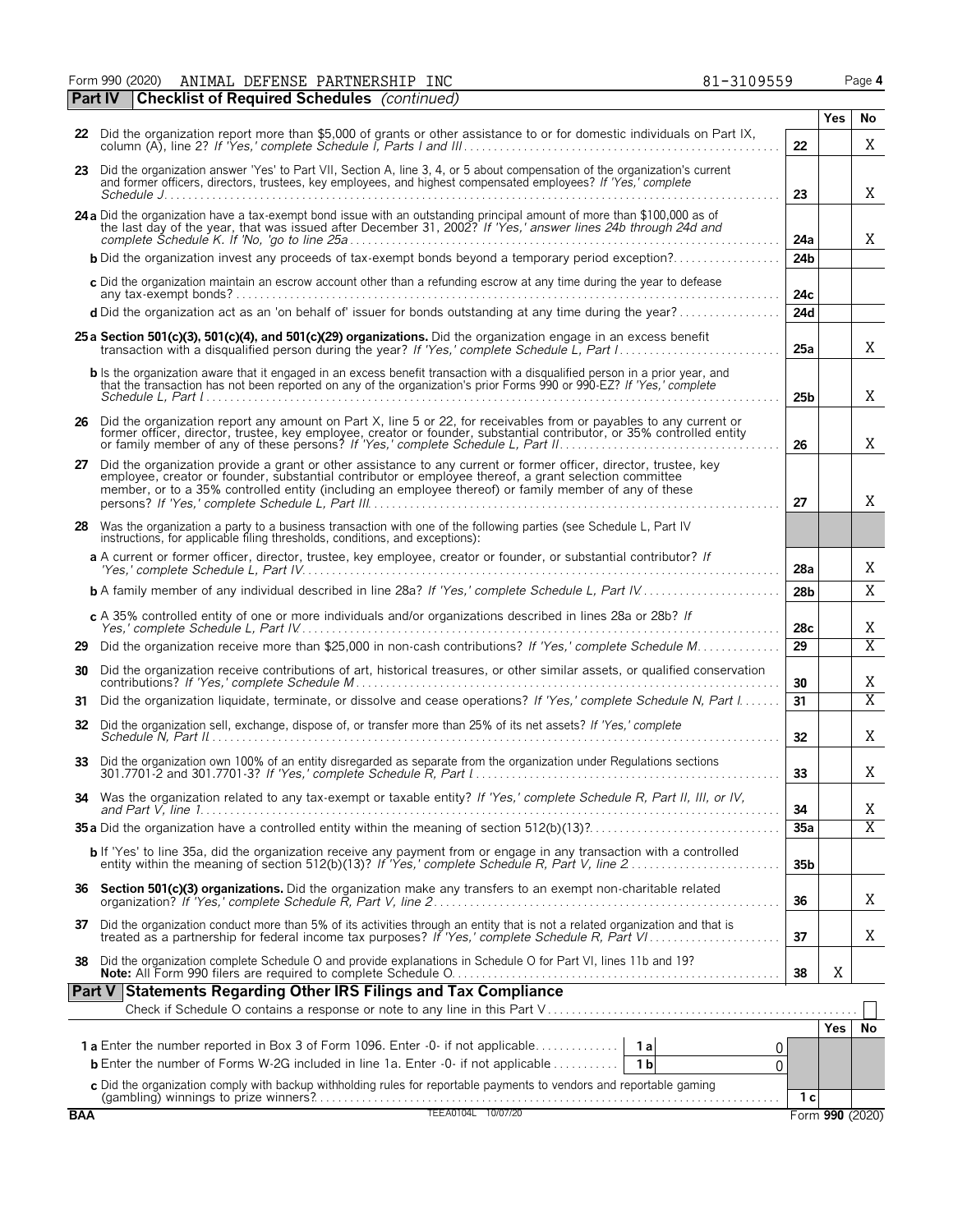|            | Form 990 (2020)<br>ANIMAL DEFENSE PARTNERSHIP INC<br>81-3109559                                                                                                                                                                |                 |      | Page 5         |
|------------|--------------------------------------------------------------------------------------------------------------------------------------------------------------------------------------------------------------------------------|-----------------|------|----------------|
| Part V     | Statements Regarding Other IRS Filings and Tax Compliance (continued)                                                                                                                                                          |                 |      |                |
|            |                                                                                                                                                                                                                                |                 | Yes. | No             |
|            | 2a Enter the number of employees reported on Form W-3, Transmittal of Wage and Tax State-                                                                                                                                      |                 |      |                |
|            | ments, filed for the calendar year ending with or within the year covered by this return<br>2a<br>4                                                                                                                            |                 |      |                |
|            | <b>b</b> If at least one is reported on line 2a, did the organization file all required federal employment tax returns?                                                                                                        | 2 <sub>b</sub>  | Χ    |                |
|            | Note: If the sum of lines 1a and 2a is greater than 250, you may be required to e-file (see instructions)                                                                                                                      |                 |      |                |
|            | 3a Did the organization have unrelated business gross income of \$1,000 or more during the year?                                                                                                                               | Зa              |      | Χ              |
|            |                                                                                                                                                                                                                                | 3b              |      |                |
|            | 4a At any time during the calendar year, did the organization have an interest in, or a signature or other authority over, a financial account in a foreign country (such as a bank account, securities account, or other fina | 4a              |      | Χ              |
|            | <b>b</b> If 'Yes,' enter the name of the foreign country                                                                                                                                                                       |                 |      |                |
|            | See instructions for filing requirements for FinCEN Form 114, Report of Foreign Bank and Financial Accounts (FBAR).                                                                                                            |                 |      |                |
|            | <b>5a</b> Was the organization a party to a prohibited tax shelter transaction at any time during the tax year?                                                                                                                | 5 a             |      | X              |
|            | <b>b</b> Did any taxable party notify the organization that it was or is a party to a prohibited tax shelter transaction?                                                                                                      | 5 <sub>b</sub>  |      | Χ              |
|            |                                                                                                                                                                                                                                | 5c              |      |                |
|            | 6 a Does the organization have annual gross receipts that are normally greater than \$100,000, and did the organization<br>solicit any contributions that were not tax deductible as charitable contributions?                 | 6 a             |      | X              |
|            | b If 'Yes,' did the organization include with every solicitation an express statement that such contributions or gifts were                                                                                                    | 6b              |      |                |
|            | 7 Organizations that may receive deductible contributions under section 170(c).                                                                                                                                                |                 |      |                |
|            | a Did the organization receive a payment in excess of \$75 made partly as a contribution and partly for goods and                                                                                                              | 7а              |      | $\overline{X}$ |
|            |                                                                                                                                                                                                                                | 7 <sub>b</sub>  |      |                |
|            | c Did the organization sell, exchange, or otherwise dispose of tangible personal property for which it was required to file                                                                                                    | 7 с             |      | Χ              |
|            |                                                                                                                                                                                                                                |                 |      |                |
|            | e Did the organization receive any funds, directly or indirectly, to pay premiums on a personal benefit contract?                                                                                                              | <b>7e</b>       |      | $\overline{X}$ |
|            | f Did the organization, during the year, pay premiums, directly or indirectly, on a personal benefit contract?                                                                                                                 | 7 f             |      | X              |
|            | q If the organization received a contribution of qualified intellectual property, did the organization file Form 8899                                                                                                          | 7 g             |      |                |
|            | h If the organization received a contribution of cars, boats, airplanes, or other vehicles, did the organization file a                                                                                                        | 7 h             |      |                |
|            | 8 Sponsoring organizations maintaining donor advised funds. Did a donor advised fund maintained by the sponsoring                                                                                                              |                 |      |                |
|            |                                                                                                                                                                                                                                | 8               |      |                |
| 9          | Sponsoring organizations maintaining donor advised funds.                                                                                                                                                                      |                 |      |                |
|            |                                                                                                                                                                                                                                | 9a              |      |                |
|            | <b>b</b> Did the sponsoring organization make a distribution to a donor, donor advisor, or related person?                                                                                                                     | 9 b             |      |                |
|            | 10 Section 501(c)(7) organizations. Enter:                                                                                                                                                                                     |                 |      |                |
|            |                                                                                                                                                                                                                                |                 |      |                |
|            | <b>b</b> Gross receipts, included on Form 990, Part VIII, line 12, for public use of club facilities<br>10 <sub>b</sub>                                                                                                        |                 |      |                |
|            | 11 Section 501(c)(12) organizations. Enter:                                                                                                                                                                                    |                 |      |                |
|            | 11a                                                                                                                                                                                                                            |                 |      |                |
|            | <b>b</b> Gross income from other sources (Do not net amounts due or paid to other sources<br>11 b                                                                                                                              |                 |      |                |
|            | 12a Section 4947(a)(1) non-exempt charitable trusts. Is the organization filing Form 990 in lieu of Form 1041?                                                                                                                 | 12a             |      |                |
|            | <b>b</b> If 'Yes,' enter the amount of tax-exempt interest received or accrued during the year<br>12 <sub>b</sub>                                                                                                              |                 |      |                |
|            | 13 Section 501(c)(29) qualified nonprofit health insurance issuers.                                                                                                                                                            |                 |      |                |
|            |                                                                                                                                                                                                                                | 13 a            |      |                |
|            | <b>Note:</b> See the instructions for additional information the organization must report on Schedule O.                                                                                                                       |                 |      |                |
|            | <b>b</b> Enter the amount of reserves the organization is required to maintain by the states in<br>which the organization is licensed to issue qualified health plans<br>13 <sub>b</sub>                                       |                 |      |                |
|            | 13c                                                                                                                                                                                                                            |                 |      |                |
|            | <b>14a</b> Did the organization receive any payments for indoor tanning services during the tax year?                                                                                                                          | 14 a            |      | Χ              |
|            | <b>b</b> If 'Yes,' has it filed a Form 720 to report these payments? If 'No,' provide an explanation on Schedule O                                                                                                             | 14 b            |      |                |
|            | 15 Is the organization subject to the section 4960 tax on payment(s) of more than \$1,000,000 in remuneration or                                                                                                               | 15              |      | X              |
|            | If 'Yes,' see instructions and file Form 4720, Schedule N.                                                                                                                                                                     |                 |      |                |
|            | 16 Is the organization an educational institution subject to the section 4968 excise tax on net investment income?<br>If 'Yes,' complete Form 4720, Schedule O.                                                                | 16              |      | Χ              |
| <b>BAA</b> | TEEA0105L 10/07/20                                                                                                                                                                                                             | Form 990 (2020) |      |                |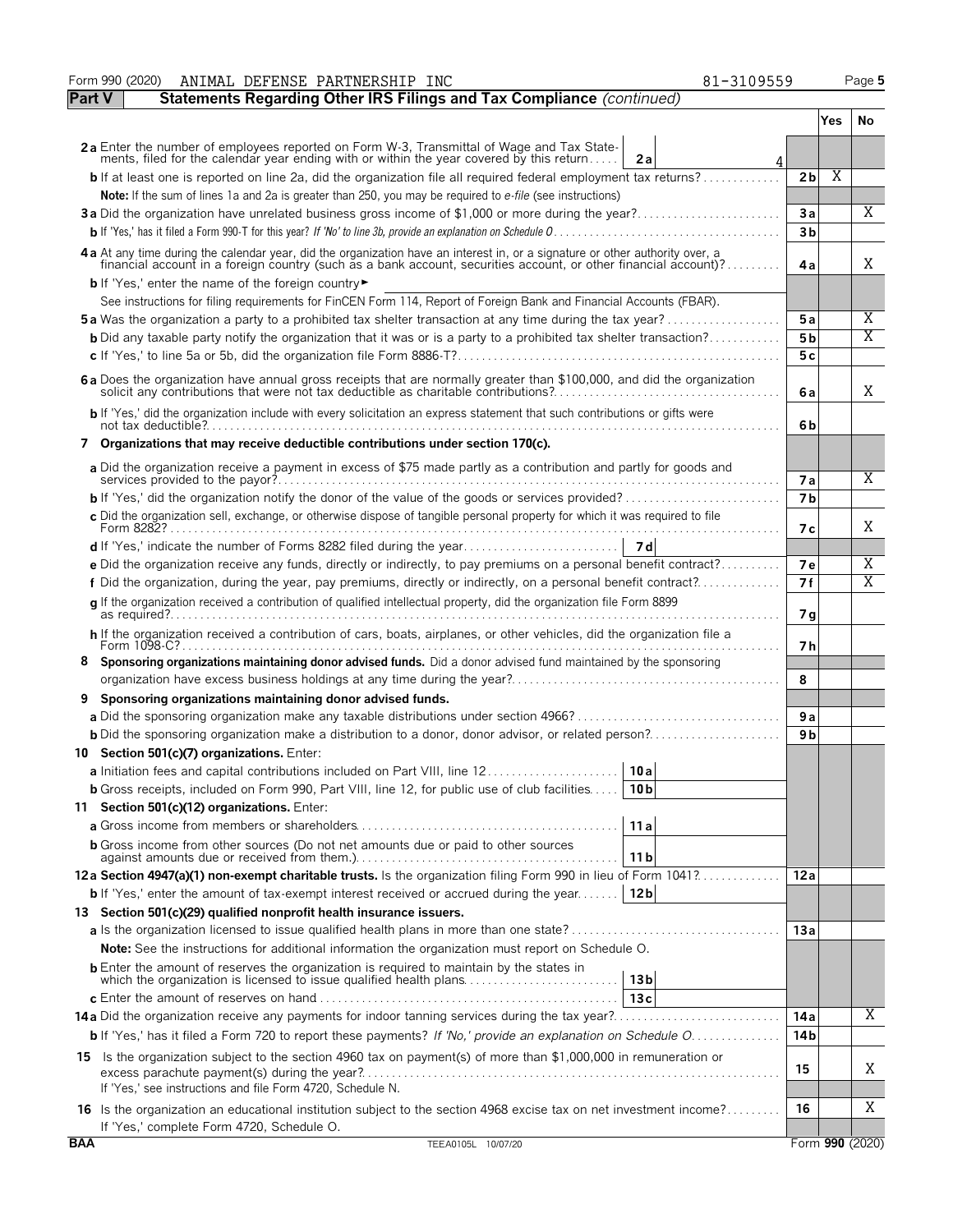#### Form 990 (2020) Page **6** ANIMAL DEFENSE PARTNERSHIP INC 81-3109559

|                                                                                                                            | a 'No' response to line 8a, 8b, or 10b below, describe the circumstances, processes, or changes on<br>Schedule O. See instructions.                                                                                                                                                                                                     |                 |            |                 |  |  |  |  |  |
|----------------------------------------------------------------------------------------------------------------------------|-----------------------------------------------------------------------------------------------------------------------------------------------------------------------------------------------------------------------------------------------------------------------------------------------------------------------------------------|-----------------|------------|-----------------|--|--|--|--|--|
|                                                                                                                            |                                                                                                                                                                                                                                                                                                                                         |                 |            | X               |  |  |  |  |  |
|                                                                                                                            | <b>Section A. Governing Body and Management</b>                                                                                                                                                                                                                                                                                         |                 |            |                 |  |  |  |  |  |
|                                                                                                                            |                                                                                                                                                                                                                                                                                                                                         |                 | Yes.       | No              |  |  |  |  |  |
|                                                                                                                            | <b>1a</b> Enter the number of voting members of the governing body at the end of the tax year <b>1a</b><br>5<br>If there are material differences in voting rights among members<br>of the governing body, or if the governing body delegated broad<br>authority to an executive committee or similar committee, explain on Schedule O. |                 |            |                 |  |  |  |  |  |
| <b>b</b> Enter the number of voting members included on line 1a, above, who are independent   1b<br>5                      |                                                                                                                                                                                                                                                                                                                                         |                 |            |                 |  |  |  |  |  |
| 2 Did any officer, director, trustee, or key employee have a family relationship or a business relationship with any other |                                                                                                                                                                                                                                                                                                                                         |                 |            |                 |  |  |  |  |  |
|                                                                                                                            |                                                                                                                                                                                                                                                                                                                                         |                 |            |                 |  |  |  |  |  |
|                                                                                                                            | 3 Did the organization delegate control over management duties customarily performed by or under the direct supervision<br>of officers, directors, trustees, or key employees to a management company or other person?                                                                                                                  |                 |            |                 |  |  |  |  |  |
|                                                                                                                            | Did the organization make any significant changes to its governing documents                                                                                                                                                                                                                                                            |                 |            |                 |  |  |  |  |  |
|                                                                                                                            |                                                                                                                                                                                                                                                                                                                                         | 4               |            | X               |  |  |  |  |  |
|                                                                                                                            | Did the organization become aware during the year of a significant diversion of the organization's assets?<br>5.                                                                                                                                                                                                                        | 5               |            | X               |  |  |  |  |  |
| 6                                                                                                                          |                                                                                                                                                                                                                                                                                                                                         | 6               |            | Χ               |  |  |  |  |  |
|                                                                                                                            | 7 a Did the organization have members, stockholders, or other persons who had the power to elect or appoint one or more                                                                                                                                                                                                                 | 7 a             | X          |                 |  |  |  |  |  |
|                                                                                                                            | <b>b</b> Are any governance decisions of the organization reserved to (or subject to approval by) members,                                                                                                                                                                                                                              | 7 <b>b</b>      |            | X               |  |  |  |  |  |
|                                                                                                                            | Did the organization contemporaneously document the meetings held or written actions undertaken during the year by<br>8<br>the following:                                                                                                                                                                                               |                 |            |                 |  |  |  |  |  |
|                                                                                                                            |                                                                                                                                                                                                                                                                                                                                         | 8 a             | X          |                 |  |  |  |  |  |
|                                                                                                                            |                                                                                                                                                                                                                                                                                                                                         | 8b              |            | X               |  |  |  |  |  |
|                                                                                                                            | 9 Is there any officer, director, trustee, or key employee listed in Part VII, Section A, who cannot be reached at the<br>organization's mailing address? If 'Yes,' provide the names and addresses on Schedule Q                                                                                                                       | 9               |            | X               |  |  |  |  |  |
|                                                                                                                            | Section B. Policies (This Section B requests information about policies not required by the Internal Revenue Code.)                                                                                                                                                                                                                     |                 |            |                 |  |  |  |  |  |
|                                                                                                                            |                                                                                                                                                                                                                                                                                                                                         |                 | <b>Yes</b> | No<br>Χ         |  |  |  |  |  |
|                                                                                                                            |                                                                                                                                                                                                                                                                                                                                         | 10a             |            |                 |  |  |  |  |  |
|                                                                                                                            | b If 'Yes,' did the organization have written policies and procedures governing the activities of such chapters, affiliates, and branches to ensure their                                                                                                                                                                               | 10 <sub>b</sub> |            |                 |  |  |  |  |  |
|                                                                                                                            |                                                                                                                                                                                                                                                                                                                                         | 11a             | Χ          |                 |  |  |  |  |  |
|                                                                                                                            | <b>b</b> Describe in Schedule O the process, if any, used by the organization to review this Form 990. SEE SCHEDULE O                                                                                                                                                                                                                   |                 |            |                 |  |  |  |  |  |
|                                                                                                                            |                                                                                                                                                                                                                                                                                                                                         | 12a             |            | X               |  |  |  |  |  |
|                                                                                                                            | <b>b</b> Were officers, directors, or trustees, and key employees required to disclose annually interests that could give rise                                                                                                                                                                                                          | 12 <sub>b</sub> |            |                 |  |  |  |  |  |
|                                                                                                                            | c Did the organization regularly and consistently monitor and enforce compliance with the policy? If 'Yes,' describe in                                                                                                                                                                                                                 | 12c             |            |                 |  |  |  |  |  |
|                                                                                                                            |                                                                                                                                                                                                                                                                                                                                         | 13              |            | Χ               |  |  |  |  |  |
|                                                                                                                            |                                                                                                                                                                                                                                                                                                                                         | $\overline{14}$ |            | $\overline{X}$  |  |  |  |  |  |
|                                                                                                                            | 15 Did the process for determining compensation of the following persons include a review and approval by independent<br>persons, comparability data, and contemporaneous substantiation of the deliberation and decision?                                                                                                              |                 |            |                 |  |  |  |  |  |
|                                                                                                                            |                                                                                                                                                                                                                                                                                                                                         | 15 a            |            | Χ               |  |  |  |  |  |
|                                                                                                                            |                                                                                                                                                                                                                                                                                                                                         | 15 b            |            | $\overline{X}$  |  |  |  |  |  |
|                                                                                                                            | If 'Yes' to line 15a or 15b, describe the process in Schedule O (see instructions).<br><b>16a</b> Did the organization invest in, contribute assets to, or participate in a joint venture or similar arrangement with a                                                                                                                 |                 |            |                 |  |  |  |  |  |
|                                                                                                                            |                                                                                                                                                                                                                                                                                                                                         | 16 a            |            | Χ               |  |  |  |  |  |
|                                                                                                                            | b If 'Yes,' did the organization follow a written policy or procedure requiring the organization to evaluate its<br>participation in joint venture arrangements under applicable federal tax law, and take steps to safeguard the                                                                                                       | 16 <sub>b</sub> |            |                 |  |  |  |  |  |
|                                                                                                                            | <b>Section C. Disclosure</b>                                                                                                                                                                                                                                                                                                            |                 |            |                 |  |  |  |  |  |
| 17                                                                                                                         | List the states with which a copy of this Form 990 is required to be filed ►<br>NY                                                                                                                                                                                                                                                      |                 |            |                 |  |  |  |  |  |
| 18                                                                                                                         | Section 6104 requires an organization to make its Forms 1023 (1024 or 1024-A, if applicable), 990, and 990-T (Section 501(c)(3)s only)<br>available for public inspection. Indicate how you made these available. Check all that apply.                                                                                                 |                 |            |                 |  |  |  |  |  |
|                                                                                                                            | Own website<br>Another's website<br>X<br>Upon request<br>Other (explain on Schedule O)                                                                                                                                                                                                                                                  |                 |            |                 |  |  |  |  |  |
| 19                                                                                                                         | Describe on Schedule O whether (and if so, how) the organization made its governing documents, conflict of interest policy, and financial statements available to<br>the public during the tax year.<br>SEE SCHEDULE O                                                                                                                  |                 |            |                 |  |  |  |  |  |
|                                                                                                                            | 20 State the name, address, and telephone number of the person who possesses the organization's books and records ►                                                                                                                                                                                                                     |                 |            |                 |  |  |  |  |  |
|                                                                                                                            | JOEL LITVIN 923 SAW MILL RIVER ROAD SUITE 242 ARDSLEY NY 10502 917-224-2496                                                                                                                                                                                                                                                             |                 |            |                 |  |  |  |  |  |
| BAA                                                                                                                        | TEEA0106L 10/07/20                                                                                                                                                                                                                                                                                                                      |                 |            | Form 990 (2020) |  |  |  |  |  |

**Part VI Governance, Management, and Disclosure** *For each 'Yes' response to lines 2 through 7b below, and for*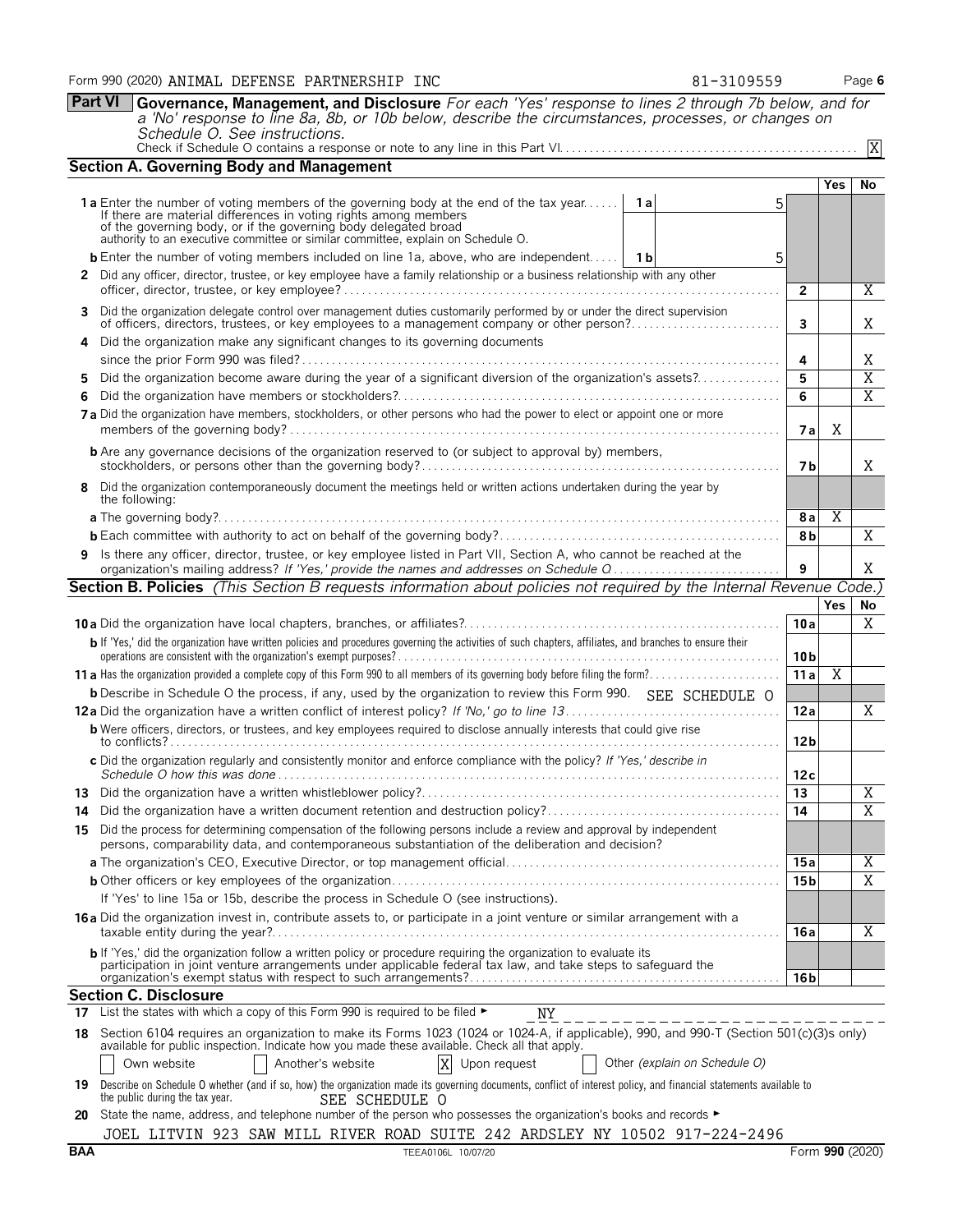| Form 990 (2020)  ANIMAL DEFENSE PARTNERSHIP INC                                                                                                                | 81-3109559 | Page 7 |
|----------------------------------------------------------------------------------------------------------------------------------------------------------------|------------|--------|
| Part VII   Compensation of Officers, Directors, Trustees, Key Employees, Highest Compensated Employees, and<br><b>Independent Contractors</b>                  |            |        |
|                                                                                                                                                                |            |        |
| Section A. Officers, Directors, Trustees, Key Employees, and Highest Compensated Employees                                                                     |            |        |
| 1 a Complete this table for all persons required to be listed. Report compensation for the calendar year ending with or within the<br>organization's tax year. |            |        |
| • List all of the organization's current officers, directors, trustees (whether individuals or organizations), regardless of amount of                         |            |        |

? List all of the organization's **current** officers, directors, trustees (whether individuals or organizations), regardless of amount of compensation. Enter -0- in columns (D), (E), and (F) if no compensation was paid.

? List all of the organization's **current** key employees, if any. See instructions for definition of 'key employee.'

? List the organization's five **current** highest compensated employees (other than an officer, director, trustee, or key employee) who received reportable compensation (Box 5 of Form W-2 and/or Box 7 of Form 1099-MISC) of more than \$100,000 from the organization and any related organizations.

? List all of the organization's **former** officers, key employees, and highest compensated employees who received more than \$100,000 of reportable compensation from the organization and any related organizations.

? List all of the organization's **former directors or trustees** that received, in the capacity as a former director or trustee of the

organization, more than \$10,000 of reportable compensation from the organization and any related organizations.

See instructions for the order in which to list the persons above.

X Check this box if neither the organization nor any related organization compensated any current officer, director, or trustee.

|                                          |                                |   |                       | (C)     |                   |                                                                                        |        |                                                            |                                                                 |                                                                       |
|------------------------------------------|--------------------------------|---|-----------------------|---------|-------------------|----------------------------------------------------------------------------------------|--------|------------------------------------------------------------|-----------------------------------------------------------------|-----------------------------------------------------------------------|
| (A)<br>Name and title                    | (B)<br>Average<br>hours<br>per |   |                       |         | director/trustee) | Position (do not check more<br>than one box, unless person<br>is both an officer and a |        | (D)<br>Reportable<br>compensation from<br>the organization | (E)<br>Reportable<br>compensation from<br>related organizations | (F)<br>Estimated amount<br>of other                                   |
|                                          | line)                          |   | Institutional trustee | Officer | Key employee      | Highest compensated<br>employee                                                        | Former | (W-2/1099-MISC)                                            | (W-2/1099-MISC)                                                 | compensation from<br>the organization<br>and related<br>organizations |
| (1) MARY DULKA<br>SENIOR COUNSEL         | 20<br>0                        |   |                       |         |                   | X                                                                                      |        | 61,200                                                     | 0                                                               |                                                                       |
| (2) DAVID EBERT                          | 25                             |   |                       |         |                   |                                                                                        |        |                                                            |                                                                 | $\boldsymbol{0}$ .                                                    |
| PRESIDENT/DIREC                          | 0                              | X |                       |         |                   |                                                                                        |        | 0                                                          | 0                                                               | $\mathbf 0$ .                                                         |
| (3) JOEL LITVIN<br>VP/TREASURER          | 10<br>0                        | X |                       |         |                   |                                                                                        |        | 0                                                          | 0                                                               | 0.                                                                    |
| (4) ALLAN KORNBERG                       | 4                              |   |                       |         |                   |                                                                                        |        |                                                            |                                                                 |                                                                       |
| <b>DIRECTOR</b>                          | 0                              | Χ |                       |         |                   |                                                                                        |        | 0                                                          | 0                                                               | $\boldsymbol{0}$ .                                                    |
| (5) JUDITH TURKEL<br><b>DIRECTOR</b>     | 3<br>0                         | Χ |                       |         |                   |                                                                                        |        | 0                                                          | 0                                                               | 0.                                                                    |
| (6) STEPHANIE JESHIVA<br><b>DIRECTOR</b> | $\overline{3}$<br>$\Omega$     | Χ |                       |         |                   |                                                                                        |        | 0                                                          | 0                                                               | $\mathbf 0$ .                                                         |
| (7)                                      |                                |   |                       |         |                   |                                                                                        |        |                                                            |                                                                 |                                                                       |
| (8)                                      |                                |   |                       |         |                   |                                                                                        |        |                                                            |                                                                 |                                                                       |
| (9)                                      |                                |   |                       |         |                   |                                                                                        |        |                                                            |                                                                 |                                                                       |
| (10)                                     |                                |   |                       |         |                   |                                                                                        |        |                                                            |                                                                 |                                                                       |
| (11)                                     |                                |   |                       |         |                   |                                                                                        |        |                                                            |                                                                 |                                                                       |
| (12)                                     |                                |   |                       |         |                   |                                                                                        |        |                                                            |                                                                 |                                                                       |
| (13)                                     |                                |   |                       |         |                   |                                                                                        |        |                                                            |                                                                 |                                                                       |
| (14)                                     |                                |   |                       |         |                   |                                                                                        |        |                                                            |                                                                 |                                                                       |
| <b>BAA</b>                               | TEEA0107L 10/07/20             |   |                       |         |                   |                                                                                        |        |                                                            |                                                                 | Form 990 (2020)                                                       |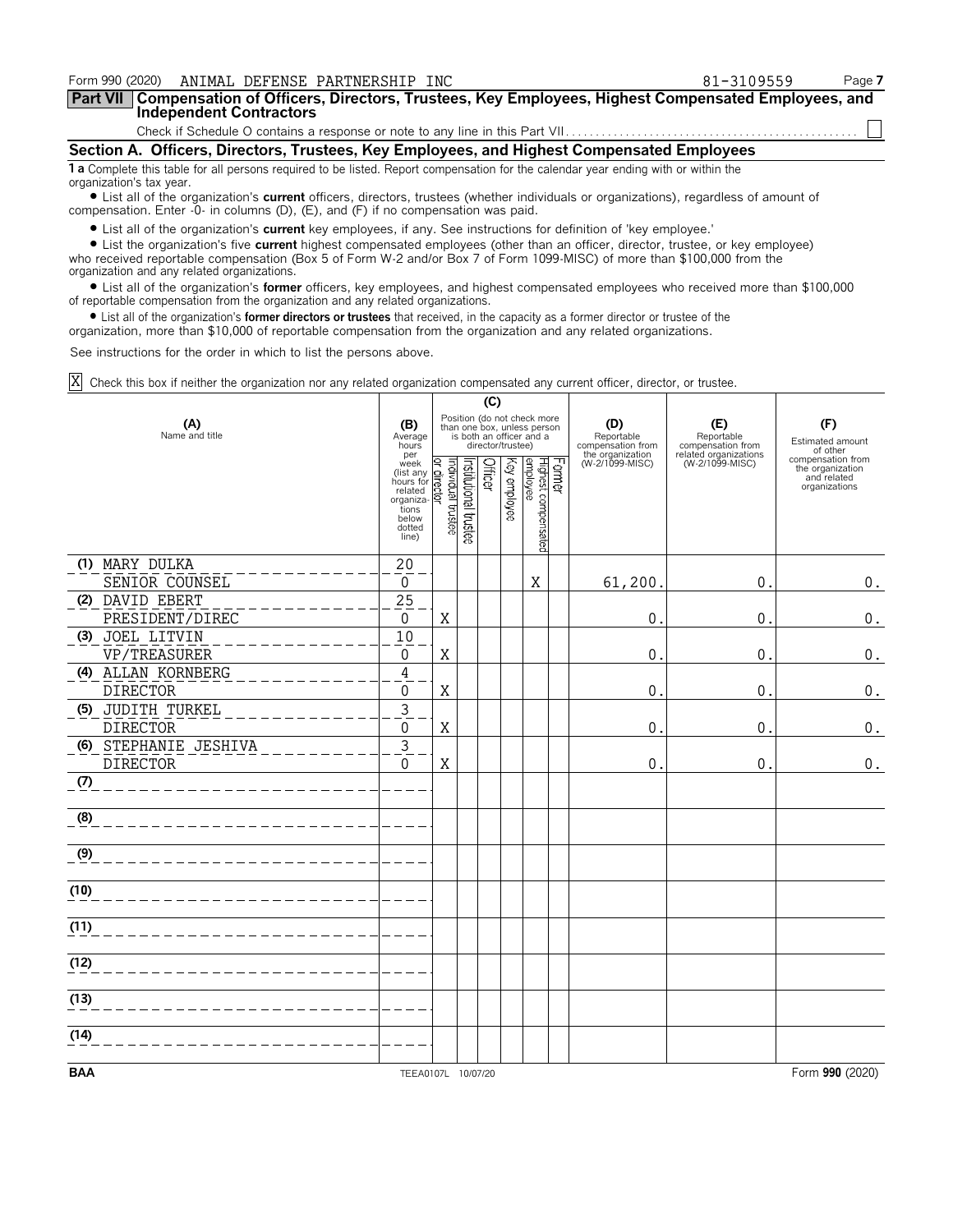#### Form 990 (2020) **ANIMAL DEFENSE PARTNERSHIP INC** 81-3109559 Page **8** ANIMAL DEFENSE PARTNERSHIP INC 81-3109559

|                       | Part VII   Section A. Officers, Directors, Trustees, Key Employees, and Highest Compensated Employees (continued)                                                                                                                     |                              |                               |                      |              |                                                                                                 |        |                                        |                                          |                                                   |                    |
|-----------------------|---------------------------------------------------------------------------------------------------------------------------------------------------------------------------------------------------------------------------------------|------------------------------|-------------------------------|----------------------|--------------|-------------------------------------------------------------------------------------------------|--------|----------------------------------------|------------------------------------------|---------------------------------------------------|--------------------|
|                       |                                                                                                                                                                                                                                       | (B)                          |                               |                      | (C)          |                                                                                                 |        |                                        |                                          |                                                   |                    |
| (A)<br>Name and title |                                                                                                                                                                                                                                       |                              |                               |                      | Position     | (do not check more than one<br>box, unless person is both an<br>officer and a director/trustee) |        | (D)<br>Reportable<br>compensation from | (E)<br>Reportable<br>compensation from   | (F)<br>Estimated amount                           |                    |
|                       |                                                                                                                                                                                                                                       | week<br>(list any            |                               |                      |              |                                                                                                 |        | the organization<br>(W-2/1099-MISC)    | related organizations<br>(W-2/1099-MISC) | of other<br>compensation from<br>the organization |                    |
|                       |                                                                                                                                                                                                                                       | hours<br>for<br>related      | ndividual trustee<br>qirector | Officer              | Key employee |                                                                                                 | Former |                                        |                                          | and related<br>organizations                      |                    |
|                       |                                                                                                                                                                                                                                       | organiza<br>- tions<br>below |                               |                      |              |                                                                                                 |        |                                        |                                          |                                                   |                    |
|                       |                                                                                                                                                                                                                                       | dotted<br>line)              |                               | nstitutional trustee |              | Highest compensated<br>employee                                                                 |        |                                        |                                          |                                                   |                    |
| (15)                  |                                                                                                                                                                                                                                       |                              |                               |                      |              |                                                                                                 |        |                                        |                                          |                                                   |                    |
| (16)                  |                                                                                                                                                                                                                                       |                              |                               |                      |              |                                                                                                 |        |                                        |                                          |                                                   |                    |
|                       |                                                                                                                                                                                                                                       |                              |                               |                      |              |                                                                                                 |        |                                        |                                          |                                                   |                    |
| (17)                  |                                                                                                                                                                                                                                       |                              |                               |                      |              |                                                                                                 |        |                                        |                                          |                                                   |                    |
| (18)                  |                                                                                                                                                                                                                                       |                              |                               |                      |              |                                                                                                 |        |                                        |                                          |                                                   |                    |
| (19)                  |                                                                                                                                                                                                                                       |                              |                               |                      |              |                                                                                                 |        |                                        |                                          |                                                   |                    |
| (20)                  |                                                                                                                                                                                                                                       |                              |                               |                      |              |                                                                                                 |        |                                        |                                          |                                                   |                    |
| (21)                  |                                                                                                                                                                                                                                       |                              |                               |                      |              |                                                                                                 |        |                                        |                                          |                                                   |                    |
| (22)                  |                                                                                                                                                                                                                                       |                              |                               |                      |              |                                                                                                 |        |                                        |                                          |                                                   |                    |
| (23)                  |                                                                                                                                                                                                                                       |                              |                               |                      |              |                                                                                                 |        |                                        |                                          |                                                   |                    |
| (24)                  |                                                                                                                                                                                                                                       |                              |                               |                      |              |                                                                                                 |        |                                        |                                          |                                                   |                    |
| (25)                  |                                                                                                                                                                                                                                       |                              |                               |                      |              |                                                                                                 |        |                                        |                                          |                                                   |                    |
|                       | 1 b Subtotal.                                                                                                                                                                                                                         |                              |                               |                      |              |                                                                                                 |        | 61, 200.                               | 0.                                       |                                                   | 0.                 |
|                       |                                                                                                                                                                                                                                       |                              |                               |                      |              |                                                                                                 |        | $0$ .                                  | $0$ .                                    |                                                   | $\boldsymbol{0}$ . |
|                       |                                                                                                                                                                                                                                       |                              |                               |                      |              |                                                                                                 |        | 61, 200.                               | 0.                                       |                                                   | $0$ .              |
| 2.                    | Total number of individuals (including but not limited to those listed above) who received more than \$100,000 of reportable compensation<br>from the organization $\blacktriangleright$<br>0                                         |                              |                               |                      |              |                                                                                                 |        |                                        |                                          |                                                   |                    |
|                       |                                                                                                                                                                                                                                       |                              |                               |                      |              |                                                                                                 |        |                                        |                                          |                                                   | <b>Yes</b><br>No   |
| 3                     | Did the organization list any former officer, director, trustee, key employee, or highest compensated employee                                                                                                                        |                              |                               |                      |              |                                                                                                 |        |                                        |                                          | 3                                                 | Χ                  |
| 4                     | For any individual listed on line 1a, is the sum of reportable compensation and other compensation from<br>the organization and related organizations greater than \$150,000? If 'Yes,' complete Schedule J for                       |                              |                               |                      |              |                                                                                                 |        |                                        |                                          |                                                   |                    |
| 5                     | such individual $\ldots$ . $\ldots$ $\ldots$ $\ldots$ $\ldots$ $\ldots$ $\ldots$ $\ldots$ $\ldots$ $\ldots$ $\ldots$<br>Did any person listed on line 1a receive or accrue compensation from any unrelated organization or individual |                              |                               |                      |              |                                                                                                 |        |                                        |                                          | 4                                                 | Χ                  |
|                       | <b>Section B. Independent Contractors</b>                                                                                                                                                                                             |                              |                               |                      |              |                                                                                                 |        |                                        |                                          | 5                                                 | Χ                  |
|                       | Complete this table for your five highest compensated independent contractors that received more than \$100,000 of                                                                                                                    |                              |                               |                      |              |                                                                                                 |        |                                        |                                          |                                                   |                    |
|                       | compensation from the organization. Report compensation for the calendar year ending with or within the organization's tax year.<br>(A)                                                                                               |                              |                               |                      |              |                                                                                                 |        | (B)                                    |                                          | (C)                                               |                    |
|                       | Name and business address                                                                                                                                                                                                             |                              |                               |                      |              |                                                                                                 |        | Description of services                |                                          | Compensation                                      |                    |
|                       |                                                                                                                                                                                                                                       |                              |                               |                      |              |                                                                                                 |        |                                        |                                          |                                                   |                    |
|                       |                                                                                                                                                                                                                                       |                              |                               |                      |              |                                                                                                 |        |                                        |                                          |                                                   |                    |
|                       |                                                                                                                                                                                                                                       |                              |                               |                      |              |                                                                                                 |        |                                        |                                          |                                                   |                    |
| $\mathbf{2}$          | Total number of independent contractors (including but not limited to those listed above) who received more than<br>\$100,000 of compensation from the organization ► 0                                                               |                              |                               |                      |              |                                                                                                 |        |                                        |                                          |                                                   |                    |
| <b>BAA</b>            |                                                                                                                                                                                                                                       |                              | TEEA0108L 10/07/20            |                      |              |                                                                                                 |        |                                        |                                          |                                                   | Form 990 (2020)    |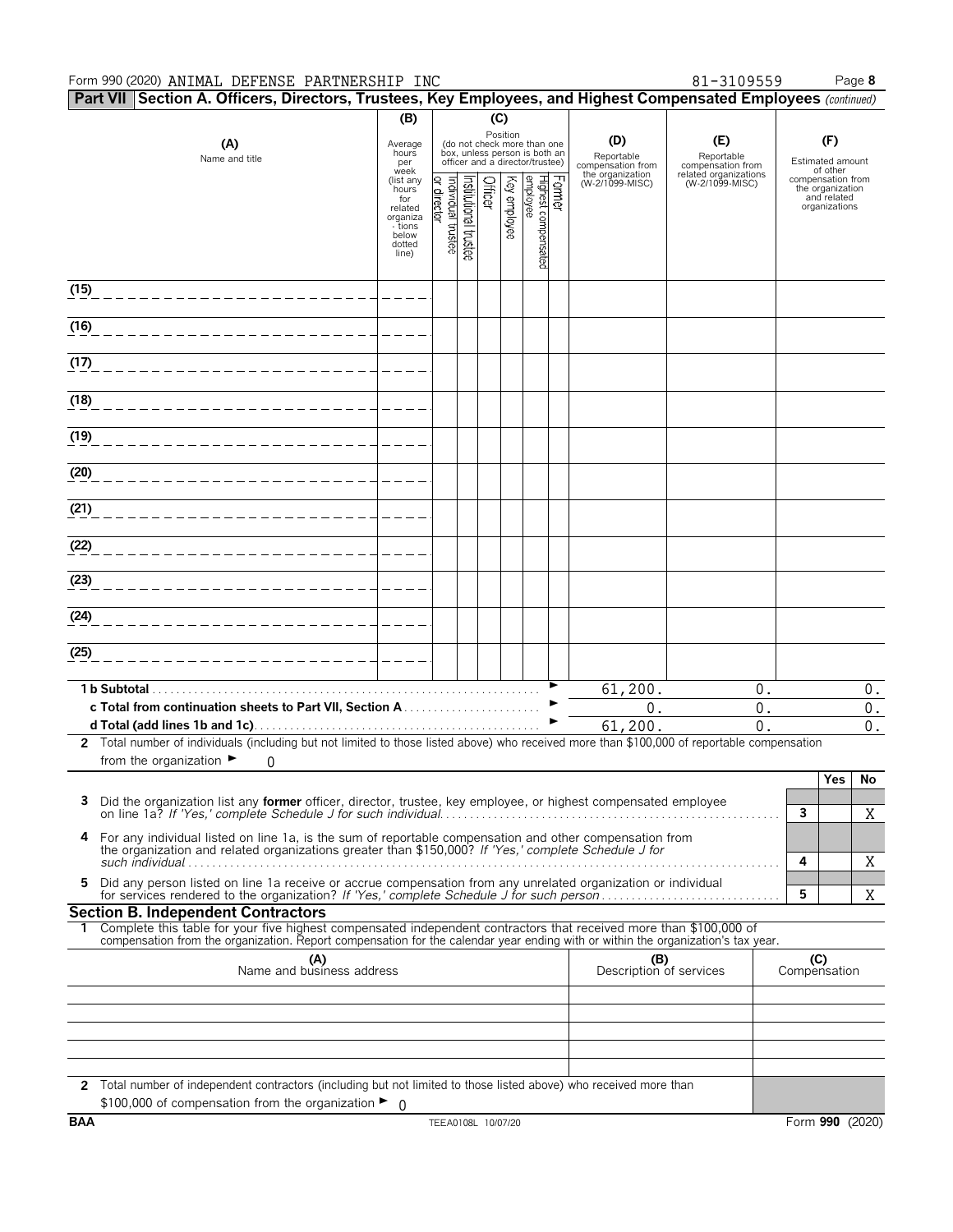#### Form 990 (2020) Page **9** ANIMAL DEFENSE PARTNERSHIP INC 81-3109559

|                                                                                      | <b>Part VIII</b> Statement of Revenue |                                                                                                                                                                                                                                                                                                                                                                                                       |                                                                      |                                |                                         |                                         |                                                       |  |  |  |
|--------------------------------------------------------------------------------------|---------------------------------------|-------------------------------------------------------------------------------------------------------------------------------------------------------------------------------------------------------------------------------------------------------------------------------------------------------------------------------------------------------------------------------------------------------|----------------------------------------------------------------------|--------------------------------|-----------------------------------------|-----------------------------------------|-------------------------------------------------------|--|--|--|
|                                                                                      |                                       |                                                                                                                                                                                                                                                                                                                                                                                                       |                                                                      | (A)<br>Total revenue           | (B)<br>Related or<br>exempt<br>function | (C)<br>Unrelated<br>business<br>revenue | (D)<br>Revenue<br>excluded from tax<br>under sections |  |  |  |
| Contributions, Gifts, Grants<br>and Other Similar Amounts<br>Program Service Revenue | 2a<br>b<br>c                          | 1a Federated campaigns<br>1 a<br>1 <sub>b</sub><br><b>b</b> Membership dues<br>c Fundraising events<br>1 <sub>c</sub><br>1 <sub>d</sub><br><b>d</b> Related organizations $\ldots$<br>1e<br><b>e</b> Government grants (contributions) $\ldots$<br>f All other contributions, gifts, grants, and<br>similar amounts not included above<br>1f<br>g Noncash contributions included in<br>1 <sub>g</sub> | 9,265.<br>320, 411.<br>$\blacktriangleright$<br><b>Business Code</b> | 329,676                        | revenue                                 |                                         | 512-514                                               |  |  |  |
|                                                                                      |                                       | f All other program service revenue                                                                                                                                                                                                                                                                                                                                                                   |                                                                      |                                |                                         |                                         |                                                       |  |  |  |
|                                                                                      | 3<br>4<br>5                           | Investment income (including dividends, interest, and<br>Income from investment of tax-exempt bond proceeds ▶<br>(i) Real                                                                                                                                                                                                                                                                             | (ii) Personal                                                        |                                |                                         |                                         |                                                       |  |  |  |
|                                                                                      |                                       | 6a<br>6a Gross rents<br><b>b</b> Less: rental expenses<br>6b<br>c Rental income or (loss) $6c$<br>d Net rental income or (loss)<br>(i) Securities<br><b>7 a</b> Gross amount from<br>sales of assets<br>7а                                                                                                                                                                                            | (ii) Other                                                           |                                |                                         |                                         |                                                       |  |  |  |
| ۰                                                                                    |                                       | other than inventory<br><b>b</b> Less: cost or other basis<br>and sales expenses<br>7b<br>7c<br><b>c</b> Gain or (loss) $\ldots$ .<br><b>d</b> Net gain or (loss).<br><b>8a</b> Gross income from fundraising events<br>(not including $\zeta$                                                                                                                                                        |                                                                      |                                |                                         |                                         |                                                       |  |  |  |
| Other Revenu                                                                         |                                       | of contributions reported on line 1c).<br>See Part IV, line 18<br><b>b</b> Less: direct expenses<br>c Net income or (loss) from fundraising events<br><b>9 a</b> Gross income from gaming activities.<br>See Part IV, line 19                                                                                                                                                                         | 8а<br>8b                                                             |                                |                                         |                                         |                                                       |  |  |  |
|                                                                                      |                                       | <b>b</b> Less: direct expenses<br>c Net income or (loss) from gaming activities<br><b>10a</b> Gross sales of inventory, less<br>returns and allowances.<br><b>b</b> Less: cost of goods sold                                                                                                                                                                                                          | 9а<br>9 <sub>b</sub><br>10a<br>10b                                   |                                |                                         |                                         |                                                       |  |  |  |
| Miscellaneous<br>evenue                                                              | 11 a<br>b<br>с                        | c Net income or (loss) from sales of inventory                                                                                                                                                                                                                                                                                                                                                        | <b>Business Code</b>                                                 |                                |                                         |                                         |                                                       |  |  |  |
| õ.<br><b>BAA</b>                                                                     | 12                                    | <b>d</b> All other revenue $\ldots \ldots \ldots \ldots \ldots$<br>e Total. Add lines 11a-11d<br>Total revenue. See instructions                                                                                                                                                                                                                                                                      | ►                                                                    | 329,676.<br>TEEA0109L 10/07/20 | 0                                       | 0                                       | Ω.<br>Form 990 (2020)                                 |  |  |  |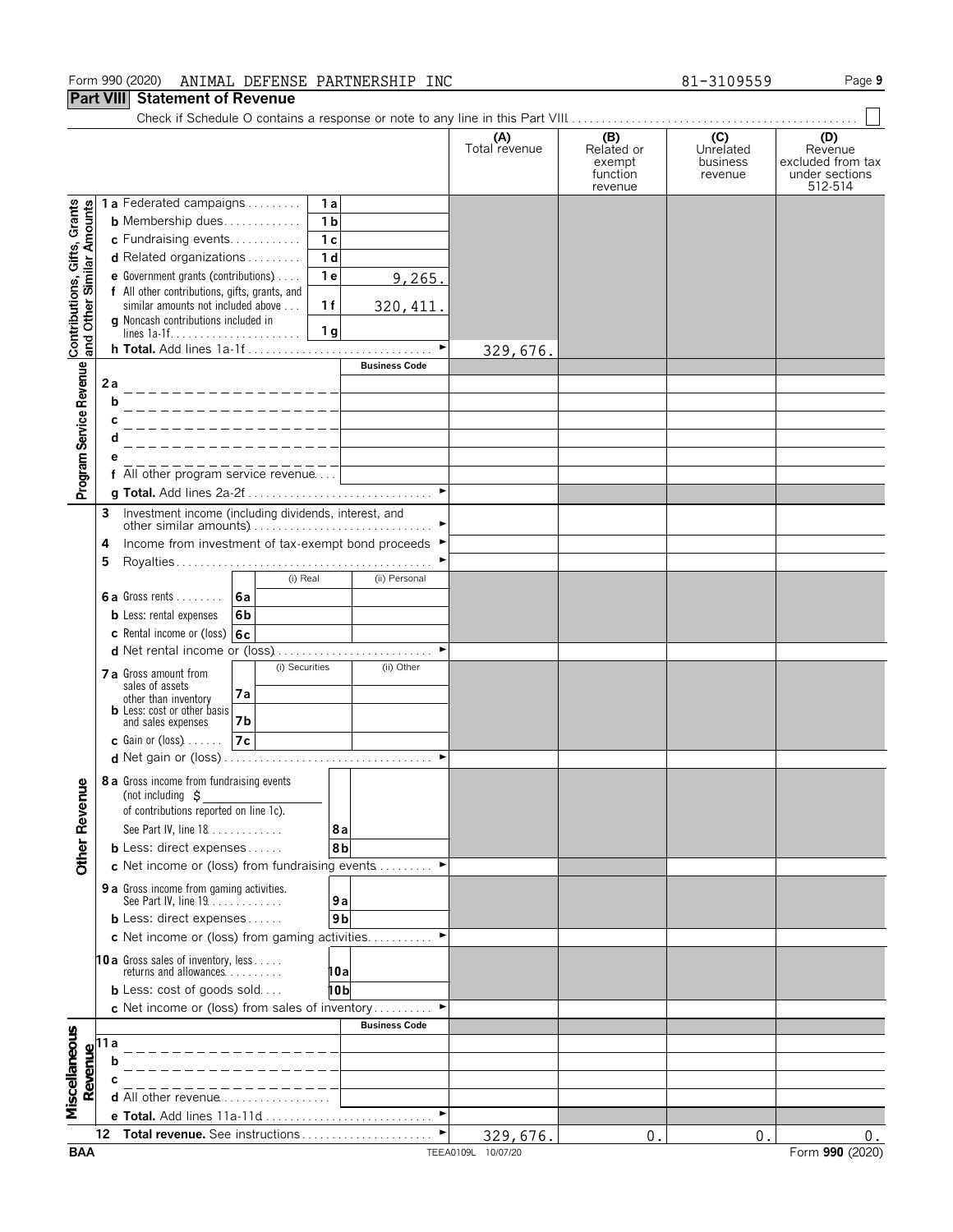#### Form 990 (2020) **ANIMAL DEFENSE PARTNERSHIP INC** 81-3109559 Page **10**

#### **Part IX | Statement of Functional Expenses**

j.

*Section 501(c)(3) and 501(c)(4) organizations must complete all columns. All other organizations must complete column (A).* Check if Schedule O contains a response or note to any line in this Part IX. . . . . . . . . . . . . . . . . . . . . . . . . . . . . . . . . . . . . . . . . . .

|                | Do not include amounts reported on lines<br>6b, 7b, 8b, 9b, and 10b of Part VIII.                                                                                                                                                                          | (A)<br>Total expenses | (B)<br>Program service<br>expenses | (C)<br>Management and<br>general expenses | (D)<br>Fundraising<br>expenses |
|----------------|------------------------------------------------------------------------------------------------------------------------------------------------------------------------------------------------------------------------------------------------------------|-----------------------|------------------------------------|-------------------------------------------|--------------------------------|
| 1              | Grants and other assistance to domestic<br>organizations and domestic governments.<br>See Part IV, line 21                                                                                                                                                 |                       |                                    |                                           |                                |
| $\overline{2}$ | Grants and other assistance to domestic<br>individuals. See Part IV, line 22                                                                                                                                                                               |                       |                                    |                                           |                                |
| 3              | Grants and other assistance to foreign<br>organizations, foreign governments, and for-<br>eign individuals. See Part IV, lines 15 and 16                                                                                                                   | 169,950.              | 169,950.                           |                                           |                                |
| 4              | Benefits paid to or for members                                                                                                                                                                                                                            |                       |                                    |                                           |                                |
| 5              | Compensation of current officers, directors,<br>trustees, and key employees                                                                                                                                                                                | 61,200.               | 0.                                 | 61,200.                                   | 0.                             |
| 6              | Compensation not included above to<br>disqualified persons (as defined under<br>section $4958(f)(1)$ and persons described                                                                                                                                 |                       |                                    |                                           |                                |
| 7              | Other salaries and wages                                                                                                                                                                                                                                   | 0.                    | $\mathbf 0$ .                      | 0.                                        | 0.                             |
| 8              | Pension plan accruals and contributions<br>(include section $401(k)$ and $403(b)$ )                                                                                                                                                                        | 17,047.               |                                    | 17,047.                                   |                                |
| 9              | Other employee benefits                                                                                                                                                                                                                                    |                       |                                    |                                           |                                |
| 10             |                                                                                                                                                                                                                                                            | 6, 215.               |                                    | 6, 215.                                   |                                |
| 11             | Fees for services (nonemployees):                                                                                                                                                                                                                          |                       |                                    |                                           |                                |
|                |                                                                                                                                                                                                                                                            |                       |                                    |                                           |                                |
|                |                                                                                                                                                                                                                                                            |                       |                                    |                                           |                                |
|                |                                                                                                                                                                                                                                                            | 2,710.                |                                    | 2,710.                                    |                                |
|                |                                                                                                                                                                                                                                                            |                       |                                    |                                           |                                |
|                | e Professional fundraising services. See Part IV, line 17                                                                                                                                                                                                  |                       |                                    |                                           |                                |
|                | f Investment management fees<br><b>g</b> Other. (If line 11g amount exceeds 10% of line 25, column<br>(A) amount, list line 11g expenses on Schedule 0.)<br>12 Advertising and promotion                                                                   |                       |                                    |                                           |                                |
| 13             | Office expenses                                                                                                                                                                                                                                            |                       |                                    |                                           |                                |
| 14             |                                                                                                                                                                                                                                                            |                       |                                    |                                           |                                |
| 15             |                                                                                                                                                                                                                                                            |                       |                                    |                                           |                                |
| 16             | Occupancy                                                                                                                                                                                                                                                  |                       |                                    |                                           |                                |
| 17             |                                                                                                                                                                                                                                                            |                       |                                    |                                           |                                |
| 18             | Payments of travel or entertainment<br>expenses for any federal, state, or local                                                                                                                                                                           |                       |                                    |                                           |                                |
| 19             | Conferences, conventions, and meetings                                                                                                                                                                                                                     |                       |                                    |                                           |                                |
| 20             |                                                                                                                                                                                                                                                            |                       |                                    |                                           |                                |
| 21             |                                                                                                                                                                                                                                                            |                       |                                    |                                           |                                |
|                | 22 Depreciation, depletion, and amortization                                                                                                                                                                                                               |                       |                                    |                                           |                                |
| 23             | Insurance                                                                                                                                                                                                                                                  | 9,031.                |                                    | 9,031.                                    |                                |
|                | 24 Other expenses. Itemize expenses not<br>covered above (List miscellaneous expenses<br>on line 24e. If line 24e amount exceeds 10%<br>of line 25, column (A) amount, list line 24e<br>expenses on Schedule O.)                                           |                       |                                    |                                           |                                |
|                | a DUES & SUBSCRIPTIONS                                                                                                                                                                                                                                     | 8,189.                |                                    | 8,189.                                    |                                |
|                | <b>b</b> ADVERTISING, MARKETING & PROMO                                                                                                                                                                                                                    | 2,755.                | 1,377                              | 1,378.                                    |                                |
|                | C PAYROLL PROCESSING FEES                                                                                                                                                                                                                                  | 1,442                 |                                    | 1,442.                                    |                                |
|                | d FILING FEES                                                                                                                                                                                                                                              | 1,235.                |                                    | 1,235.                                    |                                |
|                |                                                                                                                                                                                                                                                            | 2,059.                | 17.                                | 2,042.                                    |                                |
|                | 25 Total functional expenses. Add lines 1 through 24e                                                                                                                                                                                                      | 281,833.              | 171,344.                           | 110,489.                                  | 0.                             |
|                | 26 Joint costs. Complete this line only if<br>the organization reported in column (B)<br>joint costs from a combined educational<br>campaign and fundraising solicitation.<br>Check here $\blacktriangleright$<br>  if following<br>SOP 98-2 (ASC 958-720) |                       |                                    |                                           |                                |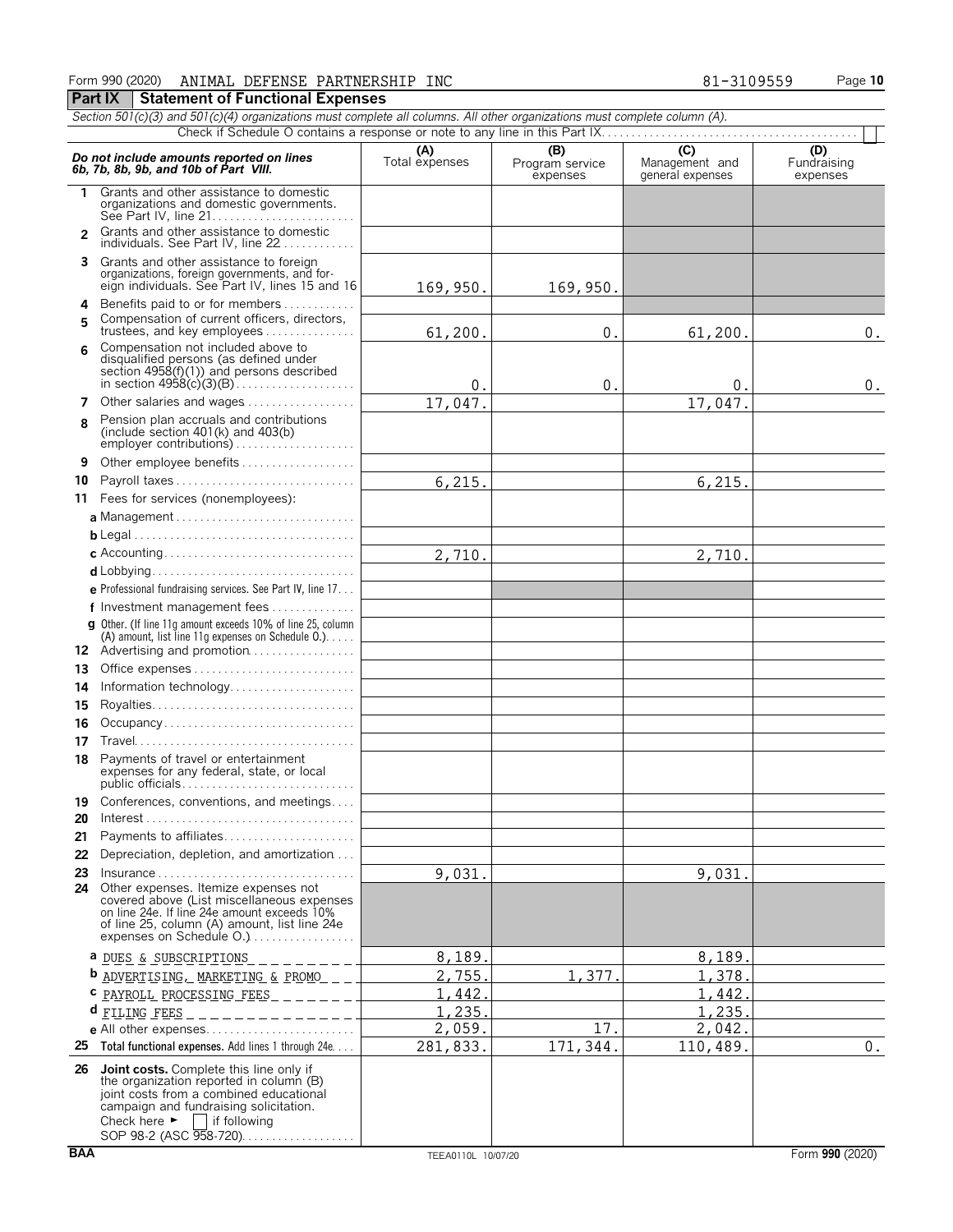#### Form 990 (2020) Page **11** ANIMAL DEFENSE PARTNERSHIP INC 81-3109559

|                            | <b>Part X</b> | <b>Balance Sheet</b>                                                                                                                                                                                                  |                          |                |                    |
|----------------------------|---------------|-----------------------------------------------------------------------------------------------------------------------------------------------------------------------------------------------------------------------|--------------------------|----------------|--------------------|
|                            |               |                                                                                                                                                                                                                       |                          |                |                    |
|                            |               |                                                                                                                                                                                                                       | (A)<br>Beginning of year |                | (B)<br>End of year |
|                            | -1            |                                                                                                                                                                                                                       | 52,409.                  | $\mathbf{1}$   | 100, 252.          |
|                            | 2             |                                                                                                                                                                                                                       |                          | $\overline{2}$ |                    |
|                            | 3             |                                                                                                                                                                                                                       |                          | 3              |                    |
|                            | 4             |                                                                                                                                                                                                                       |                          | 4              |                    |
|                            | 5             | Loans and other receivables from any current or former officer, director,<br>trustee, key employee, creator or founder, substantial contributor, or 35%<br>controlled entity or family member of any of these persons |                          | 5              |                    |
|                            | 6             | Loans and other receivables from other disqualified persons (as defined under                                                                                                                                         |                          |                |                    |
|                            |               | section $4958(f)(1)$ , and persons described in section $4958(c)(3)(B)$                                                                                                                                               |                          | 6              |                    |
|                            | 7             |                                                                                                                                                                                                                       |                          | $\overline{7}$ |                    |
|                            | 8             |                                                                                                                                                                                                                       |                          | 8              |                    |
| Assets                     | 9             |                                                                                                                                                                                                                       |                          | 9              |                    |
|                            |               | 10a Land, buildings, and equipment: cost or other basis.                                                                                                                                                              |                          |                |                    |
|                            |               |                                                                                                                                                                                                                       |                          | 10c            |                    |
|                            | 11            |                                                                                                                                                                                                                       |                          | 11             |                    |
|                            | 12            |                                                                                                                                                                                                                       |                          | 12             |                    |
|                            | 13            | Investments – program-related. See Part IV, line 11                                                                                                                                                                   |                          | 13             |                    |
|                            | 14            |                                                                                                                                                                                                                       |                          | 14             |                    |
|                            | 15            |                                                                                                                                                                                                                       |                          | 15             |                    |
|                            | 16            | <b>Total assets.</b> Add lines 1 through 15 (must equal line 33)                                                                                                                                                      | 52,409.                  | 16             | 100,252.           |
|                            | 17            |                                                                                                                                                                                                                       |                          | 17             |                    |
|                            | 18            |                                                                                                                                                                                                                       |                          | 18             |                    |
|                            | 19            |                                                                                                                                                                                                                       |                          | 19             |                    |
|                            | 20            |                                                                                                                                                                                                                       |                          | 20             |                    |
|                            | 21            | Escrow or custodial account liability. Complete Part IV of Schedule D.                                                                                                                                                |                          | 21             |                    |
| Liabilities                | 22            | Loans and other payables to any current or former officer, director, trustee, key employee, creator or founder, substantial contributor, or 35%<br>controlled entity or family member of any of these persons         |                          | 22             |                    |
|                            | 23            | Secured mortgages and notes payable to unrelated third parties                                                                                                                                                        |                          | 23             |                    |
|                            | 24            | Unsecured notes and loans payable to unrelated third parties                                                                                                                                                          |                          | 24             |                    |
|                            | 25            | Other liabilities (including federal income tax, payables to related third parties, and other liabilities not included on lines 17-24). Complete Part X of Schedule D.                                                |                          | 25             |                    |
|                            | 26            |                                                                                                                                                                                                                       | $\Omega$                 | 26             | 0.                 |
| ω                          |               | Organizations that follow FASB ASC 958, check here ►<br>X<br>and complete lines 27, 28, 32, and 33.                                                                                                                   |                          |                |                    |
| Net Assets or Fund Balance | 27            |                                                                                                                                                                                                                       | 52,409.                  | 27             | 100, 252.          |
|                            | 28            |                                                                                                                                                                                                                       |                          | 28             |                    |
|                            |               | Organizations that do not follow FASB ASC 958, check here ►<br>and complete lines 29 through 33.                                                                                                                      |                          |                |                    |
|                            | 29            | Capital stock or trust principal, or current funds                                                                                                                                                                    |                          | 29             |                    |
|                            | 30            | Paid-in or capital surplus, or land, building, or equipment fund                                                                                                                                                      |                          | 30             |                    |
|                            | 31            | Retained earnings, endowment, accumulated income, or other funds                                                                                                                                                      |                          | 31             |                    |
|                            | 32            |                                                                                                                                                                                                                       | 52,409.                  | 32             | 100, 252.          |
|                            | 33            |                                                                                                                                                                                                                       | 52,409.                  | 33             | 100,252.           |
| <b>BAA</b>                 |               | TEEA0111L 10/07/20                                                                                                                                                                                                    |                          |                | Form 990 (2020)    |

| 00(2020) ANIMAL DEFENSE P |  | <b>Dalance Choot</b> |  |
|---------------------------|--|----------------------|--|
|                           |  |                      |  |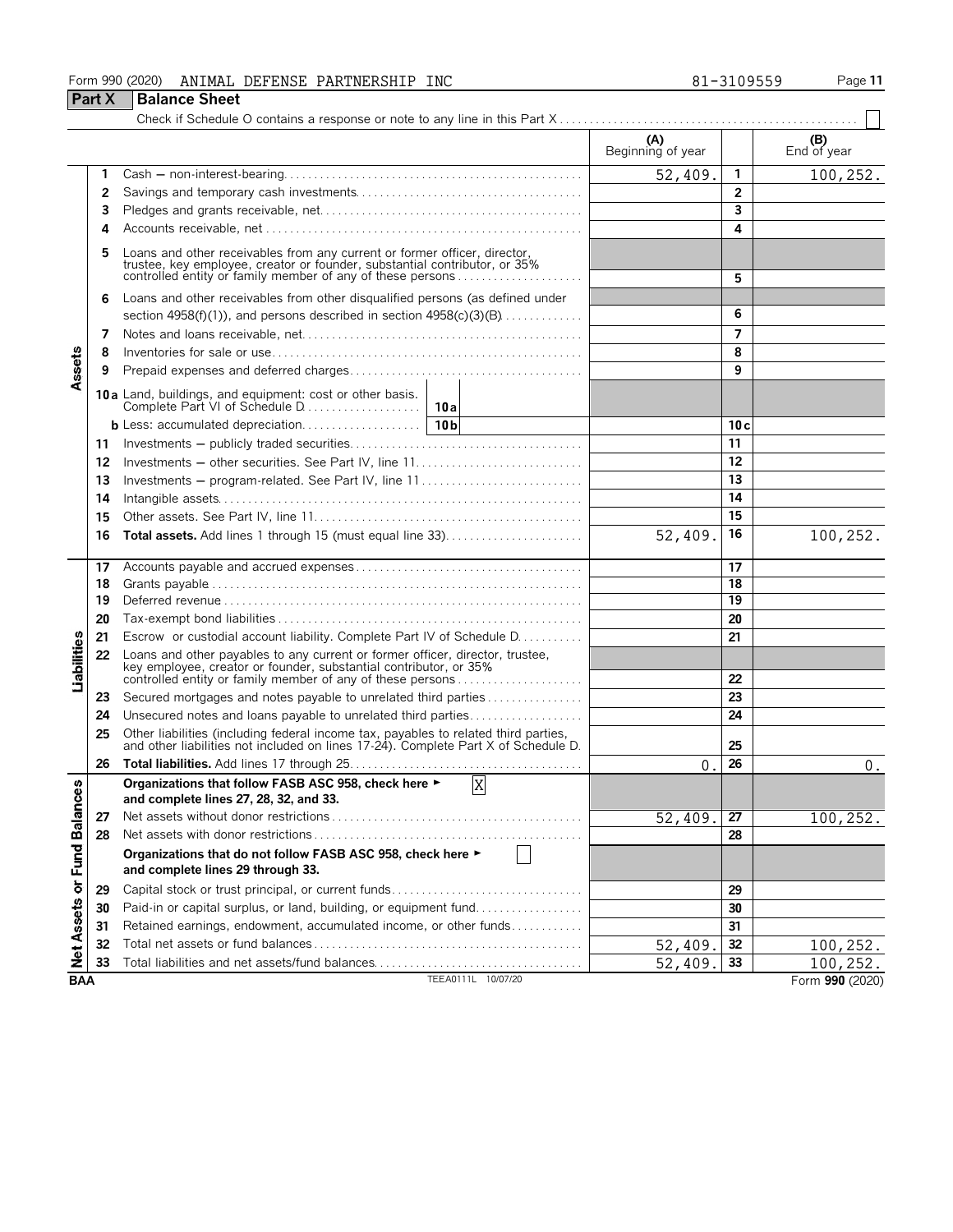|            | Form 990 (2020)<br>ANIMAL DEFENSE PARTNERSHIP INC                                                                                                                                                                                                                | 81-3109559     |                 |            | Page 12 |
|------------|------------------------------------------------------------------------------------------------------------------------------------------------------------------------------------------------------------------------------------------------------------------|----------------|-----------------|------------|---------|
|            | <b>Part XI</b><br><b>Reconciliation of Net Assets</b>                                                                                                                                                                                                            |                |                 |            |         |
|            |                                                                                                                                                                                                                                                                  |                |                 |            |         |
| 1          |                                                                                                                                                                                                                                                                  | $\mathbf{1}$   |                 | 329,676.   |         |
| 2          |                                                                                                                                                                                                                                                                  | $\overline{2}$ |                 | 281,833.   |         |
| 3          |                                                                                                                                                                                                                                                                  | 3              |                 | 47,843.    |         |
| 4          | Net assets or fund balances at beginning of year (must equal Part X, line 32, column (A))                                                                                                                                                                        | 4              |                 | 52,409.    |         |
| 5          |                                                                                                                                                                                                                                                                  | 5              |                 |            |         |
| 6          |                                                                                                                                                                                                                                                                  | 6              |                 |            |         |
| 7          |                                                                                                                                                                                                                                                                  | 7              |                 |            |         |
| 8          |                                                                                                                                                                                                                                                                  | 8              |                 |            |         |
| 9          |                                                                                                                                                                                                                                                                  | 9              |                 |            | $0$ .   |
| 10         | Net assets or fund balances at end of year. Combine lines 3 through 9 (must equal Part X, line 32,<br>column (B) $\ldots$ $\ldots$ $\ldots$ $\ldots$ $\ldots$ $\ldots$ $\ldots$ $\ldots$ $\ldots$ $\ldots$ $\ldots$ $\ldots$ $\ldots$ $\ldots$ $\ldots$ $\ldots$ | 10             |                 | 100,252.   |         |
|            | <b>Part XII Financial Statements and Reporting</b>                                                                                                                                                                                                               |                |                 |            |         |
|            |                                                                                                                                                                                                                                                                  |                |                 |            |         |
|            |                                                                                                                                                                                                                                                                  |                |                 | <b>Yes</b> | No      |
| 1          | Accounting method used to prepare the Form 990: $X$ Cash<br>  Accrual<br><b>Other</b>                                                                                                                                                                            |                |                 |            |         |
|            | If the organization changed its method of accounting from a prior year or checked 'Other,' explain<br>in Schedule O.                                                                                                                                             |                |                 |            |         |
|            | 2a Were the organization's financial statements compiled or reviewed by an independent accountant?                                                                                                                                                               |                | 2a              |            | X       |
|            | If 'Yes,' check a box below to indicate whether the financial statements for the year were compiled or reviewed on a<br>separate basis, consolidated basis, or both:                                                                                             |                |                 |            |         |
|            | Consolidated basis<br>Both consolidated and separate basis<br>Separate basis                                                                                                                                                                                     |                |                 |            |         |
|            | <b>b</b> Were the organization's financial statements audited by an independent accountant?                                                                                                                                                                      |                | 2 <sub>b</sub>  |            | X       |
|            | If 'Yes,' check a box below to indicate whether the financial statements for the year were audited on a separate                                                                                                                                                 |                |                 |            |         |
|            | basis, consolidated basis, or both:<br>Consolidated basis<br><b>Both consolidated and separate basis</b><br>Separate basis                                                                                                                                       |                |                 |            |         |
|            | c If 'Yes' to line 2a or 2b, does the organization have a committee that assumes responsibility for oversight of the audit, review, or compilation of its financial statements and selection of an independent accountant?                                       |                | 2c              |            |         |
|            | If the organization changed either its oversight process or selection process during the tax year, explain<br>on Schedule O.                                                                                                                                     |                |                 |            |         |
|            | 3a As a result of a federal award, was the organization required to undergo an audit or audits as set forth in the Single                                                                                                                                        |                | Зa              |            | X       |
|            | b If 'Yes,' did the organization undergo the required audit or audits? If the organization did not undergo the required audit<br>or audits, explain why on Schedule O and describe any steps taken to undergo such audits                                        |                | 3b              |            |         |
| <b>BAA</b> | TEEA0112L 10/19/20                                                                                                                                                                                                                                               |                | Form 990 (2020) |            |         |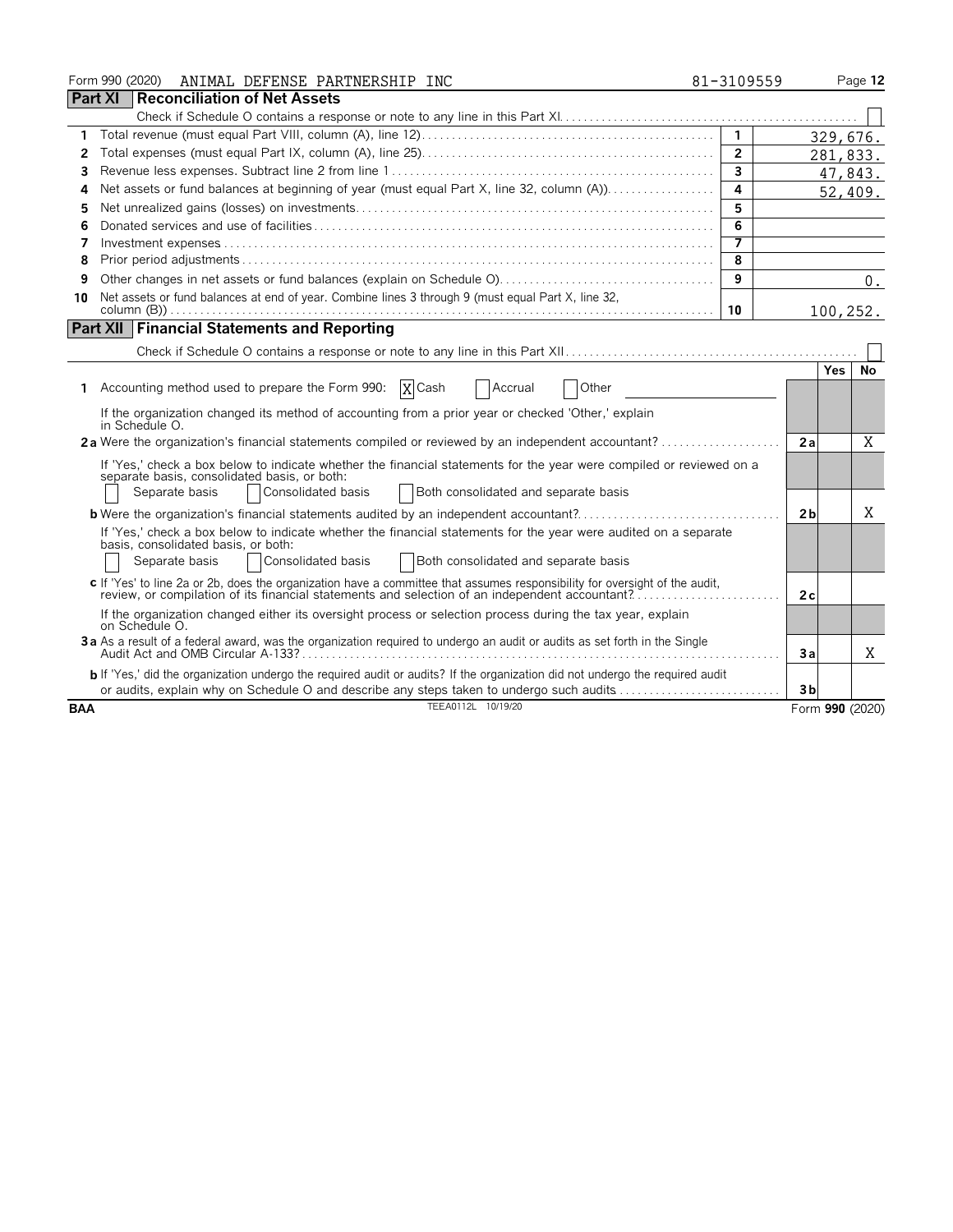|                                           |                                                            | <b>Public Charity Status and Public Support</b> |                                                                                                                           |                                                                                                                                                                                                                                                                                                                                                                                                                    |     |                                                                      | OMB No. 1545-0047                                    |                                                    |  |
|-------------------------------------------|------------------------------------------------------------|-------------------------------------------------|---------------------------------------------------------------------------------------------------------------------------|--------------------------------------------------------------------------------------------------------------------------------------------------------------------------------------------------------------------------------------------------------------------------------------------------------------------------------------------------------------------------------------------------------------------|-----|----------------------------------------------------------------------|------------------------------------------------------|----------------------------------------------------|--|
| <b>SCHEDULE A</b><br>(Form 990 or 990-EZ) |                                                            |                                                 | Complete if the organization is a section $501(c)(3)$ organization or a section<br>4947(a)(1) nonexempt charitable trust. | 2020                                                                                                                                                                                                                                                                                                                                                                                                               |     |                                                                      |                                                      |                                                    |  |
|                                           |                                                            |                                                 |                                                                                                                           | Attach to Form 990 or Form 990-EZ.                                                                                                                                                                                                                                                                                                                                                                                 |     |                                                                      |                                                      | <b>Open to Public</b>                              |  |
|                                           | Department of the Treasury<br>Internal Revenue Service     |                                                 |                                                                                                                           | ► Go to www.irs.gov/Form990 for instructions and the latest information.                                                                                                                                                                                                                                                                                                                                           |     |                                                                      |                                                      | Inspection                                         |  |
|                                           | Name of the organization<br>ANIMAL DEFENSE PARTNERSHIP INC |                                                 |                                                                                                                           |                                                                                                                                                                                                                                                                                                                                                                                                                    |     |                                                                      | <b>Employer identification number</b><br>81-3109559  |                                                    |  |
|                                           |                                                            |                                                 |                                                                                                                           | <b>Part   Reason for Public Charity Status.</b> (All organizations must complete this part.) See instructions.                                                                                                                                                                                                                                                                                                     |     |                                                                      |                                                      |                                                    |  |
|                                           |                                                            |                                                 |                                                                                                                           | The organization is not a private foundation because it is: (For lines 1 through 12, check only one box.)                                                                                                                                                                                                                                                                                                          |     |                                                                      |                                                      |                                                    |  |
| 1                                         |                                                            |                                                 |                                                                                                                           | A church, convention of churches, or association of churches described in section 170(b)(1)(A)(i).                                                                                                                                                                                                                                                                                                                 |     |                                                                      |                                                      |                                                    |  |
| 2<br>3                                    |                                                            |                                                 |                                                                                                                           | A school described in section 170(b)(1)(A)(ii). (Attach Schedule E (Form 990 or 990-EZ).)<br>A hospital or a cooperative hospital service organization described in section 170(b)(1)(A)(iii).                                                                                                                                                                                                                     |     |                                                                      |                                                      |                                                    |  |
| 4                                         |                                                            |                                                 |                                                                                                                           | A medical research organization operated in conjunction with a hospital described in section 170(b)(1)(A)(iii). Enter the hospital's                                                                                                                                                                                                                                                                               |     |                                                                      |                                                      |                                                    |  |
|                                           | name, city, and state:                                     |                                                 |                                                                                                                           |                                                                                                                                                                                                                                                                                                                                                                                                                    |     |                                                                      |                                                      |                                                    |  |
| 5                                         |                                                            |                                                 | section 170(b)(1)(A)(iv). (Complete Part II.)                                                                             | An organization operated for the benefit of a college or university owned or operated by a governmental unit described in                                                                                                                                                                                                                                                                                          |     |                                                                      |                                                      |                                                    |  |
| 6                                         |                                                            |                                                 |                                                                                                                           | A federal, state, or local government or governmental unit described in section 170(b)(1)(A)(v).                                                                                                                                                                                                                                                                                                                   |     |                                                                      |                                                      |                                                    |  |
| 7                                         | Χ                                                          |                                                 | in section 170(b)(1)(A)(vi). (Complete Part II.)                                                                          | An organization that normally receives a substantial part of its support from a governmental unit or from the general public described                                                                                                                                                                                                                                                                             |     |                                                                      |                                                      |                                                    |  |
| 8                                         |                                                            |                                                 |                                                                                                                           | A community trust described in section 170(b)(1)(A)(vi). (Complete Part II.)                                                                                                                                                                                                                                                                                                                                       |     |                                                                      |                                                      |                                                    |  |
| 9                                         | university:                                                |                                                 |                                                                                                                           | An agricultural research organization described in section 170(b)(1)(A)(ix) operated in conjunction with a land-grant college<br>or university or a non-land-grant college of agriculture (see instructions). Enter the name, city, and state of the college or                                                                                                                                                    |     |                                                                      |                                                      |                                                    |  |
| 10                                        |                                                            |                                                 | June 30, 1975. See section 509(a)(2). (Complete Part III.)                                                                | An organization that normally receives (1) more than 33-1/3% of its support from contributions, membership fees, and gross receipts<br>from activities related to its exempt functions, subject to certain exceptions; and (2) no more than 33-1/3% of its support from gross<br>investment income and unrelated business taxable income (less section 511 tax) from businesses acquired by the organization after |     |                                                                      |                                                      |                                                    |  |
| 11                                        |                                                            |                                                 |                                                                                                                           | An organization organized and operated exclusively to test for public safety. See section 509(a)(4).                                                                                                                                                                                                                                                                                                               |     |                                                                      |                                                      |                                                    |  |
| 12                                        |                                                            |                                                 |                                                                                                                           | An organization organized and operated exclusively for the benefit of, to perform the functions of, or to carry out the purposes of one<br>or more publicly supported organizations described in section 509(a)(1) or section 509(a)(2). See section 509(a)(3). Check the box in<br>lines 12a through 12d that describes the type of supporting organization and complete lines 12e, 12f, and 12g,                 |     |                                                                      |                                                      |                                                    |  |
|                                           | а                                                          | complete Part IV, Sections A and B.             |                                                                                                                           | Type I. A supporting organization operated, supervised, or controlled by its supported organization(s), typically by giving the supported<br>organization(s) the power to regularly appoint or elect a majority of the directors or trustees of the supporting organization. You must                                                                                                                              |     |                                                                      |                                                      |                                                    |  |
|                                           | b                                                          | must complete Part IV, Sections A and C.        |                                                                                                                           | Type II. A supporting organization supervised or controlled in connection with its supported organization(s), by having control or<br>management of the supporting organization vested in the same persons that control or manage the supported organization(s). You                                                                                                                                               |     |                                                                      |                                                      |                                                    |  |
| с                                         |                                                            |                                                 |                                                                                                                           | Type III functionally integrated. A supporting organization operated in connection with, and functionally integrated with, its supported<br>organization(s) (see instructions). You must complete Part IV, Sections A, D, and E.                                                                                                                                                                                   |     |                                                                      |                                                      |                                                    |  |
|                                           | d                                                          |                                                 |                                                                                                                           | Type III non-functionally integrated. A supporting organization operated in connection with its supported organization(s) that is not<br>functionally integrated. The organization generally must satisfy a distribution requirement and an attentiveness requirement (see<br>instructions). You must complete Part IV, Sections A and D, and Part V.                                                              |     |                                                                      |                                                      |                                                    |  |
|                                           | е                                                          |                                                 |                                                                                                                           | Check this box if the organization received a written determination from the IRS that it is a Type I, Type II, Type III functionally integrated, or Type III non-functionally integrated supporting organization.                                                                                                                                                                                                  |     |                                                                      |                                                      |                                                    |  |
|                                           |                                                            |                                                 | g Provide the following information about the supported organization(s).                                                  |                                                                                                                                                                                                                                                                                                                                                                                                                    |     |                                                                      |                                                      |                                                    |  |
|                                           | (i) Name of supported organization                         |                                                 | $(ii)$ $EIN$                                                                                                              | (iii) Type of organization<br>(described on lines 1-10<br>above (see instructions))                                                                                                                                                                                                                                                                                                                                |     | (iv) Is the<br>organization listed<br>in your governing<br>document? | (v) Amount of monetary<br>support (see instructions) | (vi) Amount of other<br>support (see instructions) |  |
|                                           |                                                            |                                                 |                                                                                                                           |                                                                                                                                                                                                                                                                                                                                                                                                                    | Yes | No                                                                   |                                                      |                                                    |  |
| (A)                                       |                                                            |                                                 |                                                                                                                           |                                                                                                                                                                                                                                                                                                                                                                                                                    |     |                                                                      |                                                      |                                                    |  |
| (B)                                       |                                                            |                                                 |                                                                                                                           |                                                                                                                                                                                                                                                                                                                                                                                                                    |     |                                                                      |                                                      |                                                    |  |
| (C)                                       |                                                            |                                                 |                                                                                                                           |                                                                                                                                                                                                                                                                                                                                                                                                                    |     |                                                                      |                                                      |                                                    |  |
| (D)                                       |                                                            |                                                 |                                                                                                                           |                                                                                                                                                                                                                                                                                                                                                                                                                    |     |                                                                      |                                                      |                                                    |  |
| (E)                                       |                                                            |                                                 |                                                                                                                           |                                                                                                                                                                                                                                                                                                                                                                                                                    |     |                                                                      |                                                      |                                                    |  |
| Total                                     |                                                            |                                                 |                                                                                                                           | <b>RAA</b> For Reponsible Reduction Act Notice, see the Instructions for Form 880 or 880 F7                                                                                                                                                                                                                                                                                                                        |     |                                                                      |                                                      | Schodule A (Form 990 or 990 E7) 2020               |  |

| BAA For Paperwork Reduction Act Notice, see the Instructions for Form 990 or 990-EZ. |  |
|--------------------------------------------------------------------------------------|--|
| TEEA0401L 09/14/20                                                                   |  |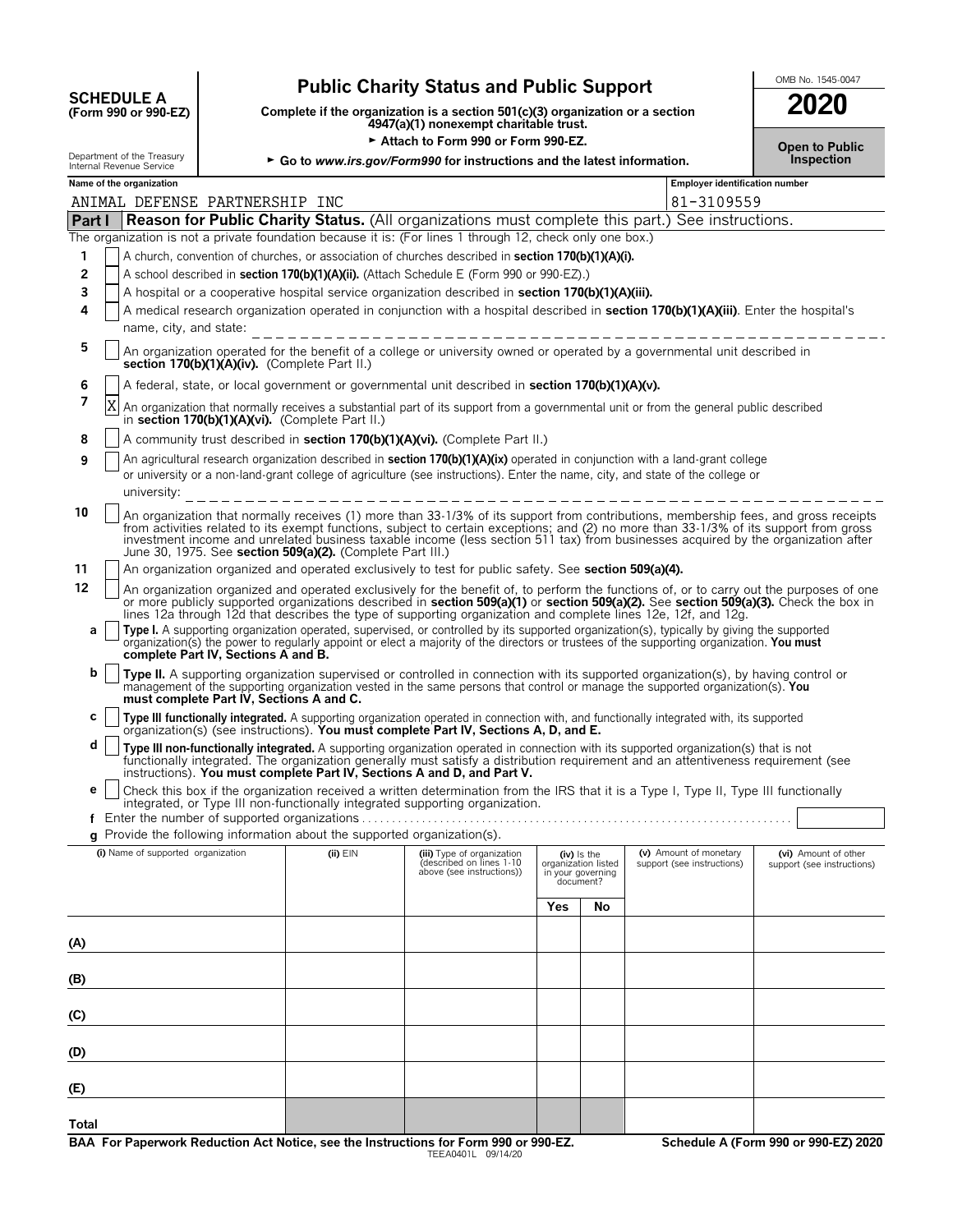#### Schedule A (Form 990 or 990-EZ) 2020 ANIMAL DEFENSE PARTNERSHIP INC  $81-3109559$  Page 2

**Part II Support Schedule for Organizations Described in Sections 170(b)(1)(A)(iv) and 170(b)(1)(A)(vi)** (Complete only if you checked the box on line 5, 7, or 8 of Part I or if the organization failed to qualify under Part III. If the organization fails to qualify under the tests listed below, please complete Part III.)

|    | <b>Section A. Public Support</b>                                                                                                                                                                                                                                                                                                                                                                         |            |            |            |            |           |                      |  |
|----|----------------------------------------------------------------------------------------------------------------------------------------------------------------------------------------------------------------------------------------------------------------------------------------------------------------------------------------------------------------------------------------------------------|------------|------------|------------|------------|-----------|----------------------|--|
|    | Calendar year (or fiscal year<br>beginning in) $\rightarrow$                                                                                                                                                                                                                                                                                                                                             | (a) 2016   | (b) $2017$ | $(c)$ 2018 | $(d)$ 2019 | (e) 2020  | (f) Total            |  |
|    | 1 Gifts, grants, contributions, and<br>membership fees received. (Do not<br>include any 'unusual grants.'). $\ldots$                                                                                                                                                                                                                                                                                     | 17,218.    | 51, 157.   | 79,438.    | 235, 374.  | 320, 411. | 703,598.             |  |
|    | 2 Tax revenues levied for the<br>organization's benefit and<br>either paid to or expended<br>on its behalf                                                                                                                                                                                                                                                                                               |            |            |            |            |           | $0$ .                |  |
| 3  | The value of services or<br>facilities furnished by a<br>governmental unit to the<br>organization without charge                                                                                                                                                                                                                                                                                         |            |            |            |            |           | 0.                   |  |
| 5. | 4 Total. Add lines 1 through 3<br>The portion of total<br>contributions by each person<br>(other than a governmental<br>unit or publicly supported<br>organization) included on line 1<br>that exceeds 2% of the amount<br>shown on line 11, column (f)                                                                                                                                                  | 17,218.    | 51,157.    | 79,438.    | 235, 374.  | 320, 411  | 703,598.<br>429,480. |  |
|    | 6 Public support. Subtract line 5                                                                                                                                                                                                                                                                                                                                                                        |            |            |            |            |           | 274,118.             |  |
|    | <b>Section B. Total Support</b>                                                                                                                                                                                                                                                                                                                                                                          |            |            |            |            |           |                      |  |
|    | Calendar year (or fiscal year<br>beginning in) $\rightarrow$                                                                                                                                                                                                                                                                                                                                             | (a) $2016$ | (b) $2017$ | $(c)$ 2018 | $(d)$ 2019 | (e) 2020  | (f) Total            |  |
| 7  | Amounts from line 4                                                                                                                                                                                                                                                                                                                                                                                      | 17,218.    | 51, 157.   | 79,438.    | 235, 374.  | 320, 411. | 703,598.             |  |
| 8  | Gross income from interest,<br>dividends, payments received<br>on securities loans, rents,<br>royalties, and income from<br>similar sources                                                                                                                                                                                                                                                              |            |            |            |            |           | 0.                   |  |
| 9  | Net income from unrelated<br>business activities, whether or<br>not the business is regularly<br>carried on                                                                                                                                                                                                                                                                                              |            |            |            |            |           | $0$ .                |  |
|    | <b>10</b> Other income. Do not include<br>gain or loss from the sale of<br>capital assets (Explain in                                                                                                                                                                                                                                                                                                    |            |            |            |            |           | $0$ .                |  |
|    | 11 Total support. Add lines 7                                                                                                                                                                                                                                                                                                                                                                            |            |            |            |            |           | 703,598.             |  |
|    |                                                                                                                                                                                                                                                                                                                                                                                                          |            |            |            |            | 12        | $0$ .                |  |
|    | 13 First 5 years. If the Form 990 is for the organization's first, second, third, fourth, or fifth tax year as a section 501(c)(3)                                                                                                                                                                                                                                                                       |            |            |            |            |           | $\mathbf X$          |  |
|    | <b>Section C. Computation of Public Support Percentage</b>                                                                                                                                                                                                                                                                                                                                               |            |            |            |            |           |                      |  |
| 14 | Public support percentage for 2020 (line 6, column (f), divided by line 11, column (f)                                                                                                                                                                                                                                                                                                                   |            |            |            |            | 14        | ℅                    |  |
|    |                                                                                                                                                                                                                                                                                                                                                                                                          |            |            |            |            | 15        | %                    |  |
|    | 16a 33-1/3% support test-2020. If the organization did not check the box on line 13, and line 14 is 33-1/3% or more, check this box                                                                                                                                                                                                                                                                      |            |            |            |            |           |                      |  |
|    | <b>b 33-1/3% support test-2019.</b> If the organization did not check a box on line 13 or 16a, and line 15 is 33-1/3% or more, check this box                                                                                                                                                                                                                                                            |            |            |            |            |           |                      |  |
|    | 17a 10%-facts-and-circumstances test-2020. If the organization did not check a box on line 13, 16a, or 16b, and line 14 is 10%<br>or more, and if the organization meets the facts-and-circumstances test, check this box and <b>stop here.</b> Explain in Part VI how<br>the organization meets the facts-and-circumstances test. The organization qualifies as a publicly supported organization       |            |            |            |            |           |                      |  |
|    | <b>b 10%-facts-and-circumstances test-2019.</b> If the organization did not check a box on line 13, 16a, 16b, or 17a, and line 15 is 10%<br>or more, and if the organization meets the facts-and-circumstances test, check this box and stop here. Explain in Part VI how the<br>organization meets the 'facts-and-circumstances' test. The organization qualifies as a publicly supported organization. |            |            |            |            |           |                      |  |
|    | 18 Private foundation. If the organization did not check a box on line 13, 16a, 16b, 17a, or 17b, check this box and see instructions                                                                                                                                                                                                                                                                    |            |            |            |            |           |                      |  |

**BAA Schedule A (Form 990 or 990-EZ) 2020**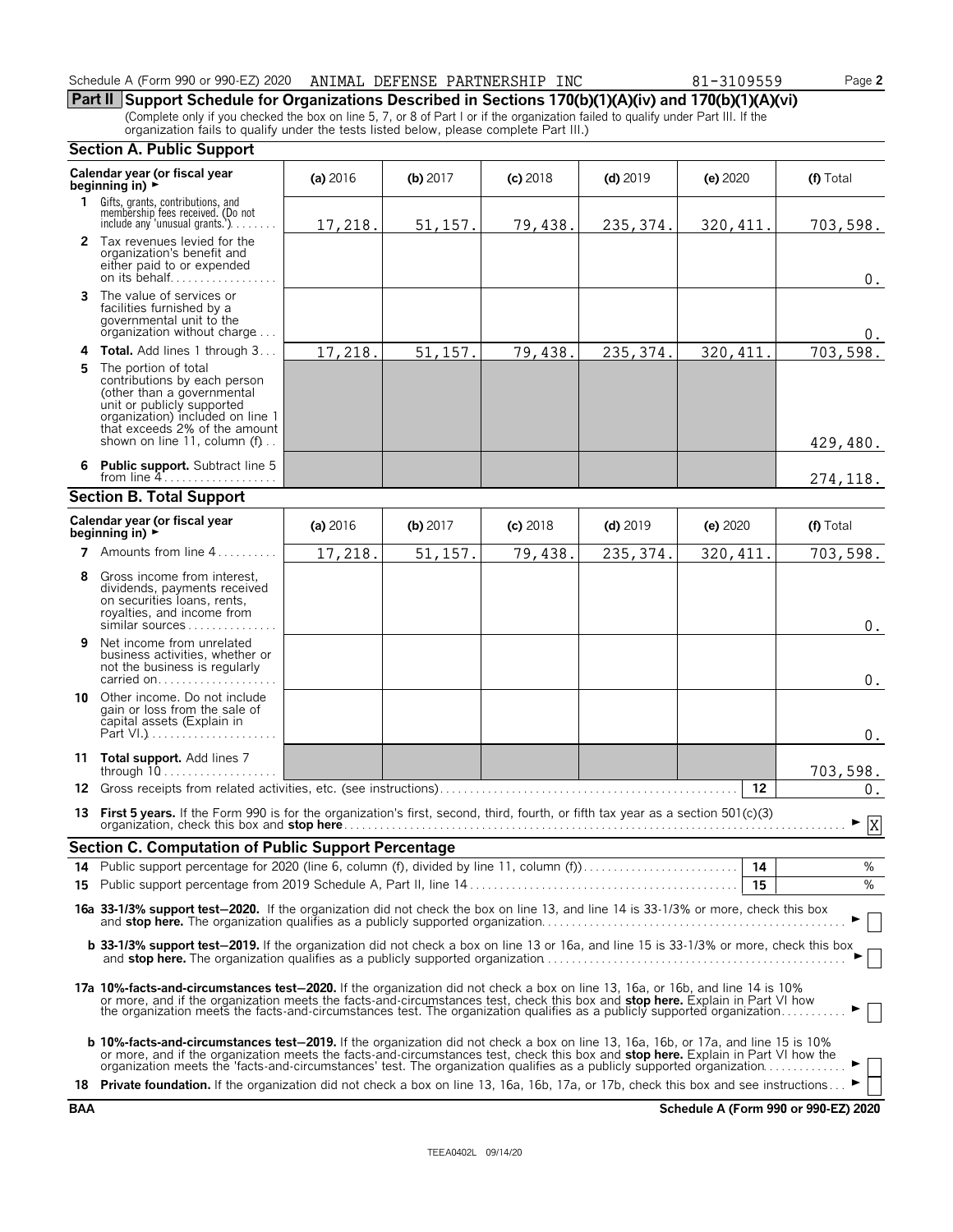#### Schedule A (Form 990 or 990-EZ) 2020 ANIMAL DEFENSE PARTNERSHIP INC  $81-3109559$  Page 3

#### **Part III Support Schedule for Organizations Described in Section 509(a)(2)** (Complete only if you checked the box on line 10 of Part I or if the organization failed to qualify under Part II. If the organization fails to qualify under the tests listed below, please complete Part II.)

|     | <b>Section A. Public Support</b>                                                                                                                                                                                                                               |          |            |            |            |            |    |           |
|-----|----------------------------------------------------------------------------------------------------------------------------------------------------------------------------------------------------------------------------------------------------------------|----------|------------|------------|------------|------------|----|-----------|
|     | Calendar year (or fiscal year beginning in) >                                                                                                                                                                                                                  | (a) 2016 | (b) 2017   | $(c)$ 2018 | $(d)$ 2019 | (e) 2020   |    | (f) Total |
|     | Gifts, grants, contributions,<br>and membership fees<br>received. (Do not include<br>any 'unusual grants.')                                                                                                                                                    |          |            |            |            |            |    |           |
|     | <b>2</b> Gross receipts from admissions,                                                                                                                                                                                                                       |          |            |            |            |            |    |           |
|     | merchandise sold or services<br>performed, or facilities                                                                                                                                                                                                       |          |            |            |            |            |    |           |
|     | furnished in any activity that is                                                                                                                                                                                                                              |          |            |            |            |            |    |           |
|     | related to the organization's                                                                                                                                                                                                                                  |          |            |            |            |            |    |           |
| 3   | tax-exempt purpose<br>Gross receipts from activities                                                                                                                                                                                                           |          |            |            |            |            |    |           |
|     | that are not an unrelated trade<br>or business under section 513.                                                                                                                                                                                              |          |            |            |            |            |    |           |
| 4   | Tax revenues levied for the                                                                                                                                                                                                                                    |          |            |            |            |            |    |           |
|     | organization's benefit and<br>either paid to or expended on                                                                                                                                                                                                    |          |            |            |            |            |    |           |
|     | its behalf                                                                                                                                                                                                                                                     |          |            |            |            |            |    |           |
| 5.  | The value of services or<br>facilities furnished by a                                                                                                                                                                                                          |          |            |            |            |            |    |           |
|     | governmental unit to the                                                                                                                                                                                                                                       |          |            |            |            |            |    |           |
|     | organization without charge                                                                                                                                                                                                                                    |          |            |            |            |            |    |           |
|     | <b>6 Total.</b> Add lines 1 through 5<br><b>7a</b> Amounts included on lines 1,                                                                                                                                                                                |          |            |            |            |            |    |           |
|     | 2, and 3 received from                                                                                                                                                                                                                                         |          |            |            |            |            |    |           |
|     | disqualified persons<br><b>b</b> Amounts included on lines 2                                                                                                                                                                                                   |          |            |            |            |            |    |           |
|     | and 3 received from other than                                                                                                                                                                                                                                 |          |            |            |            |            |    |           |
|     | disqualified persons that<br>exceed the greater of \$5,000 or                                                                                                                                                                                                  |          |            |            |            |            |    |           |
|     | 1% of the amount on line 13                                                                                                                                                                                                                                    |          |            |            |            |            |    |           |
|     | for the year                                                                                                                                                                                                                                                   |          |            |            |            |            |    |           |
|     | c Add lines $7a$ and $7b$                                                                                                                                                                                                                                      |          |            |            |            |            |    |           |
| 8   | Public support. (Subtract line<br>7c from line 6.)                                                                                                                                                                                                             |          |            |            |            |            |    |           |
|     | <b>Section B. Total Support</b>                                                                                                                                                                                                                                |          |            |            |            |            |    |           |
|     | Calendar year (or fiscal year beginning in) $\blacktriangleright$                                                                                                                                                                                              | (a) 2016 | $(b)$ 2017 | $(c)$ 2018 | $(d)$ 2019 | (e) $2020$ |    | (f) Total |
|     | <b>9</b> Amounts from line 6                                                                                                                                                                                                                                   |          |            |            |            |            |    |           |
|     | <b>10a</b> Gross income from interest, dividends,<br>payments received on securities loans,                                                                                                                                                                    |          |            |            |            |            |    |           |
|     | rents, royalties, and income from                                                                                                                                                                                                                              |          |            |            |            |            |    |           |
|     | similar sources<br><b>b</b> Unrelated business taxable                                                                                                                                                                                                         |          |            |            |            |            |    |           |
|     | income (less section 511                                                                                                                                                                                                                                       |          |            |            |            |            |    |           |
|     | taxes) from businesses<br>acquired after June 30, 1975.                                                                                                                                                                                                        |          |            |            |            |            |    |           |
|     | c Add lines 10a and $10b$                                                                                                                                                                                                                                      |          |            |            |            |            |    |           |
| 11  | Net income from unrelated business                                                                                                                                                                                                                             |          |            |            |            |            |    |           |
|     | activities not included in line 10b,<br>whether or not the business is                                                                                                                                                                                         |          |            |            |            |            |    |           |
|     | requilarly carried on $\dots$                                                                                                                                                                                                                                  |          |            |            |            |            |    |           |
|     | <b>12</b> Other income. Do not include<br>gain or loss from the sale of                                                                                                                                                                                        |          |            |            |            |            |    |           |
|     | capital assets (Explain in                                                                                                                                                                                                                                     |          |            |            |            |            |    |           |
|     | Part VI.)<br>13 Total support. (Add lines 9,                                                                                                                                                                                                                   |          |            |            |            |            |    |           |
|     | 10c, 11, and $12.$ )                                                                                                                                                                                                                                           |          |            |            |            |            |    |           |
|     | 14 First 5 years. If the Form 990 is for the organization's first, second, third, fourth, or fifth tax year as a section 501(c)(3)                                                                                                                             |          |            |            |            |            |    |           |
|     | <b>Section C. Computation of Public Support Percentage</b>                                                                                                                                                                                                     |          |            |            |            |            |    |           |
| 15. | Public support percentage for 2020 (line 8, column (f), divided by line 13, column (f)                                                                                                                                                                         |          |            |            |            |            | 15 | န့        |
| 16  |                                                                                                                                                                                                                                                                |          |            |            |            |            | 16 | နွ        |
|     | Section D. Computation of Investment Income Percentage                                                                                                                                                                                                         |          |            |            |            |            |    |           |
| 17  |                                                                                                                                                                                                                                                                |          |            |            |            |            | 17 | ిం        |
| 18  |                                                                                                                                                                                                                                                                |          |            |            |            |            | 18 | နွ        |
|     | 19a 33-1/3% support tests-2020. If the organization did not check the box on line 14, and line 15 is more than 33-1/3%, and line 17<br>is not more than 33-1/3%, check this box and stop here. The organization qualifies as a publicly supported organization |          |            |            |            |            |    |           |
|     | <b>b</b> 33-1/3% support tests–2019. If the organization did not check a box on line 14 or line 19a, and line 16 is more than 33-1/3%, and                                                                                                                     |          |            |            |            |            |    |           |
|     | line 18 is not more than 33-1/3%, check this box and <b>stop here.</b> The organization qualifies as a publicly supported organization                                                                                                                         |          |            |            |            |            |    |           |
|     | 20 Private foundation. If the organization did not check a box on line 14, 19a, or 19b, check this box and see instructions                                                                                                                                    |          |            |            |            |            |    |           |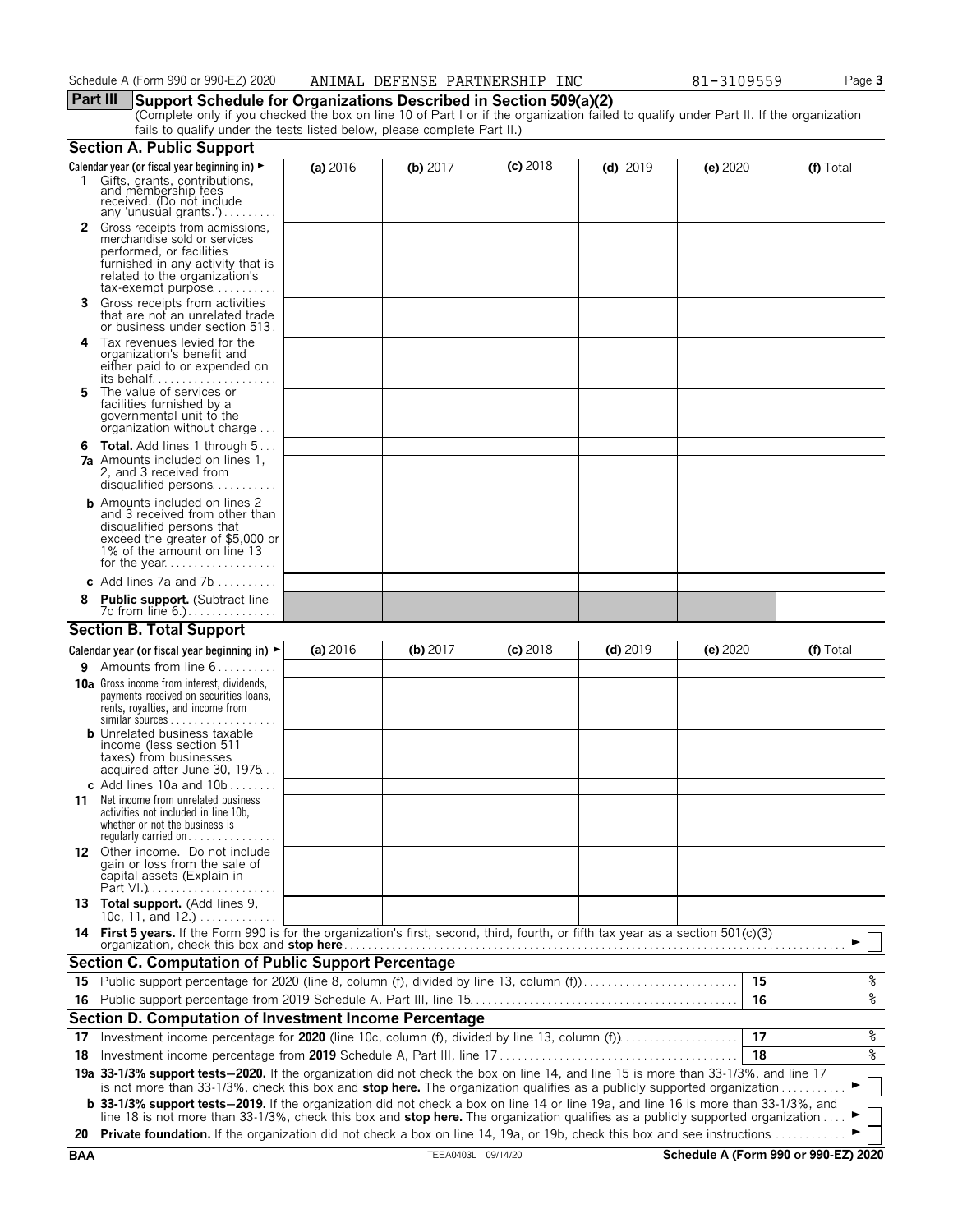#### **Part IV | Supporting Organizations**

**Section A. All Supporting Organizations**

(Complete only if you checked a box in line 12 on Part I. If you checked box 12a, Part I, complete Sections A and B. If you checked box 12b, Part I, complete Sections A and C. If you checked box 12c, Part I, complete Sections A, D, and E. If you checked box 12d, Part I, complete Sections A and D, and complete Part V.)

|                                                                                                                                                                                                                                                                                                                                                                                                                                                                                                                                              |                 | Yes. | No. |
|----------------------------------------------------------------------------------------------------------------------------------------------------------------------------------------------------------------------------------------------------------------------------------------------------------------------------------------------------------------------------------------------------------------------------------------------------------------------------------------------------------------------------------------------|-----------------|------|-----|
| 1 Are all of the organization's supported organizations listed by name in the organization's governing documents?<br>If 'No,' describe in Part VI how the supported organizations are designated. If designated by class or purpose, describe<br>the designation. If historic and continuing relationship, explain.                                                                                                                                                                                                                          | $\mathbf{1}$    |      |     |
| 2 Did the organization have any supported organization that does not have an IRS determination of status under section<br>509(a)(1) or (2)? If 'Yes,' explain in <b>Part VI</b> how the organization determined that the supported organization was<br>described in section $509(a)(1)$ or (2).                                                                                                                                                                                                                                              | $\mathbf{2}$    |      |     |
| 3a Did the organization have a supported organization described in section 501(c)(4), (5), or (6)? If 'Yes,' answer lines 3b<br>and 3c below.                                                                                                                                                                                                                                                                                                                                                                                                | 3a              |      |     |
| <b>b</b> Did the organization confirm that each supported organization qualified under section 501(c)(4), (5), or (6) and<br>satisfied the public support tests under section 509(a)(2)? If 'Yes,' describe in <b>Part VI</b> when and how the organization<br>made the determination.                                                                                                                                                                                                                                                       | 3 <sub>b</sub>  |      |     |
| <b>c</b> Did the organization ensure that all support to such organizations was used exclusively for section 170(c)(2)(B)<br>purposes? If 'Yes,' explain in <b>Part VI</b> what controls the organization put in place to ensure such use.                                                                                                                                                                                                                                                                                                   | 3 <sub>c</sub>  |      |     |
| 4a Was any supported organization not organized in the United States ('foreign supported organization')? If 'Yes' and<br>if you checked box 12a or 12b in Part I, answer lines 4b and 4c below.                                                                                                                                                                                                                                                                                                                                              | 4a              |      |     |
| <b>b</b> Did the organization have ultimate control and discretion in deciding whether to make grants to the foreign supported<br>organization? If 'Yes,' describe in Part VI how the organization had such control and discretion despite being controlled<br>or supervised by or in connection with its supported organizations.                                                                                                                                                                                                           | 4b              |      |     |
| $\epsilon$ Did the organization support any foreign supported organization that does not have an IRS determination under<br>sections 501(c)(3) and 509(a)(1) or (2)? If 'Yes,' explain in <b>Part VI</b> what controls the organization used to ensure that<br>all support to the foreign supported organization was used exclusively for section $170(c)(2)(B)$ purposes.                                                                                                                                                                   | 4c              |      |     |
| 5a Did the organization add, substitute, or remove any supported organizations during the tax year? If 'Yes,' answer lines<br>5b and 5c below (if applicable). Also, provide detail in Part VI, including (i) the names and EIN numbers of the<br>supported organizations added, substituted, or removed; (ii) the reasons for each such action; (iii) the<br>authority under the organization's organizing document authorizing such action; and (iv) how the action was<br>accomplished (such as by amendment to the organizing document). | 5a              |      |     |
| <b>b</b> Type I or Type II only. Was any added or substituted supported organization part of a class already designated in the<br>organization's organizing document?                                                                                                                                                                                                                                                                                                                                                                        | 5b              |      |     |
| c Substitutions only. Was the substitution the result of an event beyond the organization's control?                                                                                                                                                                                                                                                                                                                                                                                                                                         | 5с              |      |     |
| 6 Did the organization provide support (whether in the form of grants or the provision of services or facilities) to<br>anyone other than (i) its supported organizations, (ii) individuals that are part of the charitable class benefited by one<br>or more of its supported organizations, or (iii) other supporting organizations that also support or benefit one or more of<br>the filing organization's supported organizations? If 'Yes,' provide detail in Part VI.                                                                 | 6               |      |     |
| 7 Did the organization provide a grant, loan, compensation, or other similar payment to a substantial contributor<br>(as defined in section 4958(c)(3)(C)), a family member of a substantial contributor, or a 35% controlled entity with<br>regard to a substantial contributor? If 'Yes,' complete Part I of Schedule L (Form 990 or 990-EZ).                                                                                                                                                                                              | $\overline{7}$  |      |     |
| 8 Did the organization make a loan to a disqualified person (as defined in section 4958) not described in line 7? If 'Yes,'<br>complete Part I of Schedule L (Form 990 or 990-EZ).                                                                                                                                                                                                                                                                                                                                                           | 8               |      |     |
| 9a Was the organization controlled directly or indirectly at any time during the tax year by one or more disqualified persons,<br>as defined in section 4946 (other than foundation managers and organizations described in section 509(a)(1) or (2))?<br>If 'Yes,' provide detail in <b>Part VI.</b>                                                                                                                                                                                                                                        | 9a              |      |     |
| <b>b</b> Did one or more disqualified persons (as defined in line 9a) hold a controlling interest in any entity in which the<br>supporting organization had an interest? If 'Yes,' provide detail in Part VI.                                                                                                                                                                                                                                                                                                                                | 9b              |      |     |
| c Did a disqualified person (as defined in line 9a) have an ownership interest in, or derive any personal benefit from,<br>assets in which the supporting organization also had an interest? If 'Yes,' provide detail in Part VI.                                                                                                                                                                                                                                                                                                            | 9с              |      |     |
| 10a Was the organization subject to the excess business holdings rules of section 4943 because of section 4943(f) (regarding<br>certain Type II supporting organizations, and all Type III non-functionally integrated supporting organizations)? If 'Yes,'<br>answer line 10b below.                                                                                                                                                                                                                                                        | 10a             |      |     |
| <b>b</b> Did the organization have any excess business holdings in the tax year? (Use Schedule C, Form 4720, to determine<br>whether the organization had excess business holdings.).                                                                                                                                                                                                                                                                                                                                                        | 10 <sub>b</sub> |      |     |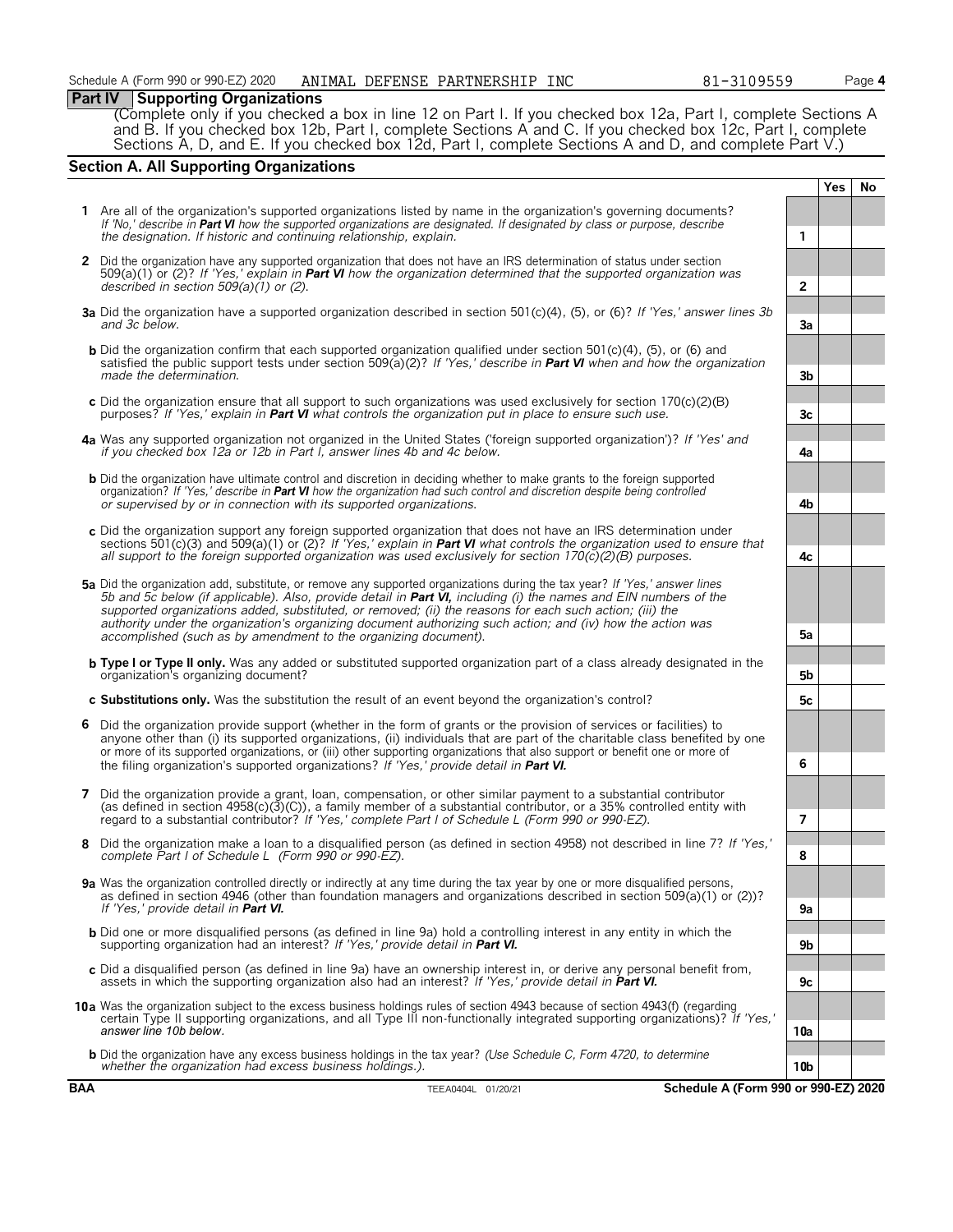**Yes No 11** Has the organization accepted a gift or contribution from any of the following persons? **a** A person who directly or indirectly controls, either alone or together with persons described in lines 11b and 11c below, the governing body of a supported organization? **11a b** A family member of a person described in line 11a above? **11b 11b 11b 11b 11b 11b c** A 35% controlled entity of a person described in line 11a or 11b above? *If 'Yes' to line 11a, 11b, or 11c, provide detail in Part VI.* **11c**

#### **Section B. Type I Supporting Organizations**

- **1** Did the governing body, members of the governing body, officers acting in their official capacity, or membership of one or more supported organizations have the power to regularly appoint or elect at least a majority of the organization's officers, directors, or trustees at all times during the tax year? *If 'No,' describe in Part VI how the supported organization(s) effectively operated, supervised, or controlled the organization's activities. If the organization had more than one supported organization, describe how the powers to appoint and/or remove officers, directors, or trustees were allocated among the supported organizations and what conditions or restrictions, if any, applied to such powers* **<sup>1</sup>** *during the tax* year.
- **2** Did the organization operate for the benefit of any supported organization other than the supported organization(s) that operated, supervised, or controlled the supporting organization? *If 'Yes,' explain in Part VI how providing such benefit carried out the purposes of the supported organization(s) that operated, supervised, or controlled the supporting organization.* **2**

#### **Section C. Type II Supporting Organizations**

**1** Were a majority of the organization's directors or trustees during the tax year also a majority of the directors or trustees of each of the organization's supported organization(s)? *If 'No,' describe in Part VI how control or management of the supporting organization was vested in the same persons that controlled or managed the supported organization(s).* **1**

#### **Section D. All Type III Supporting Organizations**

**1** Did the organization provide to each of its supported organizations, by the last day of the fifth month of the organization's tax year, (i) a written notice describing the type and amount of support provided during the prior tax year, (ii) a copy of the Form 990 that was most recently filed as of the date of notification, and (iii) copies of the organization's governing documents in effect on the date of notification, to the extent not previously provided? **1 2** Were any of the organization's officers, directors, or trustees either (i) appointed or elected by the supported organization(s) or (ii) serving on the governing body of a supported organization? *If 'No,' explain in Part VI how the organization maintained a close and continuous working relationship with the supported organization(s).* **2 3** By reason of the relationship described in line 2, above, did the organization's supported organizations have a significant voice in the organization's investment policies and in directing the use of the organization's income or assets at all times during the tax year? *If 'Yes,' describe in Part VI the role the organization's supported organizations played in this regard.* **3**

#### **Section E. Type III Functionally Integrated Supporting Organizations**

- **1** *Check the box next to the method that the organization used to satisfy the Integral Part Test during the year (see instructions).*
- **a** The organization satisfied the Activities Test. *Complete line 2 below.*
- **b** The organization is the parent of each of its supported organizations. *Complete line 3 below.*
- **c** The organization supported a governmental entity. *Describe in Part VI how you supported a governmental entity (see instructions).*

#### **2** Activities Test. Answer lines 2a and 2b below. **Yes No Western Constant Constant Constant Pressure in the No**

- **a** Did substantially all of the organization's activities during the tax year directly further the exempt purposes of the supported organization(s) to which the organization was responsive? *If 'Yes,' then in Part VI identify those supported organizations and explain how these activities directly furthered their exempt purposes, how the organization was responsive to those supported organizations, and how the organization determined that these activities constituted substantially all of its activities.* **2a**
- **b** Did the activities described in line 2a, above, constitute activities that, but for the organization's involvement, one or more of the organization's supported organization(s) would have been engaged in? *If 'Yes,' explain in Part VI the reasons for the organization's position that its supported organization(s) would have engaged in these activities but for the organization's involvement.* **2b**
- **3** Parent of Supported Organizations. *Answer lines 3a and 3b below.*
- a Did the organization have the power to regularly appoint or elect a majority of the officers, directors, or trustees of<br>each of the supported organizations? If 'Yes' or 'No,' provide details in Part VI.
- **b** Did the organization exercise a substantial degree of direction over the policies, programs, and activities of each of its supported organizations? *If 'Yes,' describe in Part VI the role played by the organization in this regard.* **3b**



**Yes No**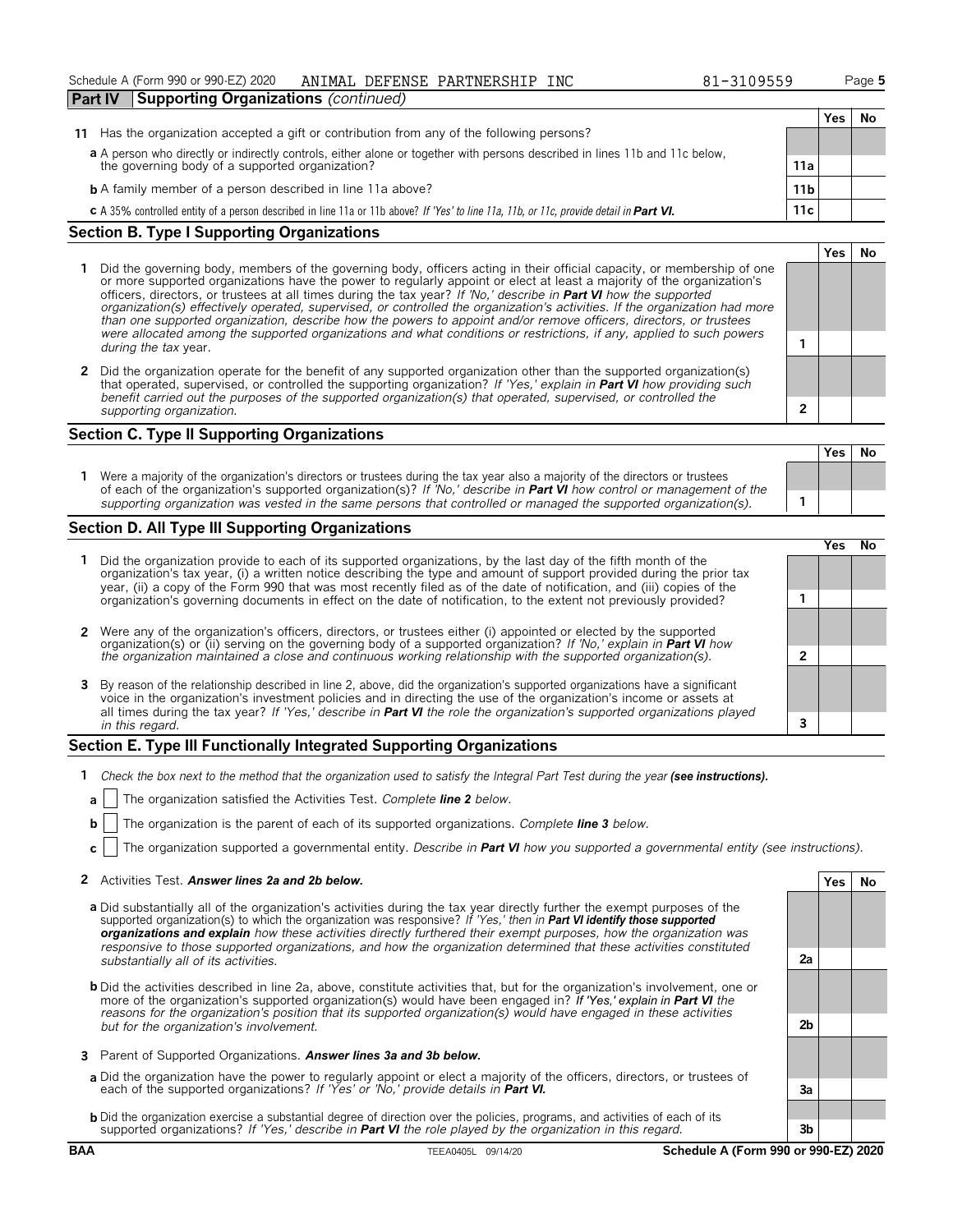### Schedule A (Form 990 or 990-EZ) 2020 ANIMAL DEFENSE PARTNERSHIP INC  $81-3109559$  Page 6

### **Part V Type III Non-Functionally Integrated 509(a)(3) Supporting Organizations**

1 Denck here if the organization satisfied the Integral Part Test as a qualifying trust on Nov. 20, 1970 (explain in Part Ⅵ). See instructions. All other Type III non-functionally integrated supporting organizations must

|              | Section A - Adjusted Net Income                                                                                                                                                                                |                | (A) Prior Year | (B) Current Year<br>(optional) |
|--------------|----------------------------------------------------------------------------------------------------------------------------------------------------------------------------------------------------------------|----------------|----------------|--------------------------------|
| 1            | Net short-term capital gain                                                                                                                                                                                    | $\mathbf{1}$   |                |                                |
| 2            | Recoveries of prior-year distributions                                                                                                                                                                         | $\overline{2}$ |                |                                |
| 3            | Other gross income (see instructions)                                                                                                                                                                          | 3              |                |                                |
| 4            | Add lines 1 through 3.                                                                                                                                                                                         | 4              |                |                                |
| 5.           | Depreciation and depletion                                                                                                                                                                                     | 5              |                |                                |
| 6            | Portion of operating expenses paid or incurred for production or collection of gross<br>income or for management, conservation, or maintenance of property held for<br>production of income (see instructions) | 6              |                |                                |
| 7            | Other expenses (see instructions)                                                                                                                                                                              | $\overline{7}$ |                |                                |
|              | 8 Adjusted Net Income (subtract lines 5, 6, and 7 from line 4)                                                                                                                                                 | 8              |                |                                |
|              | <b>Section B - Minimum Asset Amount</b>                                                                                                                                                                        |                | (A) Prior Year | (B) Current Year<br>(optional) |
| 1.           | Aggregate fair market value of all non-exempt-use assets (see instructions for short<br>tax year or assets held for part of year):                                                                             |                |                |                                |
|              | a Average monthly value of securities                                                                                                                                                                          | 1a             |                |                                |
|              | <b>b</b> Average monthly cash balances                                                                                                                                                                         | 1 <sub>b</sub> |                |                                |
|              | c Fair market value of other non-exempt-use assets                                                                                                                                                             | 1c             |                |                                |
|              | <b>d Total</b> (add lines 1a, 1b, and 1c)                                                                                                                                                                      | 1d             |                |                                |
|              | <b>e Discount</b> claimed for blockage or other factors<br>(explain in detail in Part VI):                                                                                                                     |                |                |                                |
|              | <b>2</b> Acquisition indebtedness applicable to non-exempt-use assets                                                                                                                                          | $\overline{2}$ |                |                                |
| 3            | Subtract line 2 from line 1d.                                                                                                                                                                                  | 3              |                |                                |
| 4            | Cash deemed held for exempt use. Enter 0.015 of line 3 (for greater amount,<br>see instructions).                                                                                                              | 4              |                |                                |
| 5.           | Net value of non-exempt-use assets (subtract line 4 from line 3)                                                                                                                                               | 5              |                |                                |
| 6            | Multiply line 5 by 0.035.                                                                                                                                                                                      | 6              |                |                                |
| 7            | Recoveries of prior-year distributions                                                                                                                                                                         | $\overline{7}$ |                |                                |
| 8            | Minimum Asset Amount (add line 7 to line 6)                                                                                                                                                                    | 8              |                |                                |
|              | Section C - Distributable Amount                                                                                                                                                                               |                |                | <b>Current Year</b>            |
| 1            | Adjusted net income for prior year (from Section A, line 8, column A)                                                                                                                                          | $\mathbf{1}$   |                |                                |
| $\mathbf{2}$ | Enter 0.85 of line 1.                                                                                                                                                                                          | $\overline{2}$ |                |                                |
| 3            | Minimum asset amount for prior year (from Section B, line 8, column A)                                                                                                                                         | 3              |                |                                |
| 4            | Enter greater of line 2 or line 3.                                                                                                                                                                             | 4              |                |                                |
| 5            | Income tax imposed in prior year                                                                                                                                                                               | 5              |                |                                |
| 6            | Distributable Amount. Subtract line 5 from line 4, unless subject to emergency<br>temporary reduction (see instructions).                                                                                      | 6              |                |                                |
|              |                                                                                                                                                                                                                |                |                |                                |

**7**  $\Box$  Check here if the current year is the organization's first as a non-functionally integrated Type III supporting organization (see instructions).

**BAA Schedule A (Form 990 or 990-EZ) 2020**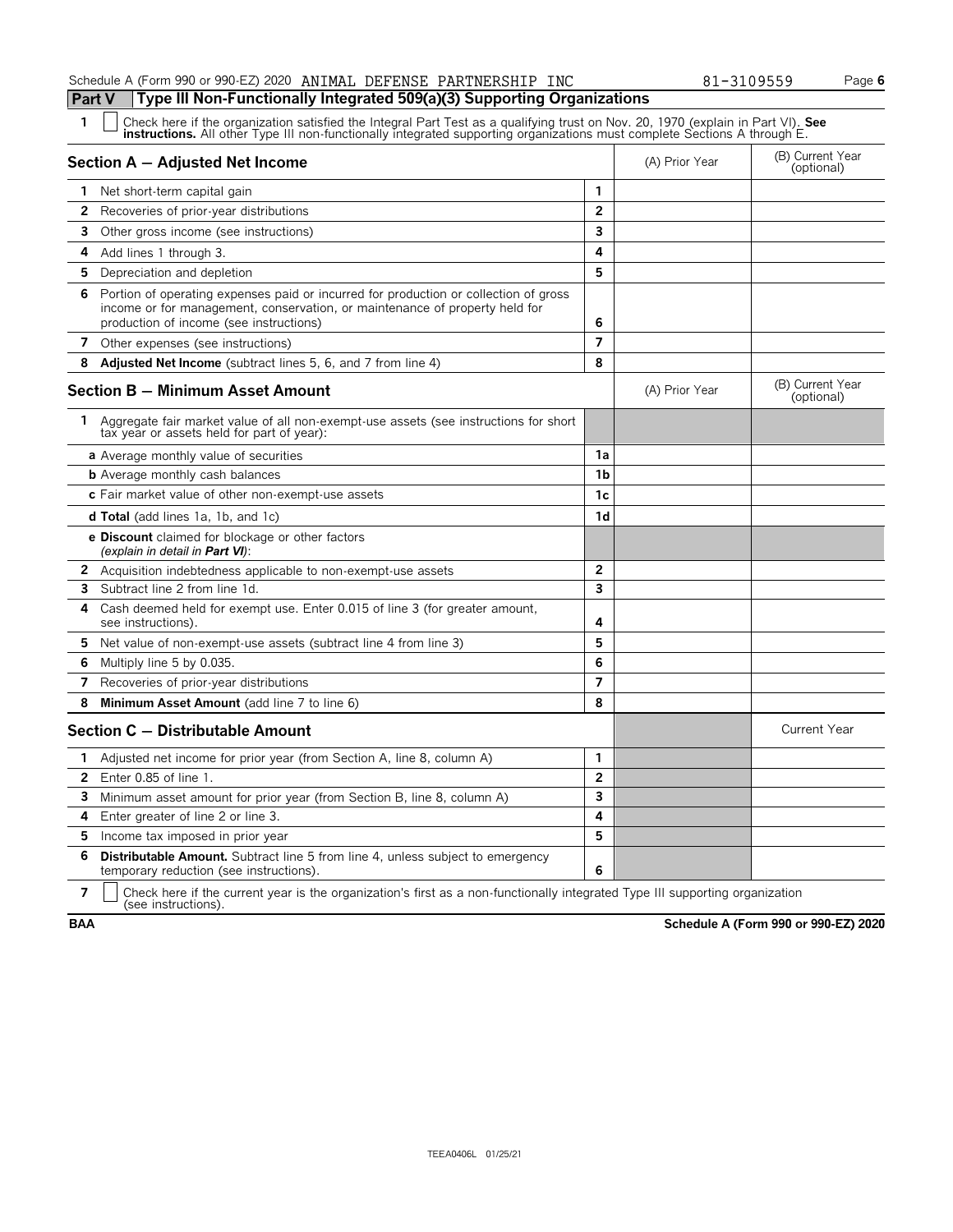| <b>Section D - Distributions</b> | <b>Current Year</b>                                                                                                                                                           |                                                       |                                               |                |                                                  |  |  |
|----------------------------------|-------------------------------------------------------------------------------------------------------------------------------------------------------------------------------|-------------------------------------------------------|-----------------------------------------------|----------------|--------------------------------------------------|--|--|
| 1                                | 1<br>Amounts paid to supported organizations to accomplish exempt purposes                                                                                                    |                                                       |                                               |                |                                                  |  |  |
|                                  | 2 Amounts paid to perform activity that directly furthers exempt purposes of supported organizations,<br>in excess of income from activity                                    |                                                       |                                               | 2              |                                                  |  |  |
| 3                                | Administrative expenses paid to accomplish exempt purposes of supported organizations                                                                                         |                                                       |                                               | 3              |                                                  |  |  |
| 4                                | Amounts paid to acquire exempt-use assets                                                                                                                                     |                                                       |                                               | 4              |                                                  |  |  |
| 5                                | Qualified set-aside amounts (prior IRS approval required - provide details in Part VI)                                                                                        |                                                       |                                               | 5              |                                                  |  |  |
| 6                                | Other distributions (describe in Part VI). See instructions.                                                                                                                  |                                                       |                                               | 6              |                                                  |  |  |
| 7                                | Total annual distributions. Add lines 1 through 6.                                                                                                                            |                                                       |                                               | $\overline{7}$ |                                                  |  |  |
| 8                                | Distributions to attentive supported organizations to which the organization is responsive (provide details<br>in Part VI). See instructions.                                 |                                                       |                                               | 8              |                                                  |  |  |
| 9                                | Distributable amount for 2020 from Section C, line 6                                                                                                                          |                                                       |                                               | 9              |                                                  |  |  |
|                                  | 10 Line 8 amount divided by line 9 amount                                                                                                                                     |                                                       |                                               | 10             |                                                  |  |  |
|                                  | Section $E -$ Distribution Allocations (see instructions)                                                                                                                     | $\mathbf{U}$<br><b>Excess</b><br><b>Distributions</b> | (ii)<br><b>Underdistributions</b><br>Pre-2020 |                | (iii)<br><b>Distributable</b><br>Amount for 2020 |  |  |
|                                  | Distributable amount for 2020 from Section C, line 6                                                                                                                          |                                                       |                                               |                |                                                  |  |  |
| $\mathbf{2}$                     | Underdistributions, if any, for years prior to 2020 (reasonable<br>cause required $-$ explain in Part VI). See instructions.                                                  |                                                       |                                               |                |                                                  |  |  |
|                                  | 3 Excess distributions carryover, if any, to 2020                                                                                                                             |                                                       |                                               |                |                                                  |  |  |
|                                  | a From 2015                                                                                                                                                                   |                                                       |                                               |                |                                                  |  |  |
|                                  | <b>b</b> From 2016                                                                                                                                                            |                                                       |                                               |                |                                                  |  |  |
|                                  | c From 2017.                                                                                                                                                                  |                                                       |                                               |                |                                                  |  |  |
|                                  | d From 2018                                                                                                                                                                   |                                                       |                                               |                |                                                  |  |  |
|                                  | e From 2019                                                                                                                                                                   |                                                       |                                               |                |                                                  |  |  |
|                                  | f Total of lines 3a through 3e                                                                                                                                                |                                                       |                                               |                |                                                  |  |  |
|                                  | g Applied to underdistributions of prior years                                                                                                                                |                                                       |                                               |                |                                                  |  |  |
|                                  | h Applied to 2020 distributable amount                                                                                                                                        |                                                       |                                               |                |                                                  |  |  |
|                                  | <i>i</i> Carryover from 2015 not applied (see instructions)                                                                                                                   |                                                       |                                               |                |                                                  |  |  |
|                                  | <i>j</i> Remainder. Subtract lines 3g, 3h, and 3i from line 3f.                                                                                                               |                                                       |                                               |                |                                                  |  |  |
|                                  | 4 Distributions for 2020 from Section D,<br>\$<br>line $7:$                                                                                                                   |                                                       |                                               |                |                                                  |  |  |
|                                  | a Applied to underdistributions of prior years                                                                                                                                |                                                       |                                               |                |                                                  |  |  |
|                                  | <b>b</b> Applied to 2020 distributable amount                                                                                                                                 |                                                       |                                               |                |                                                  |  |  |
|                                  | c Remainder. Subtract lines 4a and 4b from line 4.                                                                                                                            |                                                       |                                               |                |                                                  |  |  |
| 5.                               | Remaining underdistributions for years prior to 2020, if any.<br>Subtract lines 3g and 4a from line 2. For result greater than<br>zero, explain in Part VI. See instructions. |                                                       |                                               |                |                                                  |  |  |
| 6                                | Remaining underdistributions for 2020. Subtract lines 3h and 4b<br>from line 1. For result greater than zero, explain in Part VI. See<br>instructions.                        |                                                       |                                               |                |                                                  |  |  |
|                                  | 7 Excess distributions carryover to 2021. Add lines 3j and 4c.                                                                                                                |                                                       |                                               |                |                                                  |  |  |
|                                  | 8 Breakdown of line 7:                                                                                                                                                        |                                                       |                                               |                |                                                  |  |  |
|                                  | <b>a</b> Excess from 2016                                                                                                                                                     |                                                       |                                               |                |                                                  |  |  |
|                                  | $b$ Excess from 2017.                                                                                                                                                         |                                                       |                                               |                |                                                  |  |  |
|                                  | c Excess from 2018                                                                                                                                                            |                                                       |                                               |                |                                                  |  |  |
|                                  | <b>d</b> Excess from $2019$                                                                                                                                                   |                                                       |                                               |                |                                                  |  |  |
|                                  | e Excess from 2020.                                                                                                                                                           |                                                       |                                               |                |                                                  |  |  |

**BAA Schedule A (Form 990 or 990-EZ) 2020**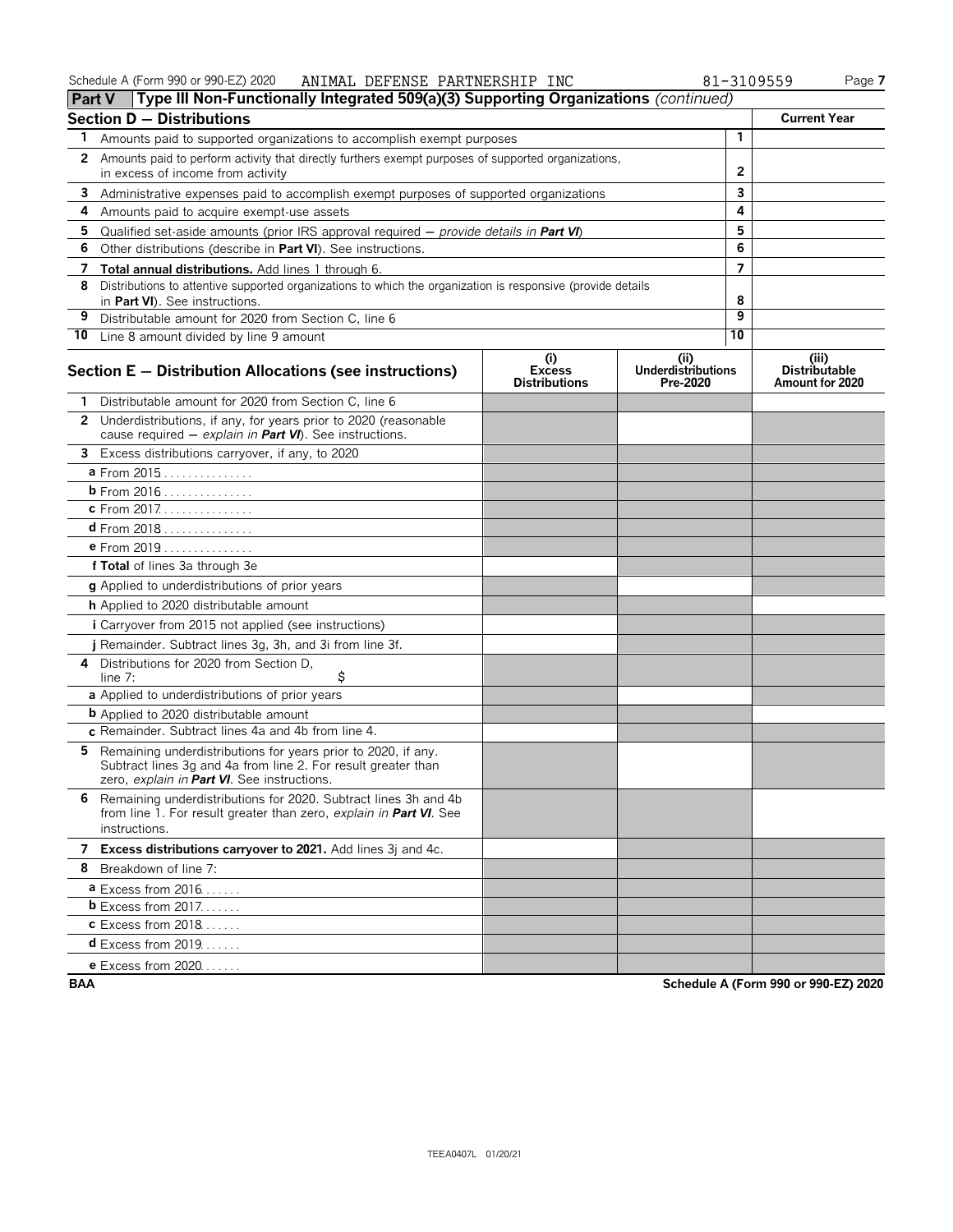Schedule A (Form 990 or 990-EZ) 2020 ANIMAL DEFENSE PARTNERSHIP INC 81-3109559 Page 8

**Part VI** Supplemental Information. Provide the explanations required by Part II, line 10; Part II, line 17a or 17b; Part II, line 17a or 17b; Part II, Inne 12, Part IV, Section A, lines 1, 2, 3b, 3c, 4b, 4c, 5a, 6, 9a, 9b B, lines 1 and 2; Part IV, Section C, line 1; Part IV, Section D, lines 2 and 3; Part IV, Section E, lines 1c, 2a, 2b, 3a, and 3b; Part V, line 1; Part V, Section B, line 1e; Part V, Section D, lines 5, 6, and 8; and Part V, Section E, lines 2, 5, and 6. Also complete this part for any additional information. (See instructions.)

#### **PART I ADDITIONAL SUPPLEMENTAL INFORMATION**

ANIMAL DEFENSE PARTNERSHIP INC, 81-3109559, HAS REQUESTED RECLASSIFICATION TO AN ORGANIZATION THAT NORMALLY RECEIVES A SUBSTANTIAL PART OF ITS SUPPORT FROM A GOVERNMENTAL UNIT OR FROM THE GENERAL PUBLIC AS DESCRIBED IN INTERNAL REVENUE CODE SECTIONS 509(A)(1) AND 170(B)(1)(A)(VI). A COMPLETED FORM 8940 HAS BEEN SUBMITTED TO THE IRS AND SUCH REQUEST IS PENDING. THIS TAX RETURN IS PREPARED WITH THE ASSUMPTION THAT ANIMAL DEFENSE PARTNERSHIP INC'S RECLASSIFICATION REQUEST WILL BE APPROVED. PRIOR TAX RETURNS WERE FILED SHOWING ANIMAL DEFENSE PARTNERSHIP INC AS A 509(A)(2) PUBLIC CHARITY.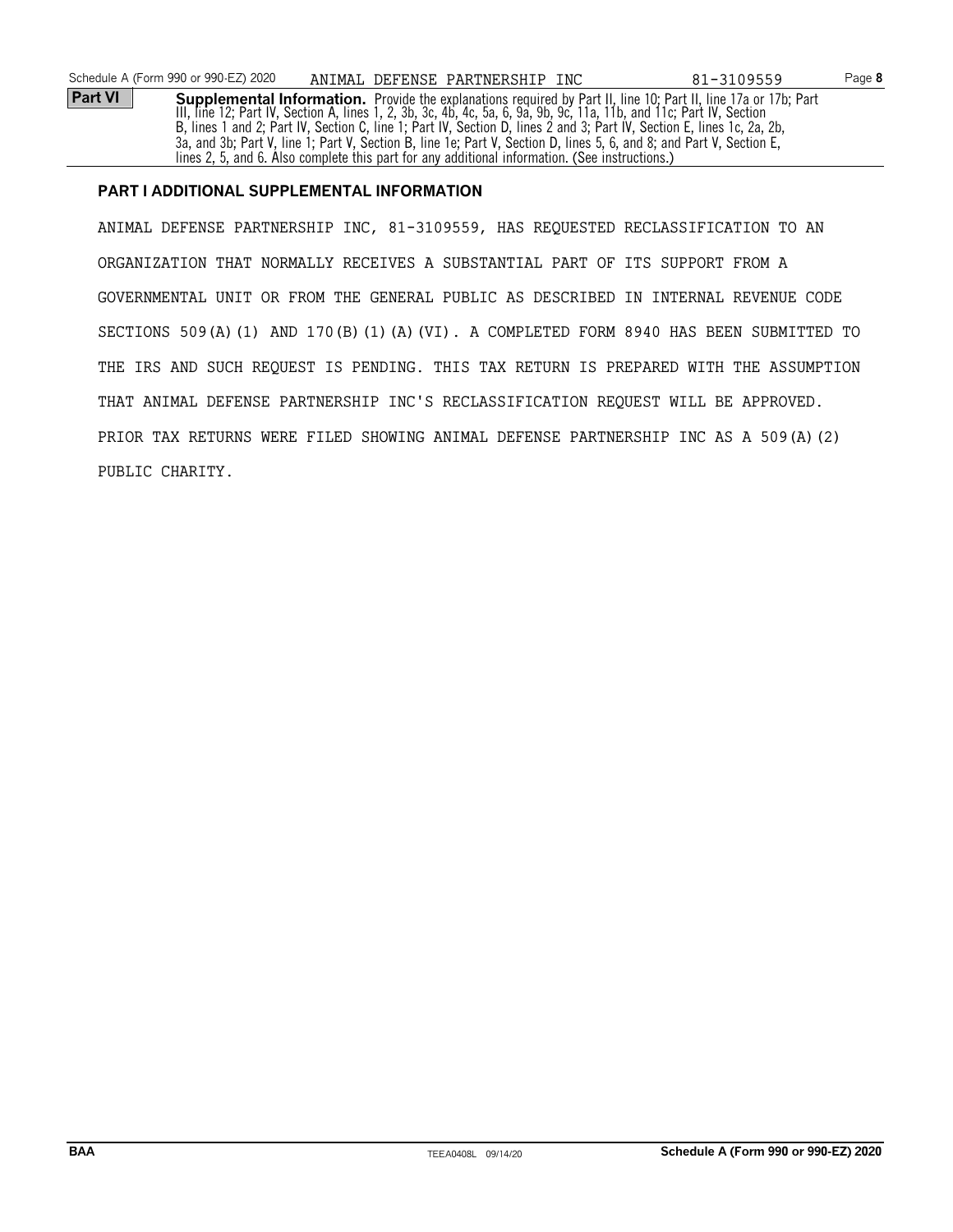#### **Schedule B** 2008 No. 1545-0047

**(Form 990, 990-EZ,** Department of the Treasury<br>Internal Revenue Service

### **Schedule of Contributors**

**or 990-PF)** <sup>G</sup>**Attach to Form 990, Form 990-EZ, or Form 990-PF. 2020** ▶ Go to *www.irs.gov/Form990* for the latest information.

**Name of the organization** 

| <b>Employer identification number</b> |  |
|---------------------------------------|--|
|                                       |  |

| <b>DEFENSE</b><br>PARTNERSHIP<br>ANIMAL | INC |  |
|-----------------------------------------|-----|--|
|-----------------------------------------|-----|--|

| Organization type (check one):                                              |
|-----------------------------------------------------------------------------|
| Section:                                                                    |
| $ X $ 501(c)( 3) (enter number) organization                                |
| $4947(a)(1)$ nonexempt charitable trust not treated as a private foundation |
| 527 political organization                                                  |
| 501(c)(3) exempt private foundation                                         |
| 4947(a)(1) nonexempt charitable trust treated as a private foundation       |
| 501(c)(3) taxable private foundation                                        |
|                                                                             |

Check if your organization is covered by the **General Rule** or a **Special Rule.**

**Note:** Only a section 501(c)(7), (8), or (10) organization can check boxes for both the General Rule and a Special Rule. See instructions.

#### **General Rule**

For an organization filing Form 990, 990-EZ, or 990-PF that received, during the year, contributions totaling \$5,000 or more (in money or property) from any one contributor. Complete Parts I and II. See instructions for determining a contributor's total contributions.

#### **Special Rules**

For an organization described in section 501(c)(3) filing Form 990 or 990-EZ that met the 33-1/3% support test of the regulations under sections 509(a)(1) and 170(b)(1)(A)(vi), that checked Schedule A (Form 990 or 990-EZ), Part II, line 13, 16a, or 16b, and that received from any one contributor, during the year, total contributions of the greater of (**1**) \$5,000; or (**2**) 2% of the amount on (i) Form 990, Part VIII, line 1h; or (ii) Form 990-EZ, line 1. Complete Parts I and II. X

For an organization described in section 501(c)(7), (8), or (10) filing Form 990 or 990-EZ that received from any one contributor, during the year, total contributions of more than \$1,000 *exclusively* for religious, charitable, scientific, literary, or educational purposes, or for the prevention of cruelty to children or animals. Complete Parts I (entering 'N/A' in column (b) instead of the contributor name and address), II, and III.

For an organization described in section 501(c)(7), (8), or (10) filing Form 990 or 990-EZ that received from any one contributor, during the year, contributions *exclusively* for religious, charitable, etc., purposes, but no such contributions totaled more than \$1,000. If this box is checked, enter here the total contributions that were received during the year for an *exclusively* religious, charitable, etc., purpose. Don't complete any of the parts unless the **General Rule** applies to this organization because it received *nonexclusively* religious, charitable, etc., contributions totaling \$5,000 or more during the year . ▶ \$

**Caution:** An organization that isn't covered by the General Rule and/or the Special Rules doesn't file Schedule B (Form 990, 990-EZ, or 990-PF), but it **must** answer 'No' on Part IV, line 2, of its Form 990; or check the box on line H of its Form 990-EZ or on its Form 990-PF, Part I, line 2, to certify that it doesn't meet the filing requirements of Schedule B (Form 990, 990-EZ, or 990-PF).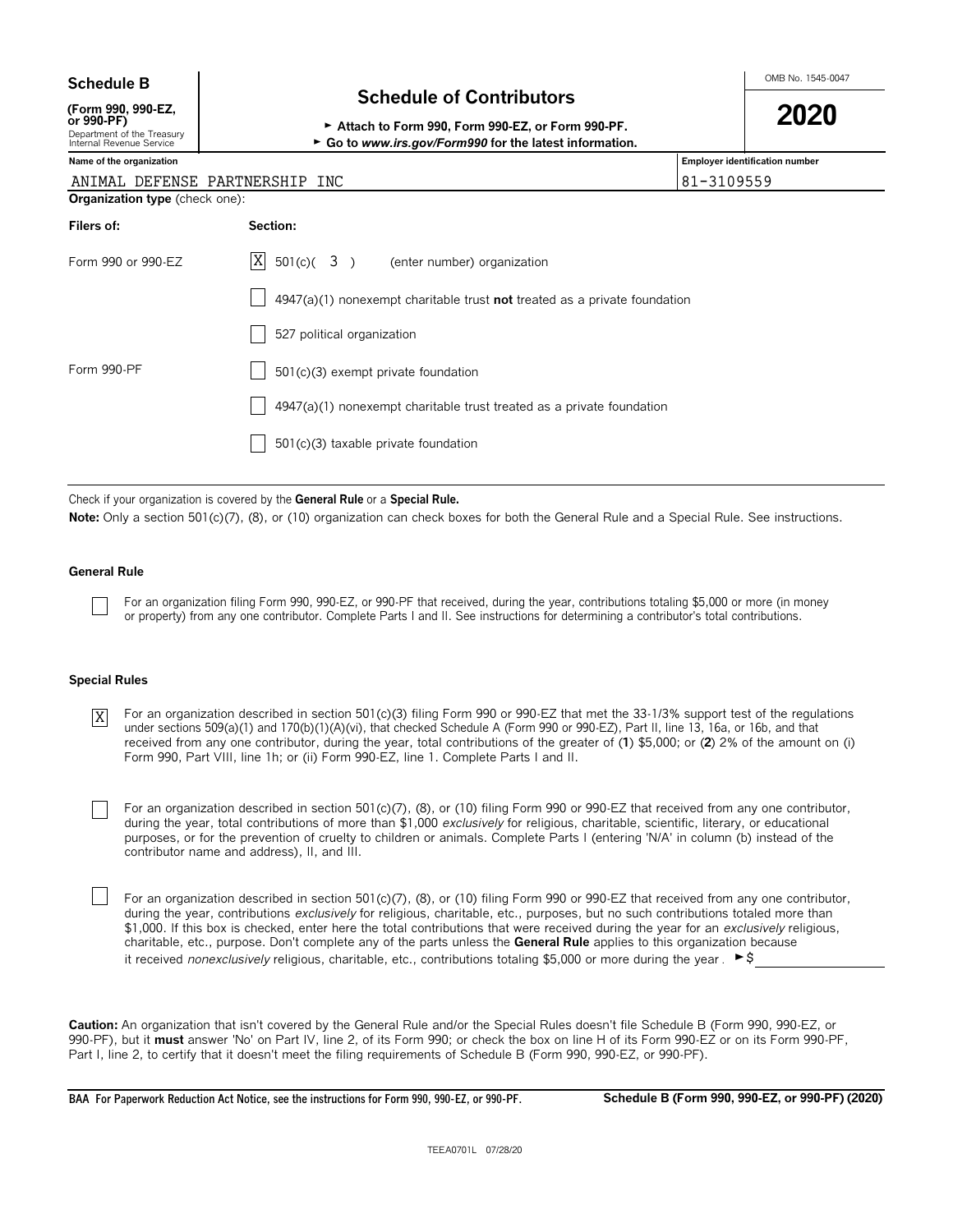| Schedule B (Form 990, 990-EZ, or 990-PF) (2020) |                                       | Page $Z$ |
|-------------------------------------------------|---------------------------------------|----------|
| Name of organization                            | <b>Employer identification number</b> |          |
| INC<br>ANIMAL DEFENSE PARTNERSHIP               | 81-3109559                            |          |

**Part I** Contributors (see instructions). Use duplicate copies of Part I if additional space is needed.

| (a)<br>No.        | (b)<br>Name, address, and ZIP + 4                                 | (c)<br>Total<br>contributions        | (d)<br>Type of contribution                      |
|-------------------|-------------------------------------------------------------------|--------------------------------------|--------------------------------------------------|
| $\mathbf{1}$      | LESLIE L. ALEXANDER FOUNDATION, INC<br>110 E ATLANTIC AVE STE 320 | 45,500.                              | Person<br>Payroll<br><b>Noncash</b>              |
|                   | DELRAY BEACH, FL 33444                                            |                                      | (Complete Part II for<br>noncash contributions.) |
| (a)<br>No.        | (b)<br>Name, address, and ZIP + 4                                 | (c)<br>Total<br>contributions        | (d)<br>Type of contribution                      |
| $\frac{2}{2}$ – – | BARRON FAMILY FOUNDATION INC                                      |                                      | Person<br>Χ<br>Payroll                           |
|                   | 10008 APPLE HILL CT<br>______________________                     | l\$<br>20,000.                       | <b>Noncash</b>                                   |
|                   | POTOMAC, MD 20854                                                 |                                      | (Complete Part II for<br>noncash contributions.) |
| (a)<br>No.        | (b)<br>Name, address, and $ZIP + 4$                               | (c)<br>Total<br>contributions        | (d)<br>Type of contribution                      |
| $\frac{3}{2}$     | ANIMAL WELFARE TRUST                                              |                                      | Person<br>Payroll                                |
|                   | P.O. BOX 737 ____________________________                         | 20,000.                              | <b>Noncash</b>                                   |
|                   | MAMARONECK, NY 10543<br>-------------------                       |                                      | (Complete Part II for<br>noncash contributions.) |
|                   |                                                                   |                                      |                                                  |
| (a)<br>No.        | (b)<br>Name, address, and ZIP + 4                                 | (c)<br>Total<br>contributions        | (d)<br>Type of contribution                      |
| 4                 | ARIEL NESSEL AND MOBIUS                                           |                                      | Person<br>Χ                                      |
|                   | P.O. BOX 1128<br>___________________                              | \$<br>25,000.                        | Payroll<br>Noncash                               |
|                   | <u>ROSS, CA 94957</u>                                             |                                      | (Complete Part II for<br>noncash contributions.) |
| (a)<br>No.        | (b)<br>Name, address, and ZIP + 4                                 | (c)<br>Total<br><b>contributions</b> | (d)<br>Type of contribution                      |
| $\overline{5}$    | SHUBA AND SUBRAMANIAN IYER                                        |                                      | Person                                           |
|                   | 2512 PINE CONE CT                                                 | 7,950.                               | Payroll<br>Noncash                               |
|                   | NAPERVILLE, IL 60565                                              |                                      | (Complete Part II for<br>noncash contributions.) |
| (a)<br>No.        | (b)<br>Name, address, and $ZIP + 4$                               | (c)<br>Total<br>contributions        | (d)<br>Type of contribution                      |
| 6                 | VEG INVEST TRUST                                                  |                                      | Person<br>X                                      |
|                   | 3414 PEACHTREE ST SUITE 1600                                      | 162,500.                             | Payroll<br>Noncash                               |
|                   | ATLANTA, GA 30326                                                 |                                      | (Complete Part II for<br>noncash contributions.) |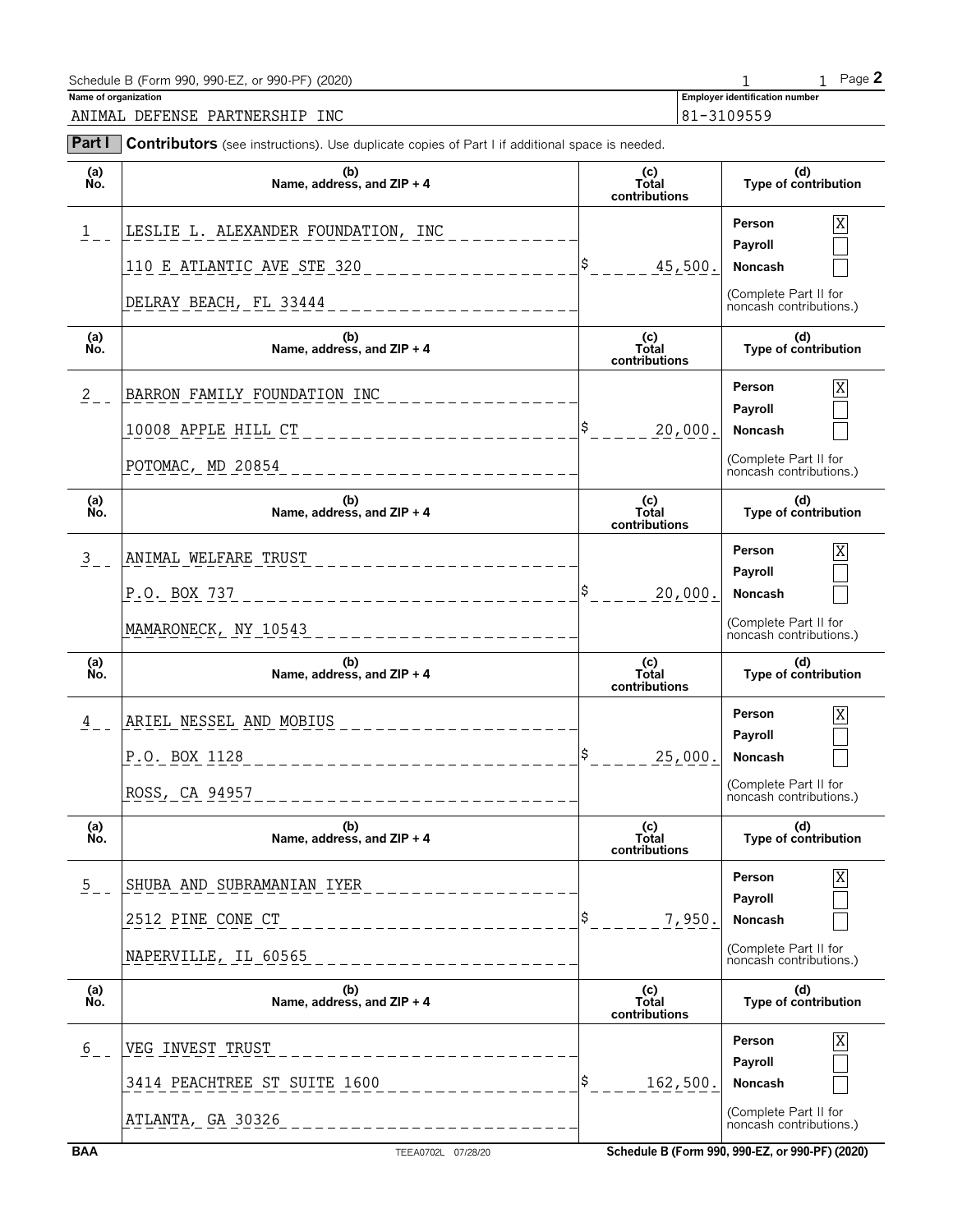| Schedule B (Form 990, 990-EZ, or 990-PF) (2020) |                                       | Page 3 |
|-------------------------------------------------|---------------------------------------|--------|
| Name of organization                            | <b>Employer identification number</b> |        |
| ANIMAL DEFENSE PARTNERSHIP INC                  | 81-3109559                            |        |

**Part II** Noncash Property (see instructions). Use duplicate copies of Part II if additional space is needed.

| (a) No.<br>from<br>Part I | (b)<br>Description of noncash property given | (c)<br>FMV (or estimate)<br>(See instructions.) | (d)<br>Date received |
|---------------------------|----------------------------------------------|-------------------------------------------------|----------------------|
|                           | N/A                                          |                                                 |                      |
| (a) No.<br>from<br>Part I | (b)<br>Description of noncash property given | (c)<br>FMV (or estimate)<br>(See instructions.) | (d)<br>Date received |
|                           |                                              |                                                 |                      |
| (a) No.<br>from<br>Part I | (b)<br>Description of noncash property given | (c)<br>FMV (or estimate)<br>(See instructions.) | (d)<br>Date received |
|                           |                                              |                                                 |                      |
| (a) No.<br>from<br>Part I | (b)<br>Description of noncash property given | (c)<br>FMV (or estimate)<br>(See instructions.) | (d)<br>Date received |
|                           |                                              |                                                 |                      |
| (a) $No.$ from<br>Part I  | (b)<br>Description of noncash property given | (c)<br>FMV (or estimate)<br>(See instructions.) | (d)<br>Date received |
|                           |                                              | l\$                                             |                      |
| (a) No.<br>from<br>Part I | (b)<br>Description of noncash property given | (c)<br>FMV (or estimate)<br>(See instructions.) | (d)<br>Date received |
|                           |                                              |                                                 |                      |

**BAA Schedule B (Form 990, 990-EZ, or 990-PF) (2020)**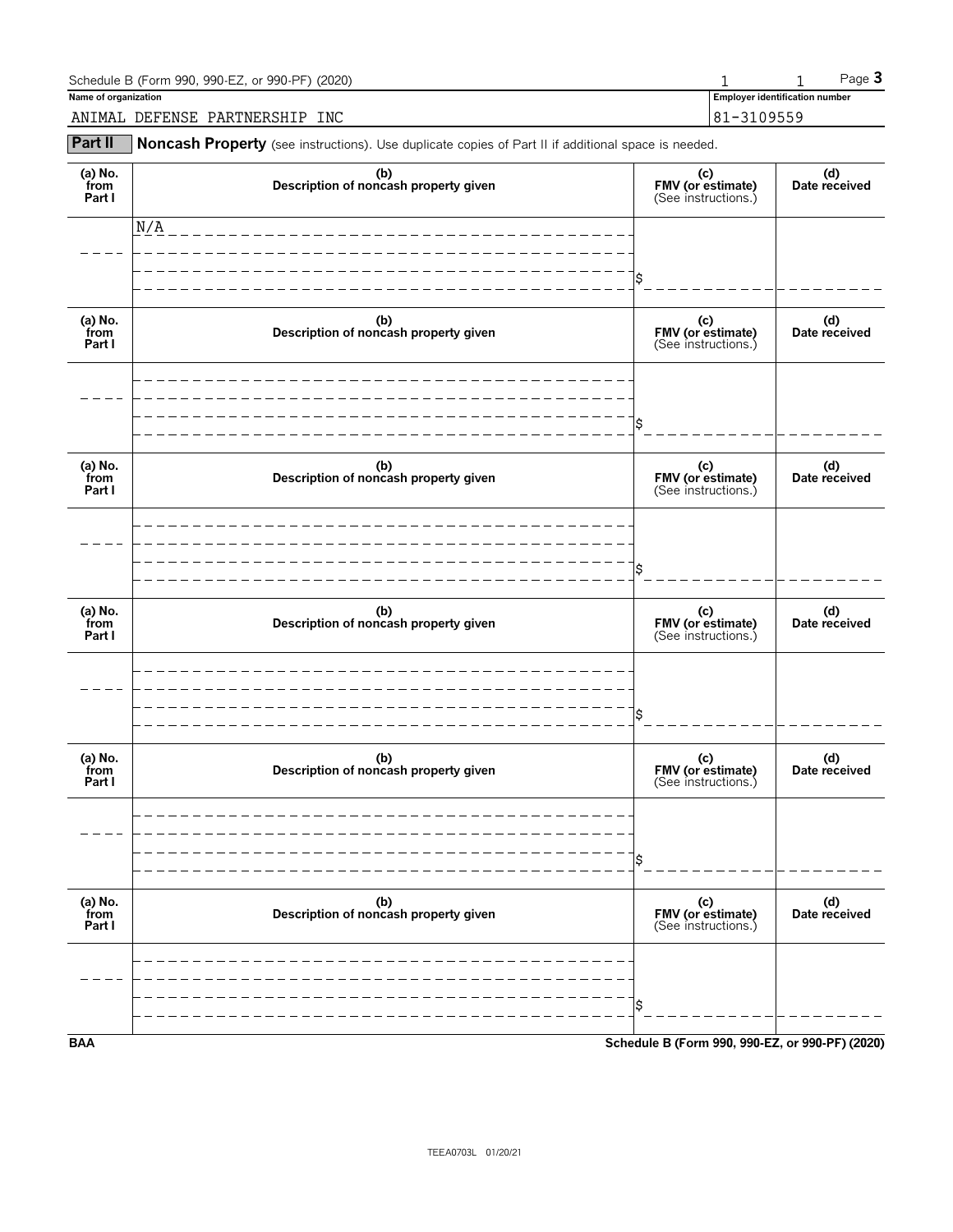|                           | Schedule B (Form 990, 990-EZ, or 990-PF) (2020)                                                                              |                        |                                          | 1<br>Page 4<br>1                                    |
|---------------------------|------------------------------------------------------------------------------------------------------------------------------|------------------------|------------------------------------------|-----------------------------------------------------|
| Name of organization      | ANIMAL DEFENSE PARTNERSHIP INC                                                                                               |                        |                                          | <b>Employer identification number</b><br>81-3109559 |
| Part III                  | Exclusively religious, charitable, etc., contributions to organizations described in section 501(c)(7), (8),                 |                        |                                          |                                                     |
|                           | or (10) that total more than \$1,000 for the year from any one contributor. Complete columns (a) through (e) and             |                        |                                          |                                                     |
|                           | the following line entry. For organizations completing Part III, enter the total of exclusively religious, charitable, etc., |                        |                                          |                                                     |
|                           | Use duplicate copies of Part III if additional space is needed.                                                              |                        |                                          | $=-N/A$                                             |
| (a)<br>No. from<br>Part I | (b) Purpose of gift                                                                                                          | (c) Use of gift        |                                          | (d) Description of how gift is held                 |
|                           | N/A                                                                                                                          |                        |                                          |                                                     |
|                           | __________________                                                                                                           | ______________________ |                                          | ----------------                                    |
|                           |                                                                                                                              |                        |                                          |                                                     |
|                           |                                                                                                                              |                        |                                          |                                                     |
|                           |                                                                                                                              | (e) Transfer of gift   |                                          |                                                     |
|                           | Transferee's name, address, and ZIP + 4                                                                                      |                        |                                          | Relationship of transferor to transferee            |
|                           |                                                                                                                              |                        |                                          |                                                     |
|                           |                                                                                                                              |                        |                                          |                                                     |
|                           |                                                                                                                              |                        |                                          |                                                     |
| (a)<br>No. from<br>Part I | (b) Purpose of gift                                                                                                          | (c) Use of gift        |                                          | (d) Description of how gift is held                 |
|                           | _________                                                                                                                    | _____________________  |                                          |                                                     |
|                           |                                                                                                                              |                        |                                          |                                                     |
|                           |                                                                                                                              |                        |                                          |                                                     |
|                           |                                                                                                                              | (e) Transfer of gift   |                                          |                                                     |
|                           | Transferee's name, address, and ZIP + 4                                                                                      |                        | Relationship of transferor to transferee |                                                     |
|                           |                                                                                                                              |                        |                                          |                                                     |
|                           |                                                                                                                              |                        |                                          |                                                     |
|                           |                                                                                                                              |                        |                                          |                                                     |
|                           |                                                                                                                              |                        |                                          | (d) Description of how gift is held                 |
| (a)<br>No. from<br>Part I | (b) Purpose of gift                                                                                                          | (c) Use of gift        |                                          |                                                     |
|                           |                                                                                                                              |                        |                                          |                                                     |
|                           |                                                                                                                              |                        |                                          |                                                     |
|                           |                                                                                                                              | ---------              | -----------+                             |                                                     |
|                           |                                                                                                                              |                        |                                          |                                                     |
|                           |                                                                                                                              | (e) Transfer of gift   |                                          |                                                     |
|                           | Transferee's name, address, and ZIP + 4                                                                                      |                        |                                          | Relationship of transferor to transferee            |
|                           |                                                                                                                              |                        |                                          |                                                     |
|                           |                                                                                                                              |                        |                                          |                                                     |
|                           |                                                                                                                              |                        |                                          |                                                     |
| (a)<br>No. from           | (b) Purpose of gift                                                                                                          | (c) Use of gift        |                                          | (d) Description of how gift is held                 |
| Part I                    |                                                                                                                              |                        |                                          |                                                     |
|                           |                                                                                                                              |                        |                                          |                                                     |
|                           |                                                                                                                              |                        |                                          |                                                     |
|                           |                                                                                                                              |                        |                                          |                                                     |
|                           |                                                                                                                              | (e) Transfer of gift   |                                          |                                                     |
|                           | Transferee's name, address, and ZIP + 4                                                                                      |                        |                                          | Relationship of transferor to transferee            |
|                           |                                                                                                                              |                        |                                          |                                                     |
|                           |                                                                                                                              |                        |                                          |                                                     |
|                           |                                                                                                                              |                        |                                          |                                                     |
| <b>BAA</b>                |                                                                                                                              |                        |                                          | Schedule B (Form 990, 990-EZ, or 990-PF) (2020)     |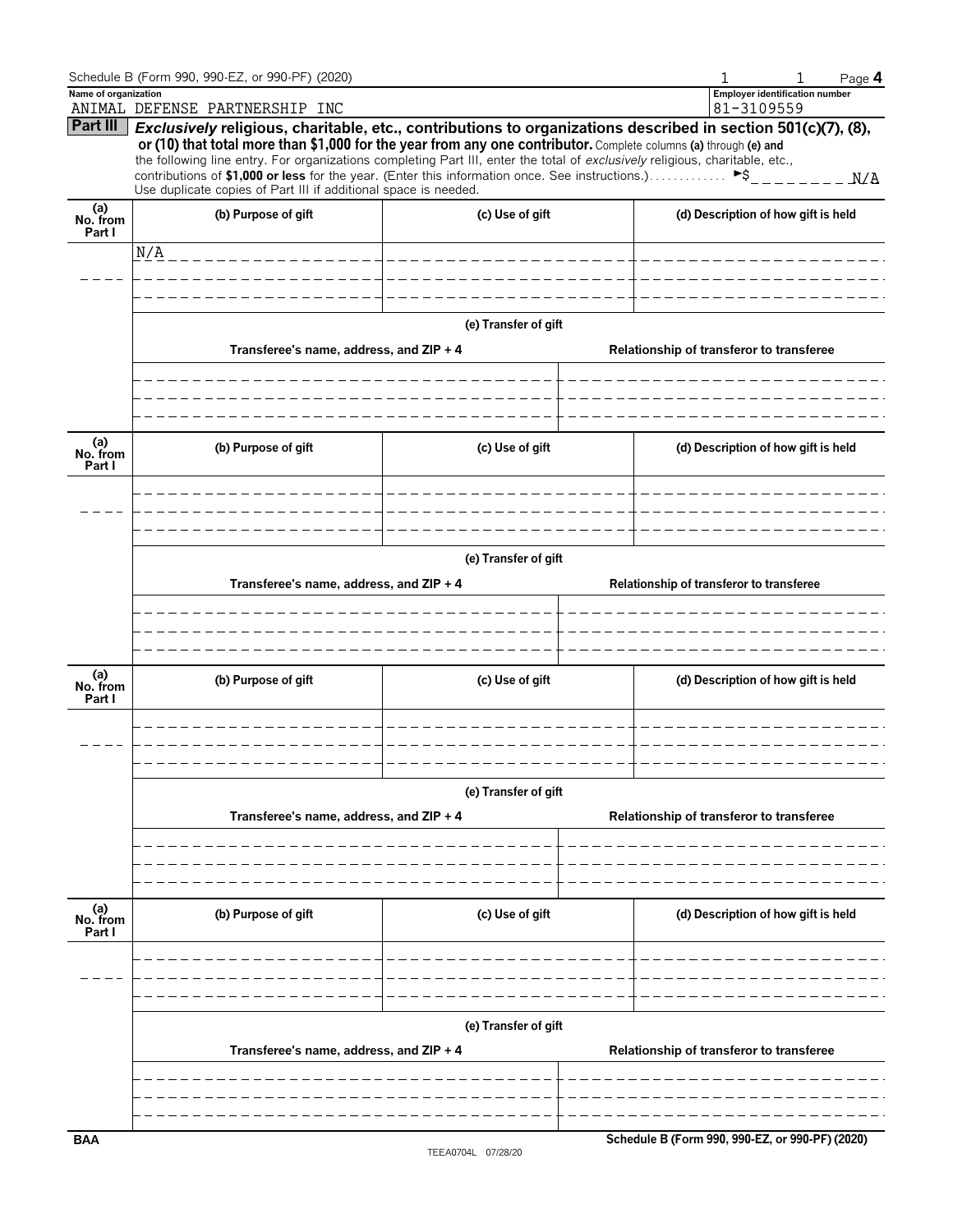| <b>SCHEDULE F</b><br>(Form 990)                                                           |                                           |                                                                                           | <b>Statement of Activities Outside the United States</b><br>► Complete if the organization answered 'Yes' on Form 990, Part IV, line 14b, 15, or 16.                                                                                                   |                                                                                                                       | OMB No. 1545-0047                                                 |
|-------------------------------------------------------------------------------------------|-------------------------------------------|-------------------------------------------------------------------------------------------|--------------------------------------------------------------------------------------------------------------------------------------------------------------------------------------------------------------------------------------------------------|-----------------------------------------------------------------------------------------------------------------------|-------------------------------------------------------------------|
| Department of the Treasury                                                                |                                           |                                                                                           | Attach to Form 990.                                                                                                                                                                                                                                    |                                                                                                                       | <b>Open to Public</b>                                             |
| Internal Revenue Service<br>Name of the organization                                      |                                           |                                                                                           | ► Go to www.irs.gov/Form990 for instructions and the latest information.                                                                                                                                                                               |                                                                                                                       | <b>Inspection</b>                                                 |
| ANIMAL DEFENSE PARTNERSHIP INC                                                            |                                           |                                                                                           |                                                                                                                                                                                                                                                        | 81-3109559                                                                                                            | <b>Employer identification number</b>                             |
| <b>Part I</b>                                                                             | on Form 990, Part IV, line 14b.           |                                                                                           | General Information on Activities Outside the United States. Complete if the organization answered 'Yes'                                                                                                                                               |                                                                                                                       |                                                                   |
|                                                                                           |                                           |                                                                                           | 1 For grantmakers. Does the organization maintain records to substantiate the amount of its grants and other assistance,<br>the grantees' eligibility for the grants or assistance, and the selection criteria used to award the grants or assistance? |                                                                                                                       | <b>Yes</b><br><b>No</b>                                           |
| 2<br>United States.                                                                       |                                           |                                                                                           | For grantmakers. Describe in Part V the organization's procedures for monitoring the use of its grants and other assistance outside the                                                                                                                |                                                                                                                       |                                                                   |
|                                                                                           |                                           |                                                                                           | 3 Activities per Region. (The following Part I, line 3 table can be duplicated if additional space is needed.)                                                                                                                                         |                                                                                                                       |                                                                   |
| (a) Region                                                                                | (b) Number of<br>offices in the<br>region | (c) Number of<br>employees,<br>agents, and<br>independent<br>contractors<br>in the region | (d) Activities conducted in<br>the region (by type) (such<br>as, fundraising, program<br>services, investments,<br>grants to recipients<br>located in the region)                                                                                      | (e) If activity listed in<br>(d) is a program<br>service, describe<br>specific type of<br>service(s) in<br>the region | (f) Total<br>expenditures for<br>and investments<br>in the region |
| (1)                                                                                       |                                           |                                                                                           |                                                                                                                                                                                                                                                        |                                                                                                                       |                                                                   |
| (2)                                                                                       |                                           |                                                                                           |                                                                                                                                                                                                                                                        |                                                                                                                       |                                                                   |
| (3)                                                                                       |                                           |                                                                                           |                                                                                                                                                                                                                                                        |                                                                                                                       |                                                                   |
| (4)                                                                                       |                                           |                                                                                           |                                                                                                                                                                                                                                                        |                                                                                                                       |                                                                   |
| (5)                                                                                       |                                           |                                                                                           |                                                                                                                                                                                                                                                        |                                                                                                                       |                                                                   |
| (6)                                                                                       |                                           |                                                                                           |                                                                                                                                                                                                                                                        |                                                                                                                       |                                                                   |
| (7)                                                                                       |                                           |                                                                                           |                                                                                                                                                                                                                                                        |                                                                                                                       |                                                                   |
| (8)                                                                                       |                                           |                                                                                           |                                                                                                                                                                                                                                                        |                                                                                                                       |                                                                   |
| (9)                                                                                       |                                           |                                                                                           |                                                                                                                                                                                                                                                        |                                                                                                                       |                                                                   |
| (10)                                                                                      |                                           |                                                                                           |                                                                                                                                                                                                                                                        |                                                                                                                       |                                                                   |
| (11)                                                                                      |                                           |                                                                                           |                                                                                                                                                                                                                                                        |                                                                                                                       |                                                                   |
| (12)                                                                                      |                                           |                                                                                           |                                                                                                                                                                                                                                                        |                                                                                                                       |                                                                   |
| (13)                                                                                      |                                           |                                                                                           |                                                                                                                                                                                                                                                        |                                                                                                                       |                                                                   |
| (14)                                                                                      |                                           |                                                                                           |                                                                                                                                                                                                                                                        |                                                                                                                       |                                                                   |
| (15)                                                                                      |                                           |                                                                                           |                                                                                                                                                                                                                                                        |                                                                                                                       |                                                                   |
| (16)                                                                                      |                                           |                                                                                           |                                                                                                                                                                                                                                                        |                                                                                                                       |                                                                   |
| (17)                                                                                      |                                           |                                                                                           |                                                                                                                                                                                                                                                        |                                                                                                                       |                                                                   |
| <b>3 a</b> Subtotal.<br><b>b</b> Total from continuation<br>sheets to Part $1, \ldots, n$ |                                           |                                                                                           |                                                                                                                                                                                                                                                        |                                                                                                                       |                                                                   |
| <b>c</b> Totals (add lines 3a and 3b)                                                     | $\Omega$                                  | 0                                                                                         |                                                                                                                                                                                                                                                        |                                                                                                                       | О.                                                                |
| BAA For Paperwork Reduction Act Notice, see the Instructions for Form 990.                |                                           |                                                                                           |                                                                                                                                                                                                                                                        |                                                                                                                       | Schedule F (Form 990) 2020                                        |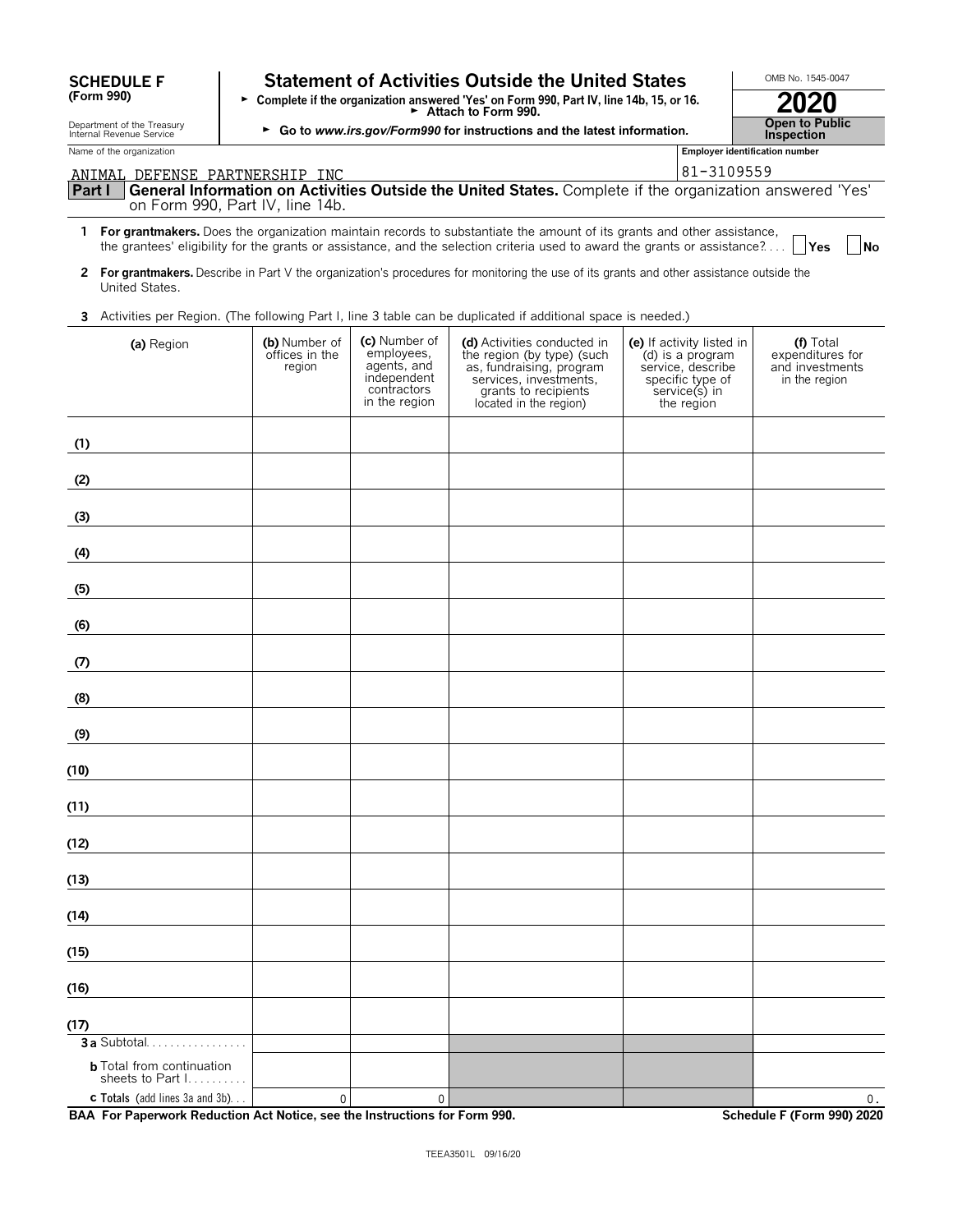| Schedule F (Form 990) 2020<br><b>Part II</b><br><b>Crants and Other Assistance to Organizations or Entities Outside the United States.</b> Complete if the organization answered 'Yes' on Form<br>990, Part IV, line 15, for any recipient who received more than \$5,000. Part II can<br>ANIMAL DEFENSE PARTNERSHIP<br><b>INC</b> | ∸<br>(a) Name of organization<br><b>(b)</b> IRS code<br>section and EIN<br>(if applicable)<br>(c) Region<br><b>(d)</b> Purpose<br>of grant<br>(e) Amount of<br>cash grant<br>disbursement<br>(f) Manner of<br>cash | <b>CANADA</b><br><b>GENERAL</b><br>SUPPORT<br>169, 950.<br><b>WIRED MONEY</b> |  |  |  |  |  |  |  |  |
|------------------------------------------------------------------------------------------------------------------------------------------------------------------------------------------------------------------------------------------------------------------------------------------------------------------------------------|--------------------------------------------------------------------------------------------------------------------------------------------------------------------------------------------------------------------|-------------------------------------------------------------------------------|--|--|--|--|--|--|--|--|
|                                                                                                                                                                                                                                                                                                                                    |                                                                                                                                                                                                                    |                                                                               |  |  |  |  |  |  |  |  |
|                                                                                                                                                                                                                                                                                                                                    |                                                                                                                                                                                                                    |                                                                               |  |  |  |  |  |  |  |  |
|                                                                                                                                                                                                                                                                                                                                    |                                                                                                                                                                                                                    |                                                                               |  |  |  |  |  |  |  |  |
| 81-3109559                                                                                                                                                                                                                                                                                                                         | (g) Amount of<br>assistance<br>noncash                                                                                                                                                                             |                                                                               |  |  |  |  |  |  |  |  |
|                                                                                                                                                                                                                                                                                                                                    | (h) Description of<br>assistance<br>noncash                                                                                                                                                                        |                                                                               |  |  |  |  |  |  |  |  |
| Page 2                                                                                                                                                                                                                                                                                                                             | valuation (book,<br>FMV, appraisal,<br>other)<br>(i) Method of                                                                                                                                                     |                                                                               |  |  |  |  |  |  |  |  |

TEEA3502L 09/16/20 TEEA3502L 09/16/20

 $\equiv$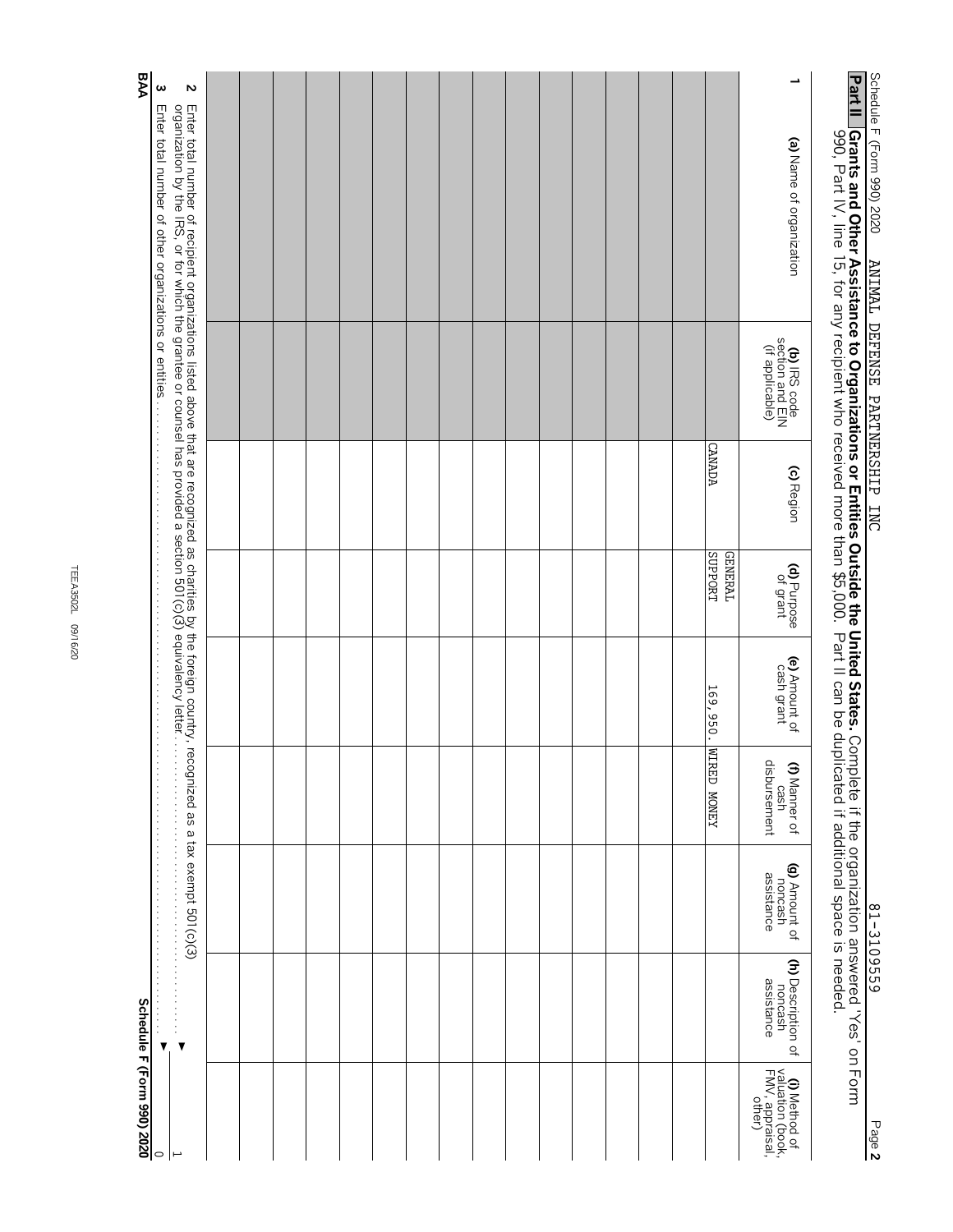| <b>BAA</b>                 | $\frac{1}{8}$ | Ĵ | $\mathbf{G}$ | $\mathbf{G}$ | $\mathfrak{a}$ | (13) | (12) | $\frac{1}{2}$ | $\hat{e}$ | ම | $\circledcirc$ | g | $\circledcirc$ | ම | E | $\widehat{\omega}$ | $\mathfrak{D}$ | $\ominus$ |                                                                       | Part III                                                                                                                                                                                                                                           |
|----------------------------|---------------|---|--------------|--------------|----------------|------|------|---------------|-----------|---|----------------|---|----------------|---|---|--------------------|----------------|-----------|-----------------------------------------------------------------------|----------------------------------------------------------------------------------------------------------------------------------------------------------------------------------------------------------------------------------------------------|
|                            |               |   |              |              |                |      |      |               |           |   |                |   |                |   |   |                    |                |           | (a) Type of grant or assistance                                       | Schedule F (Form 990) 2020<br><b>Crants and Other Assistance to Individuals Outside the United States.</b> Complete if the organization answered 'Yes' on Form 990,<br>Part IV, line 16. Part III can be duplicated if additional space is needed. |
|                            |               |   |              |              |                |      |      |               |           |   |                |   |                |   |   |                    |                |           | (b) Region                                                            | ANIMAL DEFENSE PARTNERSHIP INC                                                                                                                                                                                                                     |
|                            |               |   |              |              |                |      |      |               |           |   |                |   |                |   |   |                    |                |           | (c) Number<br>of recipients                                           |                                                                                                                                                                                                                                                    |
|                            |               |   |              |              |                |      |      |               |           |   |                |   |                |   |   |                    |                |           | (d) Amount of<br>cash grant                                           |                                                                                                                                                                                                                                                    |
|                            |               |   |              |              |                |      |      |               |           |   |                |   |                |   |   |                    |                |           | (e) Manner of<br>cash<br>disbursement                                 |                                                                                                                                                                                                                                                    |
|                            |               |   |              |              |                |      |      |               |           |   |                |   |                |   |   |                    |                |           | (f) Amount of<br>noncash assistance                                   |                                                                                                                                                                                                                                                    |
|                            |               |   |              |              |                |      |      |               |           |   |                |   |                |   |   |                    |                |           | (g) Description of<br>noncash assistance                              | 81-3109559                                                                                                                                                                                                                                         |
| Schedule F (Form 990) 2020 |               |   |              |              |                |      |      |               |           |   |                |   |                |   |   |                    |                |           | <b>(h)</b> Method of<br>valuation (book,<br>FMV, appraisal,<br>other) | Page 3                                                                                                                                                                                                                                             |

TEEA3503L 09/16/20 TEEA3503L 09/16/20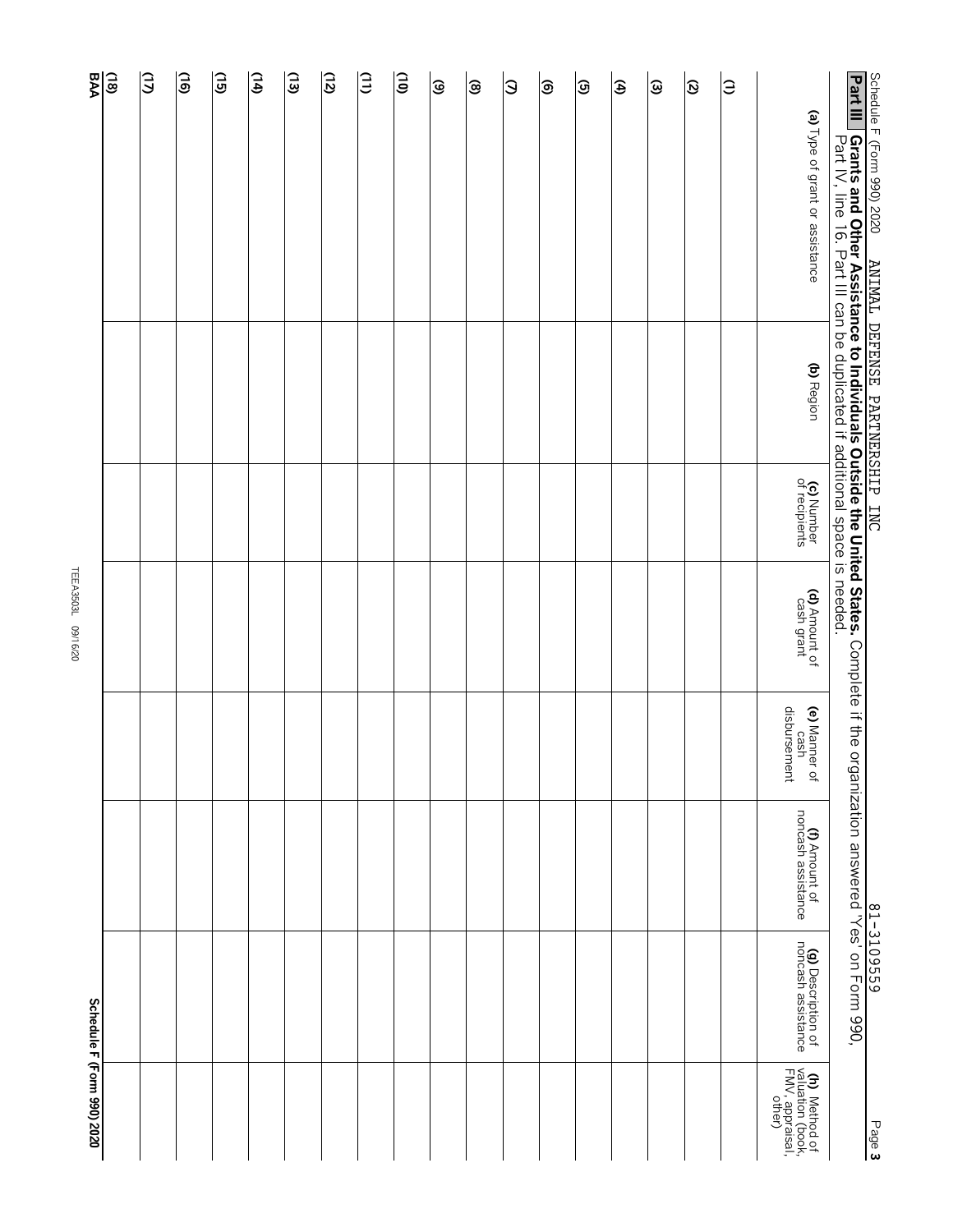| ۰. |  |
|----|--|
|----|--|

|   | Was the organization a U.S. transferor of property to a foreign corporation during the tax year? If 'Yes,' the<br>organization may be required to file Form 926, Return by a U.S. Transferor of Property to a Foreign                                                                                                                  | Yes        | X No |
|---|----------------------------------------------------------------------------------------------------------------------------------------------------------------------------------------------------------------------------------------------------------------------------------------------------------------------------------------|------------|------|
| 2 | Did the organization have an interest in a foreign trust during the tax year? If 'Yes,' the organization may be<br>required to separately file Form 3520, Annual Return To Report Transactions With Foreign Trusts and Receipt<br>of Certain Foreign Gifts, and/or Form 3520-A, Annual Information Return of Foreign Trust With a U.S. | Yes        | X No |
| 3 | Did the organization have an ownership interest in a foreign corporation during the tax year? If 'Yes,' the<br>organization may be required to file Form 5471, Information Return of U.S. Persons With Respect to Certain                                                                                                              | <b>Yes</b> | X No |
|   | 4 Was the organization a direct or indirect shareholder of a passive foreign investment company or a qualified<br>electing fund during the tax year? If 'Yes,' the organization may be required to file Form 8621, Information<br>Return by a Shareholder of a Passive Foreign Investment Company or Qualified Electing Fund (see      | Yes        | X No |
| 5 | Did the organization have an ownership interest in a foreign partnership during the tax year? If 'Yes,' the<br>organization may be required to file Form 8865, Return of U.S. Persons With Respect to Certain Foreign                                                                                                                  | Yes        | X No |
| 6 | Did the organization have any operations in or related to any boycotting countries during the tax year?<br>If 'Yes,' the organization may be required to separately file Form 5713, International Boycott Report (see                                                                                                                  | <b>Yes</b> | X No |

**BAA** TEEA3505L 09/16/20 **Schedule F (Form 990) 2020**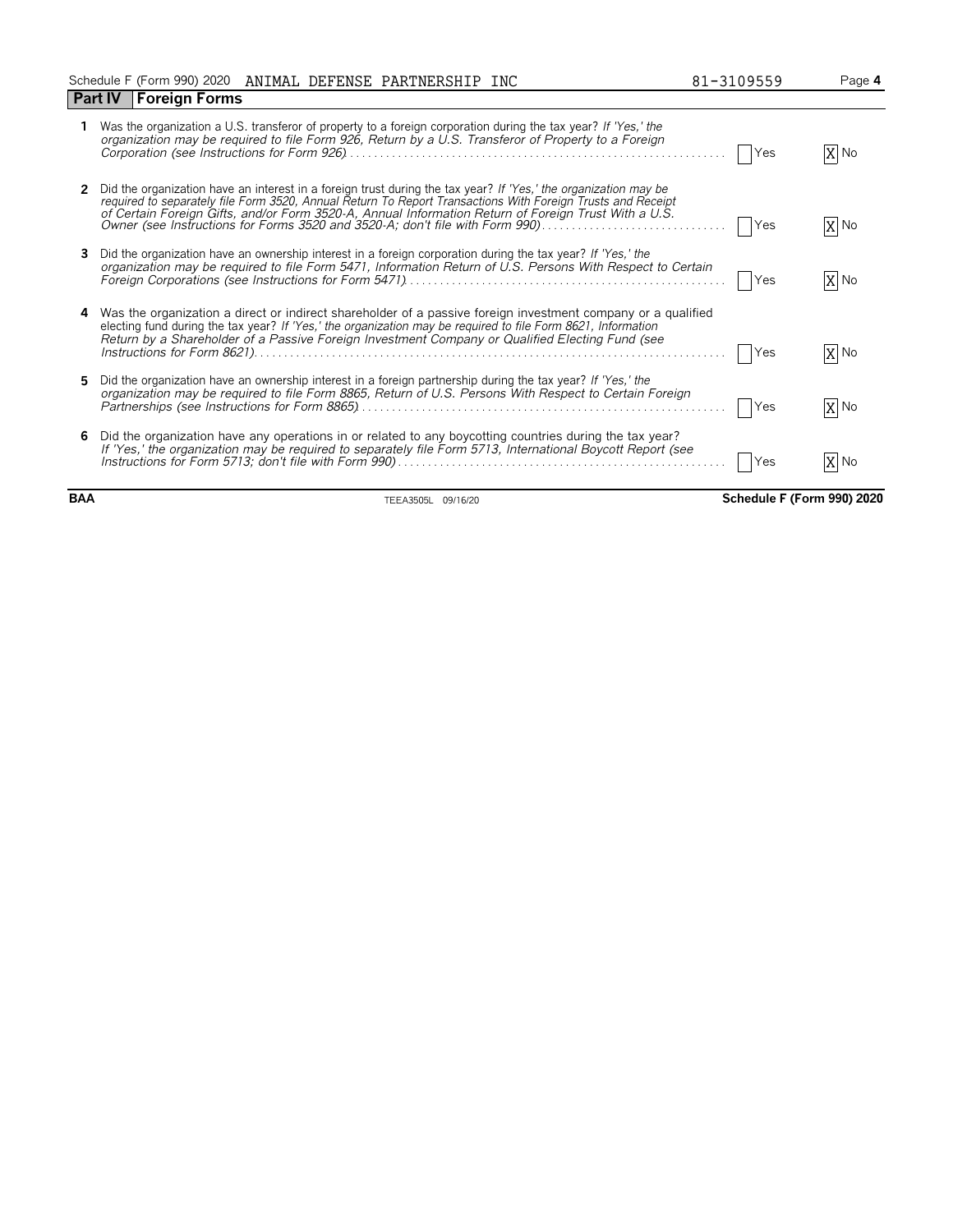#### **Part V Supplemental Information**

Provide the information required by Part I, line 2 (monitoring of funds); Part I, line 3, column (f) (accounting method; amounts of investments vs. expenditures per region); Part II, line 1 (accounting method); Part III (accounting method); and Part III, column (c) (estimated number of recipients), as applicable. Also complete this part to provide any additional information. See instructions.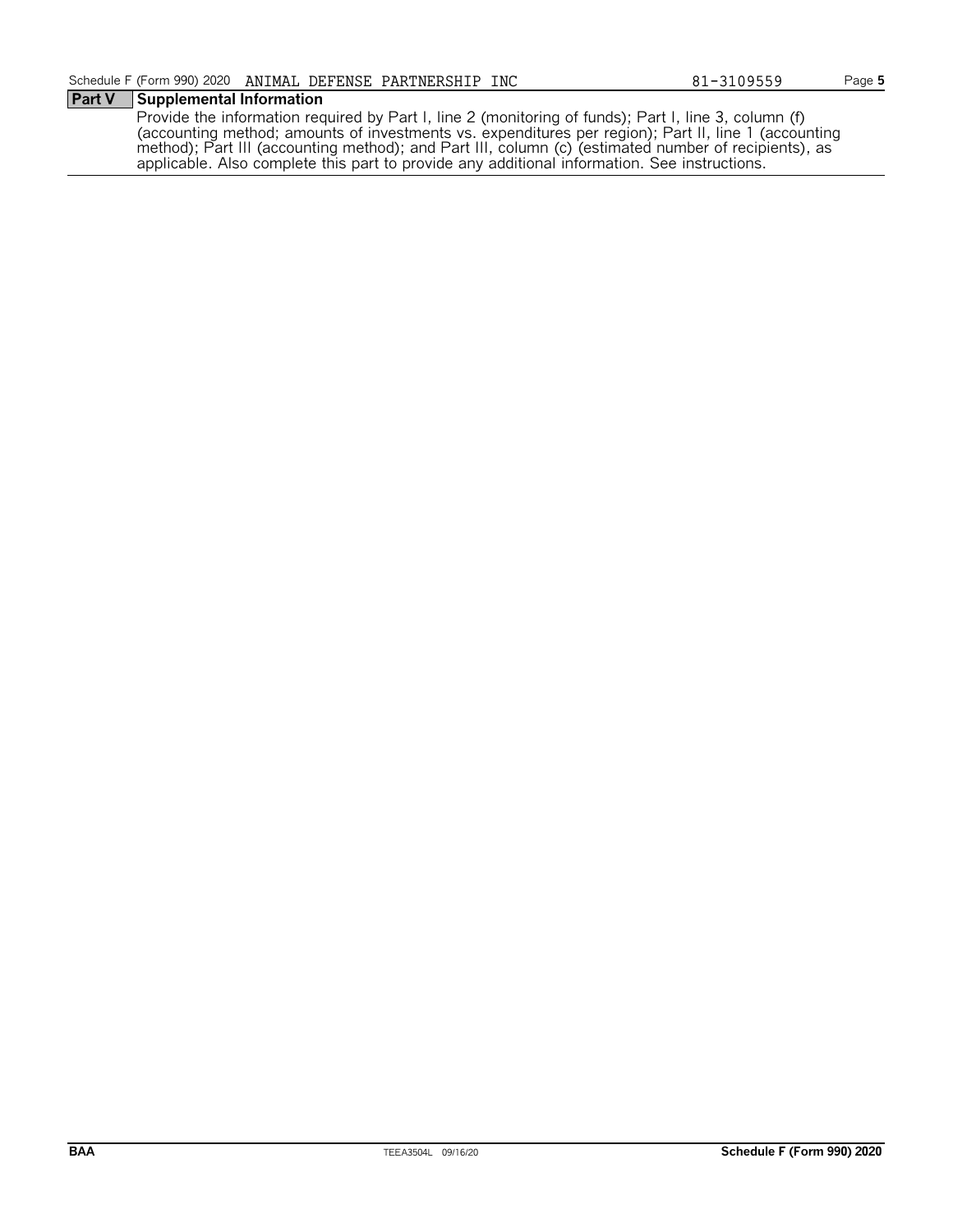# **CHEDULE O Supplemental Information to Form 990 or 990-EZ** <br>
Complete to provide information for responses to specific questions on **20020**

**(Form 990 or 990-EZ) Complete to provide information for responses to specific questions on Form 990 or 990-EZ or to provide any additional information. 2020** ► Attach to Form 990 or 990-EZ.

**Open to Public** Department of the Treasury General Revenue Service<br>
Internal Revenue Service **Inspection**<br>
Inspection

Name of the organization **Employer identification numbers Employer identification numbers Employer identification numbers** 

ANIMAL DEFENSE PARTNERSHIP INC 81-3109559

#### **FORM 990, PART III, LINE 1 - ORGANIZATION MISSION**

THE ANIMAL DEFENSE PARTNERSHIP PROTECTS ANIMALS BY PROVIDING FREE LEGAL SERVICES TO

NONPROFITS THAT ADVOCATE FOR ANIMALS AND PLANT-BASED DIET CHANGE. WE BELIEVE THAT

ALL ANIMAL ORGANIZATIONS SHOULD HAVE ACCESS TO STRONG LEGAL SUPPORT AND

REPRESENTATION. BY MAKING LEGAL SERVICES ACCESSIBLE, ANIMAL DEFENSE PARTNERSHIP SETS

OUR CLIENTS UP FOR LONG TERM GROWTH AND SUCCESS

#### **FORM 990, PART VI, LINE 11B - FORM 990 REVIEW PROCESS**

THE GOVERNING BODY REVIEWS FORM 990 BEFORE FILING.

#### **FORM 990, PART VI, LINE 19 - OTHER ORGANIZATION DOCUMENTS PUBLICLY AVAILABLE**

FINANCIAL STATEMENTS AVAILABLE BY WRITTEN REQUEST TO ORGANIZATION.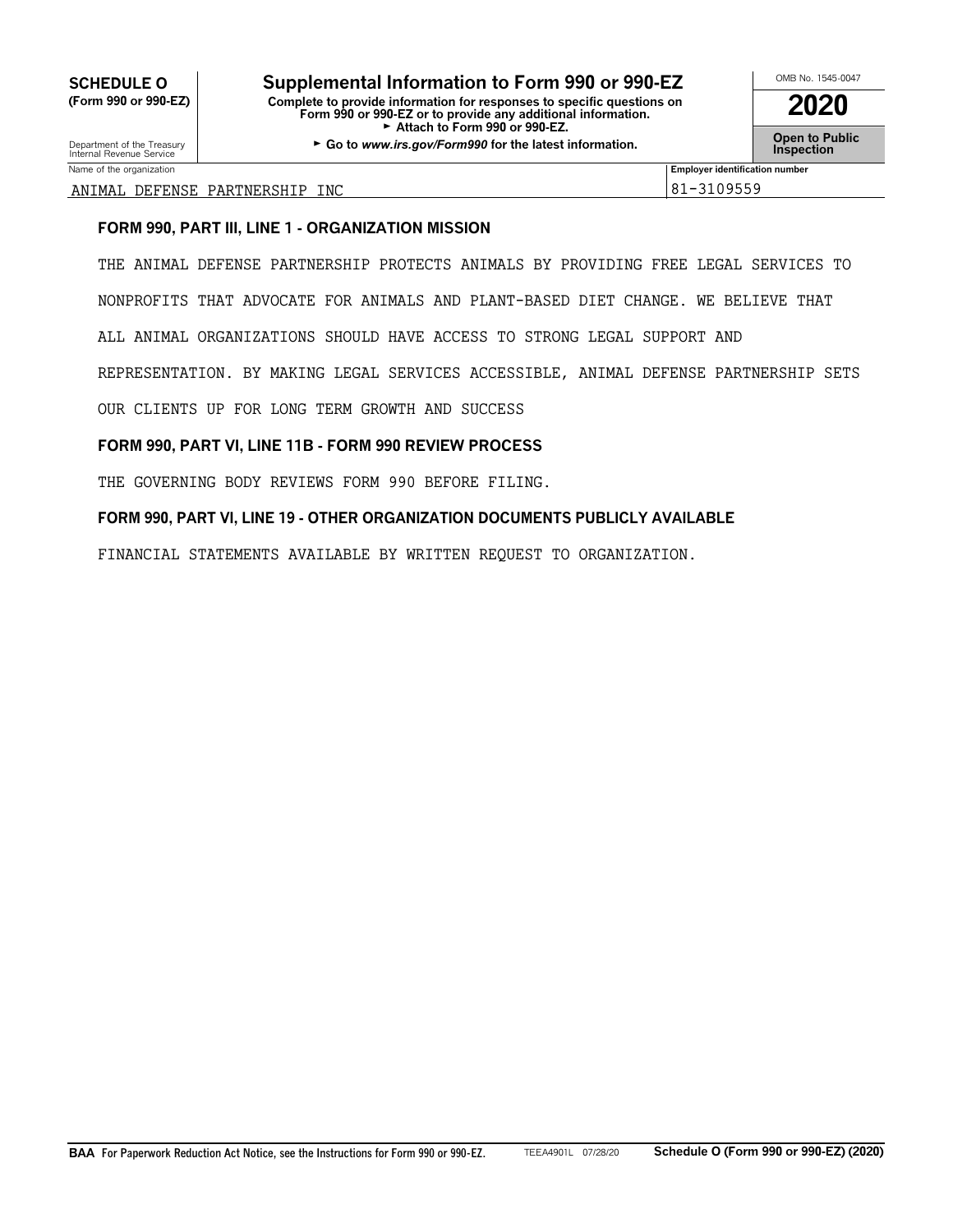## **2020 NEW YORK FILING INSTRUCTIONS**

#### **ANIMAL DEFENSE PARTNERSHIP INC 81-3109559**

#### **FORM TO FILE:**

FORM CHAR500 - ANNUAL FINANCIAL REPORT FOR CHARITABLE ORGANIZATIONS

#### **SIGNATURE:**

SIGN AND DATE FORM CHAR500, PAGE 1. TWO DISTINCT OFFICIALS OF THE ORGANIZATION MUST SIGN.

#### **PAYMENT:**

THERE IS A BALANCE DUE OF \$75 WHICH IS PAYABLE BY MARCH 15, 2022. ATTACH A CHECK OR MONEY ORDER FOR THE FULL AMOUNT PAYABLE TO "DEPARTMENT OF LAW", AND WRITE THE NEW YORK STATE REGISTRATION NUMBER, THE TAX PERIOD TO WHICH IT APPLIES AND "FORM CHAR500" ON THE PAYMENT.

#### **WHEN TO FILE:**

ON OR BEFORE MARCH 15, 2022.

#### **WHERE TO FILE:**

NYS OFFICE OF THE ATTORNEY GENERAL CHARITIES BUREAU REGISTRATION SECTION 28 LIBERTY STREET NEW YORK, NY 10005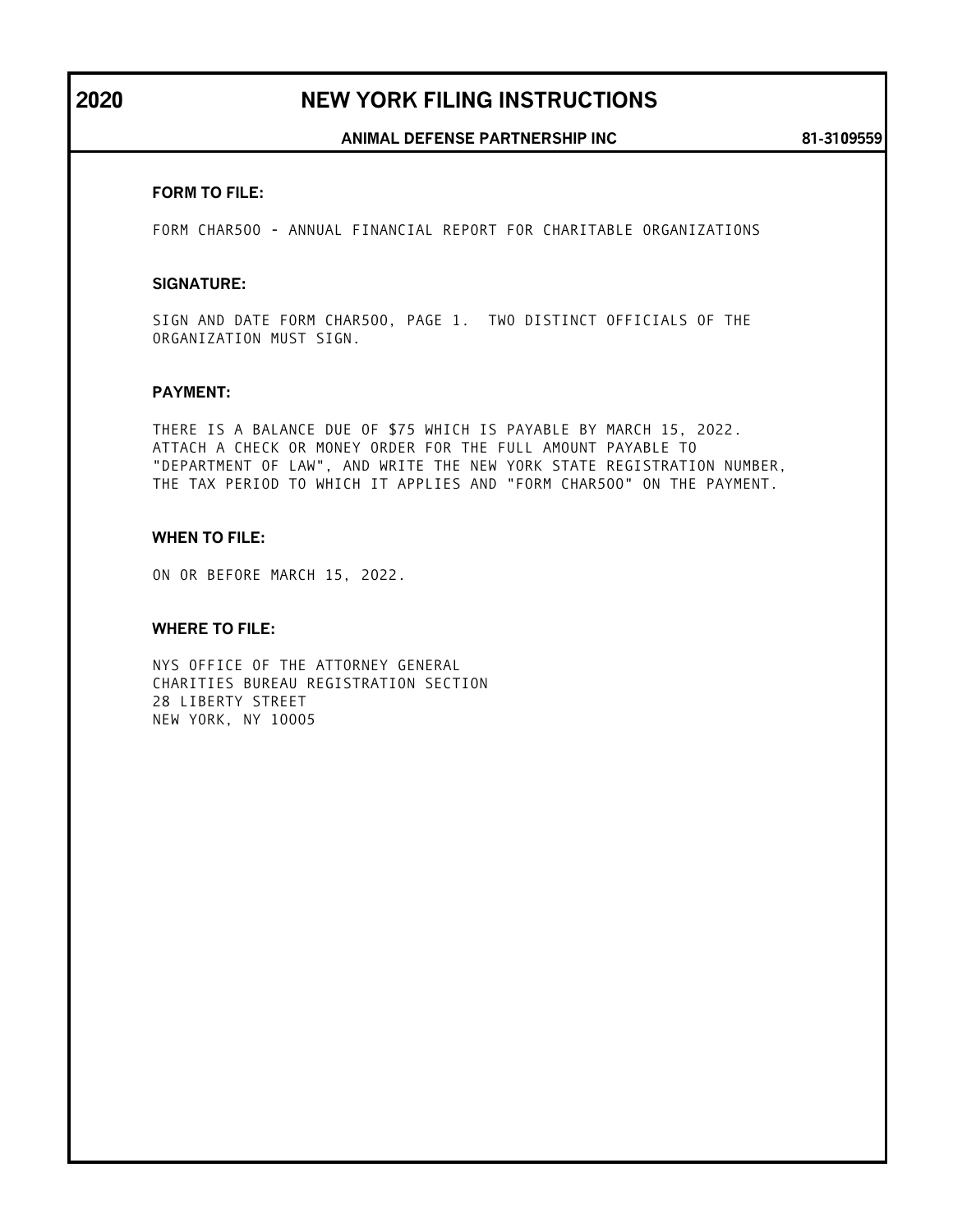NYS Annual Filing for Charitable Organizations and Charities Bureau Registration Section Open to Public New York, NY 10005

| 1. General Information |
|------------------------|
|                        |

| i. General information                                                                                                                                                                                                                                                                                                                                                                                                                                                                                                |                                                                                                                     |                         |                                                                                                                                                   |  |  |
|-----------------------------------------------------------------------------------------------------------------------------------------------------------------------------------------------------------------------------------------------------------------------------------------------------------------------------------------------------------------------------------------------------------------------------------------------------------------------------------------------------------------------|---------------------------------------------------------------------------------------------------------------------|-------------------------|---------------------------------------------------------------------------------------------------------------------------------------------------|--|--|
| 04/30/2021<br>For Fiscal Year Beginning (mm/dd/yyyy)<br>05/01 /2020 and Ending (mm/dd/yyyy)                                                                                                                                                                                                                                                                                                                                                                                                                           |                                                                                                                     |                         |                                                                                                                                                   |  |  |
| Check if Applicable:                                                                                                                                                                                                                                                                                                                                                                                                                                                                                                  | Name of Organization:                                                                                               |                         | Employer Identification Number (EIN):                                                                                                             |  |  |
| x<br>Address Change                                                                                                                                                                                                                                                                                                                                                                                                                                                                                                   |                                                                                                                     |                         | 81-3109559                                                                                                                                        |  |  |
| Name Change                                                                                                                                                                                                                                                                                                                                                                                                                                                                                                           | ANIMAL DEFENSE PARTNERSHIP INC                                                                                      |                         |                                                                                                                                                   |  |  |
| Initial Filing                                                                                                                                                                                                                                                                                                                                                                                                                                                                                                        | Mailing Address:                                                                                                    |                         | NY Registration Number:                                                                                                                           |  |  |
| <b>Final Filing</b>                                                                                                                                                                                                                                                                                                                                                                                                                                                                                                   | 923 SAW MILL RIVER ROAD #242                                                                                        |                         | $45 - 57 - 36$                                                                                                                                    |  |  |
|                                                                                                                                                                                                                                                                                                                                                                                                                                                                                                                       | City / State / Zip:                                                                                                 |                         | Telephone:                                                                                                                                        |  |  |
| Amended Filing                                                                                                                                                                                                                                                                                                                                                                                                                                                                                                        | ARDSLEY, NY 10502                                                                                                   |                         | $917 - 224 - 2496$                                                                                                                                |  |  |
| Reg ID Pending                                                                                                                                                                                                                                                                                                                                                                                                                                                                                                        | Website:                                                                                                            |                         | Email:                                                                                                                                            |  |  |
|                                                                                                                                                                                                                                                                                                                                                                                                                                                                                                                       | WWW.ANIMALDEFENSEPARTNERSHIP.ORG                                                                                    |                         |                                                                                                                                                   |  |  |
| Check your organization's<br>registration category:                                                                                                                                                                                                                                                                                                                                                                                                                                                                   | 7A only<br>EPTL only $X$ DUAL (7A & EPTL)                                                                           | EXEMPT*                 | Confirm your Registration Category in the<br>Charities Registry at www.CharitiesNYS.com                                                           |  |  |
| 2. Certification                                                                                                                                                                                                                                                                                                                                                                                                                                                                                                      |                                                                                                                     |                         |                                                                                                                                                   |  |  |
|                                                                                                                                                                                                                                                                                                                                                                                                                                                                                                                       |                                                                                                                     |                         | See instructions for certification requirements. Improper certification is a violation of law that may be subject to penalties. The certification |  |  |
| requires two signatories.                                                                                                                                                                                                                                                                                                                                                                                                                                                                                             |                                                                                                                     |                         |                                                                                                                                                   |  |  |
|                                                                                                                                                                                                                                                                                                                                                                                                                                                                                                                       | they are true, correct and complete in accordance with the laws of the State of New York applicable to this report. |                         | We certify under penalties of perjury that we reviewed this report, including all attachments, and to the best of our knowledge and belief,       |  |  |
|                                                                                                                                                                                                                                                                                                                                                                                                                                                                                                                       |                                                                                                                     |                         |                                                                                                                                                   |  |  |
| President or Authorized Officer:                                                                                                                                                                                                                                                                                                                                                                                                                                                                                      | DAVID EBERT<br>Signature<br><b>Printed Name</b>                                                                     | Title                   | PRESIDENT<br>Date                                                                                                                                 |  |  |
|                                                                                                                                                                                                                                                                                                                                                                                                                                                                                                                       |                                                                                                                     |                         |                                                                                                                                                   |  |  |
| Chief Financial Officer or Treasurer:                                                                                                                                                                                                                                                                                                                                                                                                                                                                                 | JOEL LITVIN                                                                                                         |                         | <b>TREASURER/DIRECTOR</b>                                                                                                                         |  |  |
|                                                                                                                                                                                                                                                                                                                                                                                                                                                                                                                       | Signature<br><b>Printed Name</b>                                                                                    | Title                   | Date                                                                                                                                              |  |  |
| 3. Annual Reporting Exemption                                                                                                                                                                                                                                                                                                                                                                                                                                                                                         |                                                                                                                     |                         |                                                                                                                                                   |  |  |
| Check the exemption(s) that apply to your filing. If your organization is claiming an exemption under one category (7A or EPTL only filers) or<br>both categories (DUAL filers) that apply to your registration, complete only parts 1, 2, and 3, and submit the certified Char500. No fee,<br>schedules, or additional attachments are required. If you cannot claim an exemption or are a DUAL filer that claims only one exemption,<br>you must file applicable schedules and attachments and pay applicable fees. |                                                                                                                     |                         |                                                                                                                                                   |  |  |
| 3a. 7A filing exemption: Total contributions from NY State including residents, foundations, government agencies, etc. did not exceed<br>\$25,000 and the organization did not engage a professional fund raiser (PFR) or fund raising counsel (FRC) to solicit contributions during<br>the fiscal year.                                                                                                                                                                                                              |                                                                                                                     |                         |                                                                                                                                                   |  |  |
| 3b. EPTL filing exemption: Gross receipts did not exceed \$25,000 and the market value of assets did not exceed \$25,000 at any time<br>during the fiscal year.                                                                                                                                                                                                                                                                                                                                                       |                                                                                                                     |                         |                                                                                                                                                   |  |  |
| 4. Schedules and Attachments                                                                                                                                                                                                                                                                                                                                                                                                                                                                                          |                                                                                                                     |                         |                                                                                                                                                   |  |  |
| See the following page<br>4a. Did your organization use a professional fund raiser, fund raising counsel or commercial<br>X No<br>Yes<br>for a checklist of<br>co-venturer for fund raising activity in NY State? If yes, complete Schedule 4a.<br>schedules and<br>attachments to<br>complete your filing.<br>X Yes<br><b>No</b><br>4b. Did the organization receive government grants? If yes, complete Schedule 4b.                                                                                                |                                                                                                                     |                         |                                                                                                                                                   |  |  |
| 5. Fee                                                                                                                                                                                                                                                                                                                                                                                                                                                                                                                |                                                                                                                     |                         |                                                                                                                                                   |  |  |
| See the checklist on the<br>next page to calculate your<br>fee(s). Indicate fee(s) you<br>\$<br>are submitting here:                                                                                                                                                                                                                                                                                                                                                                                                  | 7A filing fee:<br>EPTL filing fee:<br>\$<br><u>50.</u><br>25.                                                       | Total fee:<br>\$<br>75. | Make a single check or money order<br>payable to:<br>'Department of Law'                                                                          |  |  |

CHAR500 Annual Filing for Charitable Organizations (Updated January 2021)

\*The "Exempt" category refers to an organization's NYS registration status. It does not refer to its IRS tax designation.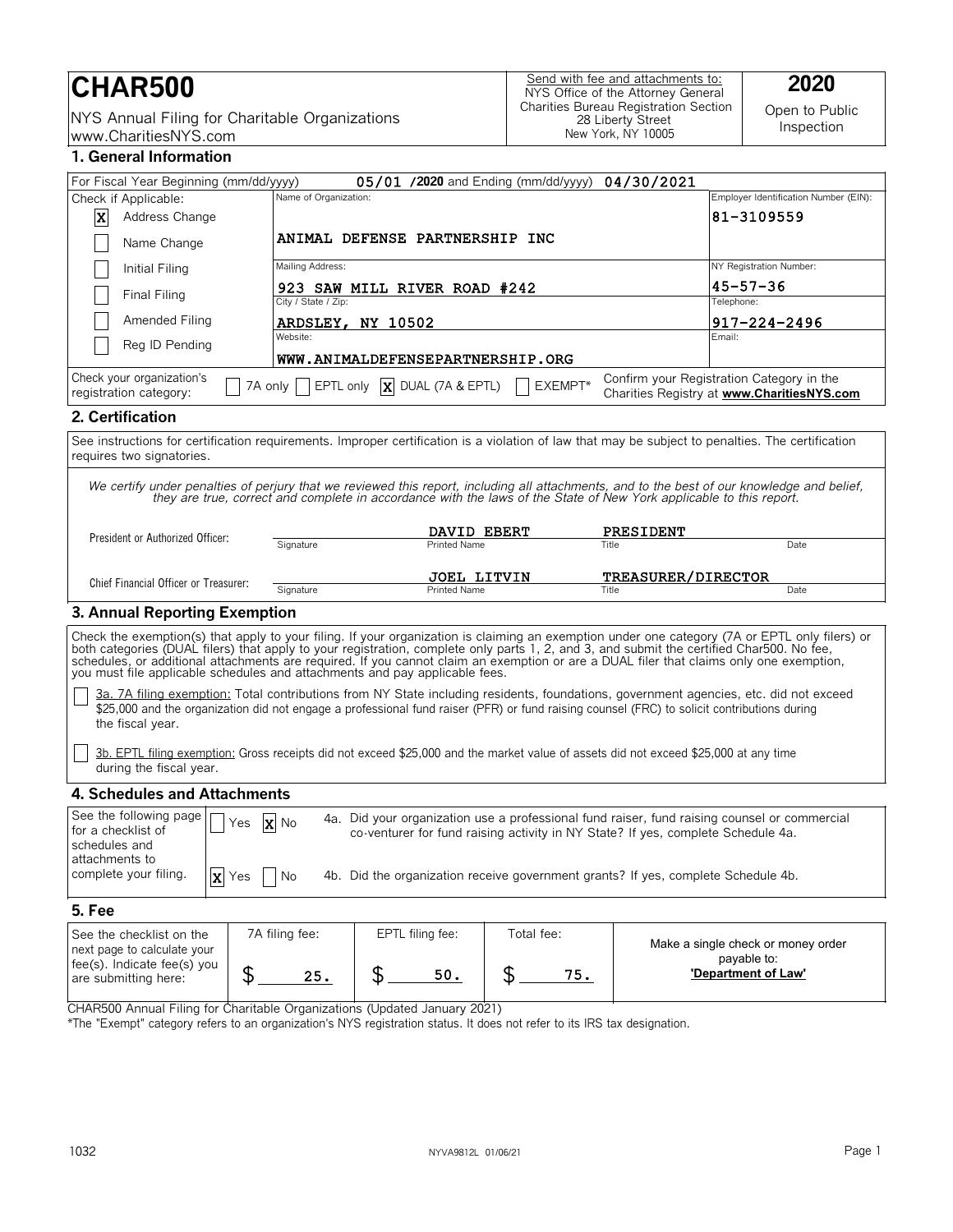#### ANIMAL DEFENSE PARTNERSHIP INC 600 and 15-57-36

| <b>CHAR500</b>                                                                     | Simply submit the certified CHAR500 with no fee, schedule, or additional attachments IF:<br>- Your organization is registered as 7A only and you marked the 7A filing exemption in Part 3.<br>- Your organization is registered as EPTL only and you marked the EPTL filing exemption in Part 3. |                                                                                                                                                                    |  |
|------------------------------------------------------------------------------------|--------------------------------------------------------------------------------------------------------------------------------------------------------------------------------------------------------------------------------------------------------------------------------------------------|--------------------------------------------------------------------------------------------------------------------------------------------------------------------|--|
| Annual Filing Checklist                                                            | - Your organization is registered as DUAL and you marked both the 7A and EPTL filing exemption in Part 3.                                                                                                                                                                                        |                                                                                                                                                                    |  |
| <b>Checklist of Schedules and Attachments</b>                                      |                                                                                                                                                                                                                                                                                                  |                                                                                                                                                                    |  |
|                                                                                    | Check the schedules you must submit with your CHAR500 as described in Part 4:                                                                                                                                                                                                                    |                                                                                                                                                                    |  |
| Co-Venturers (CCV)                                                                 | If you answered "yes" in Part 4a, submit Schedule 4a: Professional Fund Raisers (PFR), Fund Raising Counsel (FRC), Commercial                                                                                                                                                                    |                                                                                                                                                                    |  |
| ΙX                                                                                 | If you answered "yes" in Part 4b, submit Schedule 4b: Government Grants                                                                                                                                                                                                                          |                                                                                                                                                                    |  |
| Check the financial attachments you must submit with your CHAR500:                 |                                                                                                                                                                                                                                                                                                  |                                                                                                                                                                    |  |
| X                                                                                  | IRS Form 990, 990-EZ, or 990-PF, and 990-T if applicable                                                                                                                                                                                                                                         |                                                                                                                                                                    |  |
| $\overline{\mathbf{x}}$<br>disclosure and will not be available for public review. | All additional IRS Form 990 Schedules, including Schedule B (Schedule of Contributors). Schedule B of public charities is exempt from                                                                                                                                                            |                                                                                                                                                                    |  |
|                                                                                    | Our organization was eligible for and filed an IRS 990-N e-postcard. Our revenue exceeded \$25,000 and/or our assets exceeded \$25,000 in<br>the filing year. We have included an IRS Form 990-EZ for state purposes only.                                                                       |                                                                                                                                                                    |  |
|                                                                                    | If you are a 7A only or DUAL filer, submit the applicable independent Certified Public Accountant's Review or Audit Report:                                                                                                                                                                      |                                                                                                                                                                    |  |
| x                                                                                  | Review Report if you received total revenue and support greater than \$250,000 and up to \$750,000.                                                                                                                                                                                              |                                                                                                                                                                    |  |
|                                                                                    | Audit Report if you received total revenue and support greater than \$750,000                                                                                                                                                                                                                    |                                                                                                                                                                    |  |
|                                                                                    | No Review Report or Audit Report is required because total revenue and support is less than \$250,000                                                                                                                                                                                            |                                                                                                                                                                    |  |
|                                                                                    | We are a DUAL filer and checked box 3a, no Review Report or Audit Report is required                                                                                                                                                                                                             |                                                                                                                                                                    |  |
| <b>Calculate Your Fee</b>                                                          |                                                                                                                                                                                                                                                                                                  | Is my Registration Category 7A, EPTL, DUAL or EXEMPT?                                                                                                              |  |
| For 7A and DUAL filers, calculate the 7A fee:                                      |                                                                                                                                                                                                                                                                                                  | Organizations are assigned a Registration Category upon<br>registration with the NY Charities Bureau:                                                              |  |
| \$0, if you checked the 7A exemption in Part 3a                                    |                                                                                                                                                                                                                                                                                                  | <b>7A</b> filers are registered to solicit contributions in New York<br>under Article 7-A of the Executive Law ("7A")                                              |  |
| \$25, if you did not check the 7A exemption in Part 3a<br>X                        |                                                                                                                                                                                                                                                                                                  | EPTL filers are registered under the Estates, Powers & Trusts<br>Law ("EPTL") because they hold assets and/or conduct activities<br>for charitable purposes in NY. |  |
| For EPTL and DUAL filers, calculate the EPTL fee:                                  |                                                                                                                                                                                                                                                                                                  | <b>DUAL</b> filers are registered under both 7A and EPTL.                                                                                                          |  |
| \$0, if you checked the EPTL exemption in Part 3b                                  |                                                                                                                                                                                                                                                                                                  | <b>EXEMPT</b> filers have registered with the NY Charities Bureau<br>and meet conditions in <b>Schedule E - Registration</b>                                       |  |
| \$25, if the NET WORTH is less than \$50,000                                       |                                                                                                                                                                                                                                                                                                  | <b>Exemption for Charitable Organizations.</b> These<br>organizations are not required to file annual financial reports<br>but may do so voluntarily.              |  |
| X                                                                                  | \$50, if the NET WORTH is \$50,000 or more but less than \$250,000                                                                                                                                                                                                                               | Confirm your Registration Category and learn more about NY<br>law at_www.CharitiesNYS.com                                                                          |  |
|                                                                                    | \$100, if the NET WORTH is \$250,000 or more but less than \$1,000,000                                                                                                                                                                                                                           |                                                                                                                                                                    |  |
|                                                                                    | \$250, if the NET WORTH is \$1,000,000 or more but less than \$10,000,000                                                                                                                                                                                                                        | Where do I find my organization's NET WORTH?<br>NET WORTH for fee purposes is calculated on:<br>- IRS Form 990 Part I, line 22                                     |  |
|                                                                                    | \$750, if the NET WORTH is \$10,000,000 or more but less than \$50,000,000                                                                                                                                                                                                                       | - IRS Form 990 EZ Part I line 21<br>- IRS Form 990 PF, calculate the difference between                                                                            |  |
| \$1500, if the NET WORTH is \$50,000,000 or more                                   |                                                                                                                                                                                                                                                                                                  | Total Assets at Fair Market Value (Part II, line 16(c)) and<br>Total Liabilities (Part II, line 23(b)).                                                            |  |

### **Send Your Filing**

Send your CHAR500, all schedules and attachments, and total fee to:

NYS Office of the Attorney General Charities Bureau Registration Section 28 Liberty Street New York, NY 10005

*Need Assistance?* Visit: www.CharitiesNYS.com Call: (212) 416-8401 Email: Charities.Bureau@ag.ny.gov

CHAR500 Annual Filing for Charitable Organizations (Updated January 2021) 1032 **NYVA9812L 01/06/21 NYVA9812L 01/06/21 Page 2**